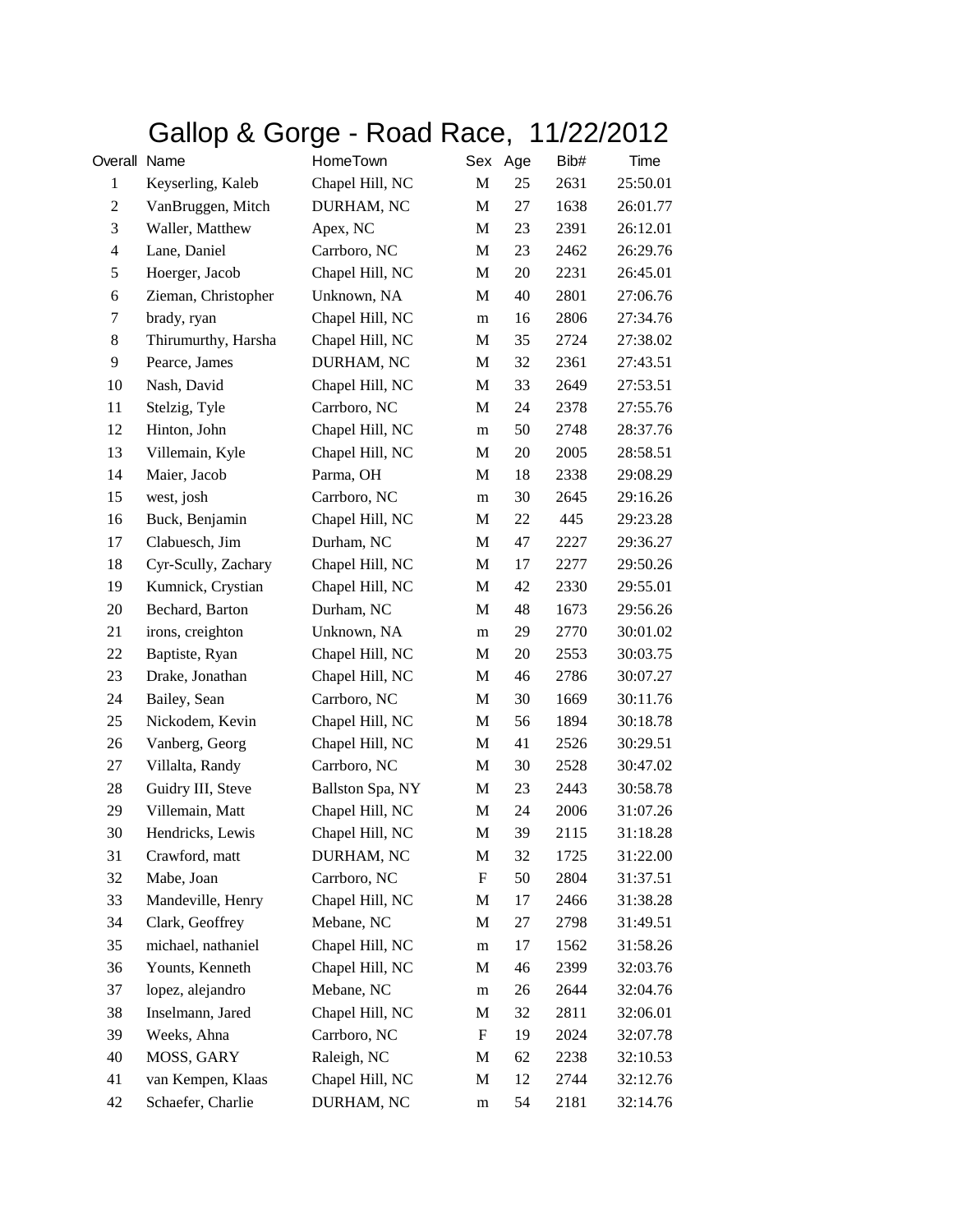| 43     | Kerwin, Sarah Jane     | Chapel Hill, NC  | $\mathbf F$               | 19 | 2805 | 32:26.01 |
|--------|------------------------|------------------|---------------------------|----|------|----------|
| 44     | Knight, Rodney         | Chapel Hill, NC  | M                         | 51 | 2722 | 32:31.77 |
| 45     | Meador, Aubrey         | Mebane, NC       | $\mathbf M$               | 52 | 1878 | 32:45.98 |
| 46     | Heavner, Whitney       | Chapel Hill, NC  | $\boldsymbol{\mathrm{F}}$ | 29 | 2315 | 32:58.48 |
| 47     | Weiner, Lia            | Carrboro, NC     | F                         | 23 | 2028 | 33:03.23 |
| 48     | pedersen, colin        | Carrboro, NC     | m                         | 30 | 1586 | 33:07.23 |
| 49     | Mandeville, Courtney   | Chapel Hill, NC  | M                         | 24 | 1856 | 33:07.48 |
| 50     | Kopec, Dillon          | Carrboro, NC     | M                         | 15 | 2327 | 33:09.48 |
| 51     | Galloway, David        | Chapel Hill, NC  | M                         | 28 | 2707 | 33:10.97 |
| 52     | griffen, tom           | Carrboro, NC     | m                         | 40 | 2440 | 33:17.74 |
| 53     | Higgins, Joshua        | Chapel Hill, NC  | M                         | 35 | 1795 | 33:26.50 |
| 54     | Fecteau, Matt          | Durham, NC       | M                         | 36 | 1756 | 33:26.51 |
| 55     | Houck, Scott           | Chapel Hill, NC  | M                         | 27 | 2760 | 33:27.97 |
| 56     | Gualtieri, Dan         | Fayetteville, NY | M                         | 24 | 1774 | 33:29.99 |
| 57     | Salcedo, Maximiliano   | Chapel Hill, NC  | M                         | 19 | 2500 | 33:31.71 |
| 58     | Castillo, Merrick      | Hillsborough, NC | M                         | 17 | 2411 | 33:33.99 |
| 59     | Maier, William         | Parma, OH        | M                         | 13 | 2339 | 33:34.24 |
| 60     | bowman, natalie        | Chapel Hill, NC  | $\mathbf f$               | 35 | 2405 | 33:37.47 |
| 61     | Nickodem, Kyle         | Chapel Hill, NC  | M                         | 24 | 1895 | 33:39.48 |
| 62     | Combs, Ryan            | Chapel Hill, NC  | M                         | 12 | 2077 | 33:40.98 |
| 63     | nelson, andrea         | Arlington, VA    | $\mathbf f$               | 34 | 2756 | 33:41.73 |
| 64     | thomas, jordan         | Carrboro, NC     | m                         | 19 | 2671 | 33:43.48 |
| 65     | Timothy, Jonathan      | Chapel Hill, NC  | M                         | 14 | 1993 | 33:43.74 |
| 66     | Korynta, Austin        | Pittsboro, NC    | M                         | 13 | 2132 | 33:45.25 |
| 67     | Halchin, Roger         | Mebane, NC       | M                         | 59 | 1107 | 33:48.24 |
| 68     | tillery, chancey       | Lumberton, NC    | m                         | 29 | 2794 | 33:48.48 |
| 69     | Suchindran, Sujit      | Cambridge, MA    | M                         | 31 | 1987 | 33:52.98 |
| $70\,$ | Parr, Alicia           | Durham, NC       | $\boldsymbol{\mathrm{F}}$ | 42 | 1584 | 33:55.73 |
| 71     | Wilson, Griffin        | Charlotte, NC    | M                         | 17 | 2608 | 33:58.22 |
| 72     | Astrachan, Owen        | Chapel Hill, NC  | M                         | 56 | 29   | 33:58.99 |
| 73     | burke, brian           | Bel Air, MD      | m                         | 16 | 2790 | 34:00.22 |
| 74     | Ehlers, Ben            | ATHENS, GA       | m                         | 42 | 1750 | 34:00.73 |
| 75     | Parker, Jay            | Chapel Hill, NC  | $\mathbf M$               | 41 | 2488 | 34:02.73 |
| 76     | Parker, Ellen          | Chapel Hill, NC  | F                         | 41 | 2487 | 34:05.48 |
| 77     | van der Horst, Charles | Chapel Hill, NC  | M                         | 60 | 2000 | 34:07.71 |
| 78     | Bishop, Jessica        | Chapel Hill, NC  | $\boldsymbol{\mathrm{F}}$ | 37 | 2052 | 34:09.97 |
| 79     | Byerly, Rob            | Chapel Hill, NC  | M                         | 17 | 494  | 34:10.72 |
| 80     | holtry, matt           | Carrboro, NC     | $\mathbf M$               | 34 | 2568 | 34:13.22 |
| 81     | Cecil, Tommy           | Herndon, VA      | M                         | 14 | 1709 | 34:13.48 |
| 82     | Rosenkrantz, Kurt      | Chapel Hill, NC  | M                         | 40 | 2179 | 34:15.46 |
| 83     | strong, john           | Chapel Hill, NC  | m                         | 45 | 2662 | 34:18.98 |
| 84     | Faulkner, Hunter       | Miami, FL        | M                         | 30 | 2094 | 34:25.48 |
| 85     | murray, brendan        | Boone, NC        | m                         | 24 | 2652 | 34:27.76 |
| 86     | Hamilton, Michael      | Chapel Hill, NC  | M                         | 54 | 2733 | 34:27.99 |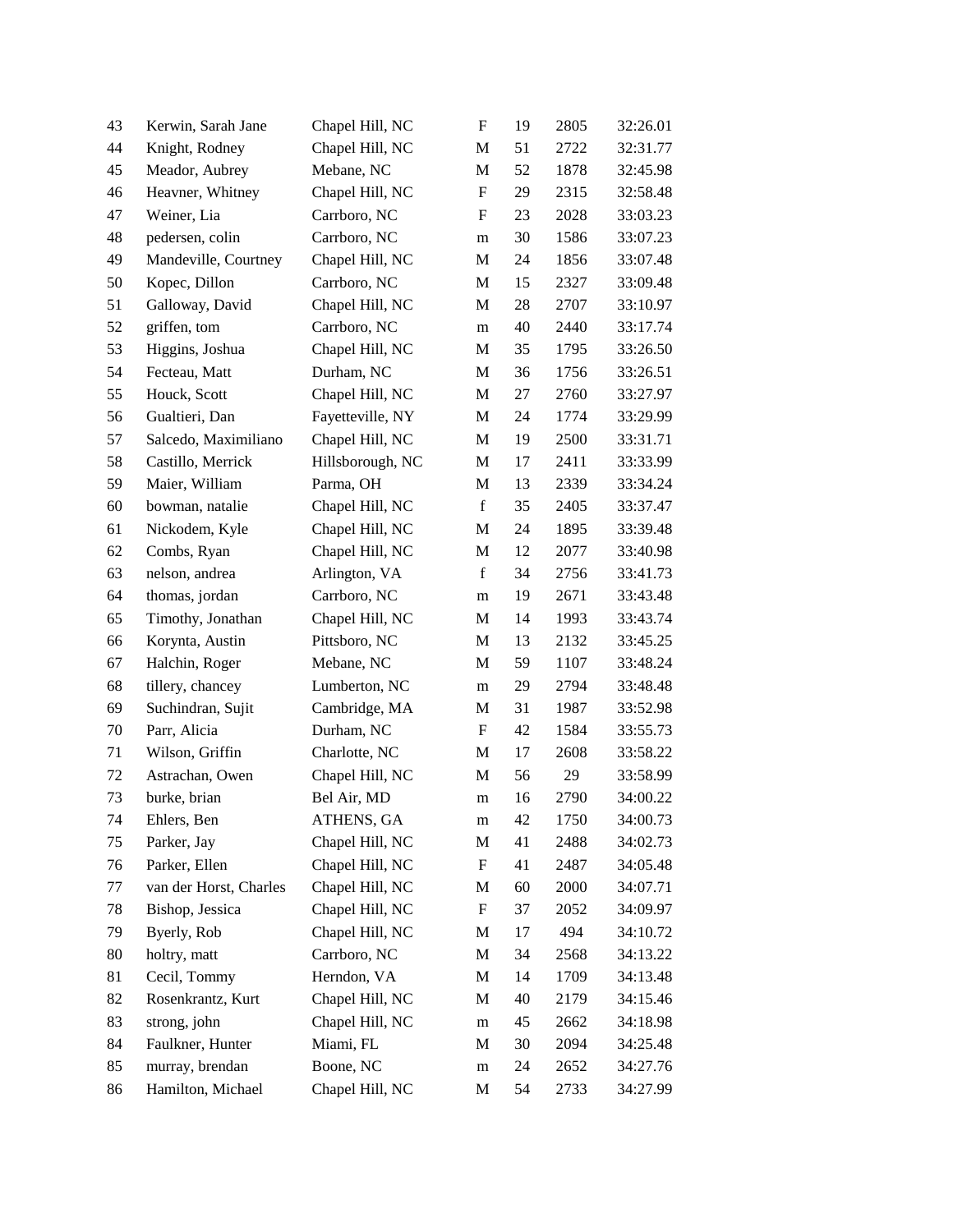| 87  | Sessoms, Jacob      | Asheville, NC    | M                         | 36 | 2369 | 34:30.47 |
|-----|---------------------|------------------|---------------------------|----|------|----------|
| 88  | Bolon, Todd         | Chapel Hill, NC  | M                         | 46 | 2681 | 34:30.97 |
| 89  | Paul, Eric          | Chapel Hill, NC  | $\mathbf M$               | 55 | 2784 | 34:32.98 |
| 90  | MacKinnon, Matt     | Chapel Hill, NC  | M                         | 40 | 1851 | 34:34.48 |
| 91  | Werden, Andrew      | Chapel Hill, NC  | M                         | 46 | 2534 | 34:40.23 |
| 92  | Poitras, Taylor     | Pittsboro, NC    | $\boldsymbol{\mathrm{F}}$ | 37 | 2593 | 34:40.48 |
| 93  | Kopec, Douglas      | Carrboro, NC     | M                         | 55 | 2328 | 34:41.49 |
| 94  | walker, craig       | Durham, NC       | m                         | 39 | 2011 | 34:43.98 |
| 95  | Carmouche, Kristen  | Chapel Hill, NC  | F                         | 38 | 2062 | 34:44.97 |
| 96  | Royle, David        | Washington, DC   | M                         | 57 | 1939 | 34:46.23 |
| 97  | Savelli, Christian  | Chapel Hill, NC  | M                         | 49 | 2501 | 34:51.48 |
| 98  | Hoch, Ross          | Bronxville, NY   | M                         | 15 | 1803 | 34:51.97 |
| 99  | babo, keith         | Chapel Hill, NC  | m                         | 38 | 2699 | 34:53.97 |
| 100 | Grill, Warren       | Chapel Hill, NC  | M                         | 45 | 1090 | 34:55.22 |
| 101 | Warren, Leigh       | Durham, NC       | ${\bf F}$                 | 35 | 2019 | 34:58.23 |
| 102 | Cunningham, Melissa | Carrboro, NC     | $\boldsymbol{\mathrm{F}}$ | 33 | 946  | 35:00.23 |
| 103 | Hussey, Jon         | Chapel Hill, NC  | M                         | 50 | 1395 | 35:04.26 |
| 104 | Singer, Amy         | Hillsborough, NC | $\boldsymbol{\mathrm{F}}$ | 35 | 2190 | 35:04.27 |
| 105 | Blake, John         | Chapel Hill, NC  | M                         | 54 | 166  | 35:04.47 |
| 106 | Papazoglou, Michael | Chapel Hill, NC  | M                         | 41 | 2660 | 35:09.75 |
| 107 | Younts, JoAnna      | Chapel Hill, NC  | $\boldsymbol{\mathrm{F}}$ | 45 | 2398 | 35:11.73 |
| 108 | Burns, Chandler     | Chapel Hill, NC  | M                         | 51 | 1697 | 35:12.47 |
| 109 | hawkins, cody       | Chapel Hill, NC  | m                         | 18 | 2676 | 35:16.73 |
| 110 | Crawford, Andy      | DURHAM, NC       | M                         | 34 | 1724 | 35:17.48 |
| 111 | Cadilla, Victor     | Durham, NC       | M                         | 24 | 2061 | 35:18.97 |
| 112 | speizer, simone     | Chapel Hill, NC  | $\mathbf f$               | 14 | 2754 | 35:19.49 |
| 113 | McCulloch, Scott    | Durham, NC       | M                         | 40 | 1560 | 35:19.72 |
| 114 | Crawford, Jason     | Chapel Hill, NC  | m                         | 36 | 2078 | 35:19.73 |
| 115 | Long, Derek         | Carrboro, NC     | M                         | 54 | 1542 | 35:23.72 |
| 116 | Noyes, Lawson       | Mebane, NC       | M                         | 70 | 1899 | 35:27.73 |
| 117 | Smith, Peter        | Durham, NC       | M                         | 39 | 1975 | 35:30.72 |
| 118 | Lieb, Jason         | Carrboro, NC     | M                         | 40 | 1839 | 35:34.73 |
| 119 | humphreys, matthew  | Chapel Hill, NC  | M                         | 36 | 2320 | 35:37.23 |
| 120 | Divaris, Kimon      | Chapel Hill, NC  | M                         | 31 | 985  | 35:41.24 |
| 121 | Silva, Hernan       | Durham, NC       | M                         | 48 | 1611 | 35:41.72 |
| 122 | Gale, w. Patrick    | Carrboro, NC     | M                         | 38 | 1043 | 35:42.47 |
| 123 | Cobb, Michael       | Hillsborough, NC | M                         | 44 | 2269 | 35:42.49 |
| 124 | Bougher, John       | Durham, NC       | $\mathbf M$               | 27 | 1686 | 35:43.23 |
| 125 | Freeman, Kyle       | Charlotte, NC    | M                         | 37 | 2101 | 35:47.21 |
| 126 | Treul, Sarah        | Chapel Hill, NC  | $\boldsymbol{\mathrm{F}}$ | 31 | 1634 | 35:55.73 |
| 127 | Patz, Ned           | Chapel Hill, NC  | M                         | 54 | 2360 | 35:55.74 |
| 128 | vernon, amos        | Brooklyn, NY     | m                         | 27 | 2003 | 35:56.23 |
| 129 | Blair, Kim          | Arlington, MA    | M                         | 53 | 2055 | 35:57.01 |
| 130 | Hunter, Jon         | Durham, NC       | M                         | 51 | 1811 | 36:03.97 |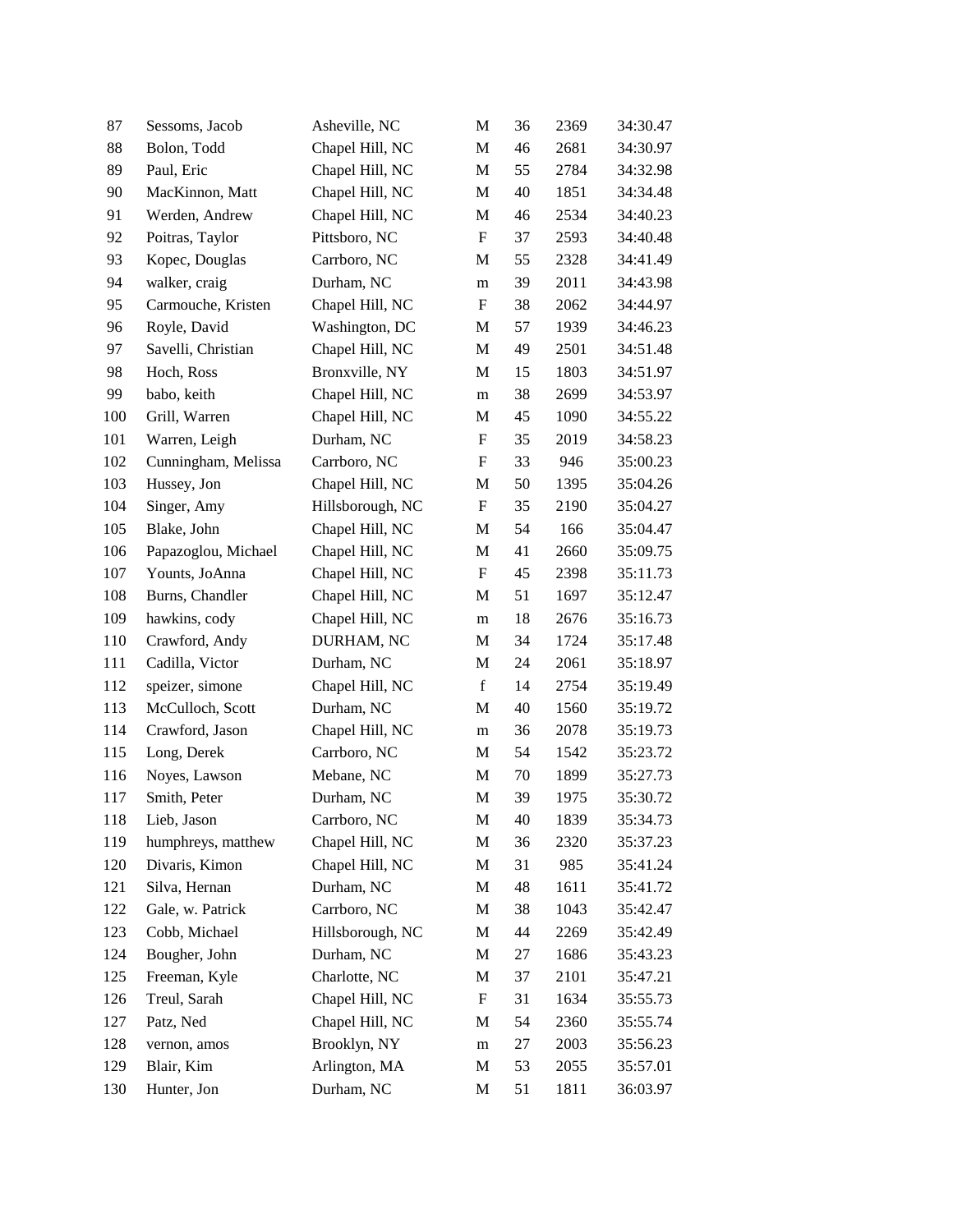| 131 | Woodbeck, Joshua    | Hillsborough, NC | M                         | 31 | 2542 | 36:06.73 |
|-----|---------------------|------------------|---------------------------|----|------|----------|
| 132 | Watkins, Suzanne    | Golden, CO       | $\mathbf F$               | 39 | 2021 | 36:09.48 |
| 133 | Glotzbach, Kristi   | Durham, NC       | $\boldsymbol{\mathrm{F}}$ | 36 | 2436 | 36:10.25 |
| 134 | Howard, Dave        | Bad Axe, MI      | M                         | 55 | 2453 | 36:10.96 |
| 135 | Alexander, Doris    | Carrboro, NC     | $\boldsymbol{\mathrm{F}}$ | 57 | 2250 | 36:11.50 |
| 136 | Kopczynski, Casey   | Chapel Hill, NC  | M                         | 51 | 2131 | 36:13.47 |
| 137 | Shifflette, Kristie | Chapel Hill, NC  | $\boldsymbol{\mathrm{F}}$ | 31 | 2373 | 36:17.72 |
| 138 | Hoover, Chris       | Chapel Hill, NC  | M                         | 41 | 2747 | 36:18.22 |
| 139 | Van Slyke, Adam     | Carrboro, NC     | M                         | 34 | 2603 | 36:20.24 |
| 140 | Oakley, Edie        | DURHAM, NC       | $\boldsymbol{\mathrm{F}}$ | 41 | 1902 | 36:20.73 |
| 141 | McGeary, Andrea     | Durham, NC       | $\boldsymbol{\mathrm{F}}$ | 34 | 2469 | 36:21.99 |
| 142 | Chu, Danielle       | Durham, NC       | F                         | 25 | 1711 | 36:25.25 |
| 143 | Chu, David          | Durham, NC       | M                         | 30 | 1712 | 36:25.50 |
| 144 | Collini, Stefan     | Chapel Hill, NC  | M                         | 65 | 1713 | 36:27.23 |
| 145 | Smith, Michael      | Chapel Hill, NC  | $\mathbf M$               | 36 | 1974 | 36:34.22 |
| 146 | Silton, Drew        | Philadelphia, PA | M                         | 26 | 1966 | 36:36.22 |
| 147 | Dilweg, Jamie       | Chapel Hill, NC  | F                         | 46 | 2678 | 36:36.23 |
| 148 | ducker, katherine   | Unknown, NA      | $\mathbf f$               | 33 | 2817 | 36:40.73 |
| 149 | knowles, juliet     | Palo Alto, CA    | $\mathbf f$               | 34 | 2824 | 36:41.48 |
| 150 | stinson, david      | Dunkirk, MD      | m                         | 51 | 2693 | 36:41.49 |
| 151 | Kapferer, Lori      | Lancaster, PA    | $\boldsymbol{\mathrm{F}}$ | 36 | 2458 | 36:43.24 |
| 152 | Shur, James         | Pittsboro, NC    | M                         | 52 | 1965 | 36:44.26 |
| 153 | Shakib, Christopher | Jacksonville, FL | M                         | 45 | 2738 | 36:44.26 |
| 154 | Combs, Rush         | Raleigh, NC      | M                         | 31 | 2734 | 36:44.74 |
| 155 | Antipov, Helen      | Durham, NC       | F                         | 45 | 1665 | 36:44.75 |
| 156 | Ouellette, Michael  | Burlington, NC   | M                         | 35 | 2485 | 36:45.48 |
| 157 | Ames, Milly         | Chapel Hill, NC  | F                         | 14 | 1658 | 36:48.25 |
| 158 | Mitchell, Roger     | Carrboro, NC     | M                         | 62 | 1568 | 36:49.25 |
| 159 | LoFrese, Todd       | Chapel Hill, NC  | M                         | 40 | 2464 | 36:52.74 |
| 160 | Parker, Jon         | Chapel Hill, NC  | M                         | 46 | 2628 | 36:53.72 |
| 161 | Canuto, Jorge       | Durham, NC       | M                         | 23 | 539  | 36:53.73 |
| 162 | Shaad, Jason        | Brooklyn, NY     | M                         | 28 | 2185 | 36:54.97 |
| 163 | gibson, jackie      | Chapel Hill, NC  | $\mathbf f$               | 48 | 2698 | 36:55.48 |
| 164 | Lehman, Dan         | Chapel Hill, NC  | M                         | 50 | 1535 | 36:56.74 |
| 165 | Warner, Jeff        | wadsworth, OH    | M                         | 58 | 2017 | 36:57.74 |
| 166 | Magsamen, Brandon   | Durham, NC       | M                         | 27 | 2145 | 37:02.98 |
| 167 | Canuto, Jorge       | Durham, NC       | M                         | 44 | 512  | 37:04.74 |
| 168 | Nelson, Dave        | Pittsboro, NC    | M                         | 49 | 1891 | 37:10.22 |
| 169 | Lee, Jessica        | Chapel Hill, NC  | ${\rm F}$                 | 42 | 1533 | 37:10.24 |
| 170 | Hunold, Katie       | Richmond, VA     | ${\rm F}$                 | 22 | 2118 | 37:14.23 |
| 171 | Hetherington, Seth  | Chapel Hill, NC  | m                         | 60 | 2451 | 37:15.23 |
| 172 | Noah, Terry         | Carrboro, NC     | M                         | 53 | 1898 | 37:16.72 |
| 173 | Fiorito Jr, Agustin | Chapel Hill, NC  | M                         | 13 | 1015 | 37:17.49 |
| 174 | lozoff, josh        | DURHAM, NC       | m                         | 41 | 2788 | 37:18.48 |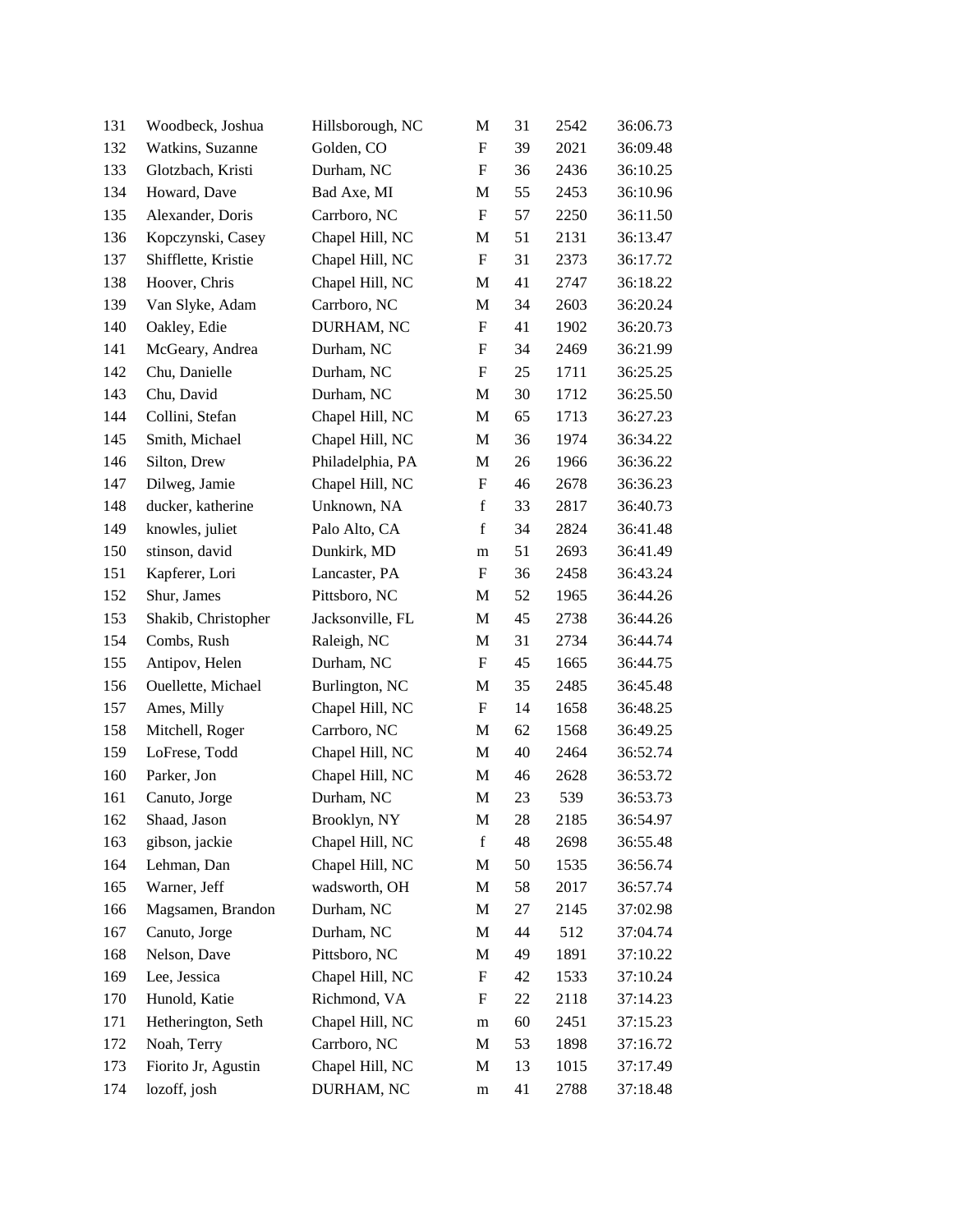| 175 | Maile, Laura       | Chapel Hill, NC       | ${\rm F}$                 | 42     | 2766 | 37:18.52 |
|-----|--------------------|-----------------------|---------------------------|--------|------|----------|
| 176 | Honeycutt, Jason   | Greenville, NC        | M                         | 31     | 1185 | 37:22.98 |
| 177 | murray, michael    | Chapel Hill, NC       | m                         | 50     | 1573 | 37:31.97 |
| 178 | Murphy, Brian      | Durham, NC            | M                         | 48     | 2589 | 37:33.49 |
| 179 | Gilbert, Zachary   | Chapel Hill, NC       | M                         | 22     | 2301 | 37:33.98 |
| 180 | Whitney, David     | Durham, NC            | M                         | 49     | 2030 | 37:34.46 |
| 181 | Hammerling, Dorit  | Durham, NC            | F                         | 38     | 1785 | 37:34.72 |
| 182 | Dohlman, Camilla   | Chapel Hill, NC       | F                         | 17     | 1741 | 37:37.74 |
| 183 | Kelm, Mary         | Carrboro, NC          | ${\rm F}$                 | 30     | 1823 | 37:38.00 |
| 184 | Downs, Ryan        | Chapel Hill, NC       | M                         | 37     | 2426 | 37:38.71 |
| 185 | Jaspers, Ilona     | Carrboro, NC          | $\boldsymbol{\mathrm{F}}$ | 43     | 1522 | 37:38.74 |
| 186 | Matischak, Kalvin  | Carrboro, NC          | M                         | 10     | 1864 | 37:39.48 |
| 187 | Dinola, Tony       | Charlotte, NC         | m                         | $28\,$ | 2635 | 37:43.22 |
| 188 | Cohn, Dov          | Chapel Hill, NC       | M                         | 43     | 2415 | 37:45.23 |
| 189 | Boggess, John      | Chapel Hill, NC       | M                         | 48     | 1681 | 37:46.21 |
| 190 | Kauftheil, Randy   | Chapel Hill, NC       | M                         | 54     | 1819 | 37:47.74 |
| 191 | Vernon, Benjamin   | Boulder, CO           | M                         | 28     | 2004 | 37:48.71 |
| 192 | Turner, Mark       | Chapel Hill, NC       | M                         | 45     | 2524 | 37:49.47 |
| 193 | Marshall, Katie    | Chapel Hill, NC       | $\boldsymbol{\mathrm{F}}$ | 18     | 2340 | 37:53.75 |
| 194 | covington, david   | Durham, NC            | M                         | 62     | 940  | 37:54.22 |
| 195 | Graden, William    | Chapel Hill, NC       | M                         | 51     | 1062 | 37:54.47 |
| 196 | tzioumis, emma     | Carrboro, NC          | $\mathbf f$               | 30     | 1637 | 37:59.97 |
| 197 | Anderson, Allen    | Chapel Hill, NC       | m                         | 61     | 2627 | 38:00.48 |
| 198 | Shanahan, Thomas   | Hillsborough, NC      | M                         | 40     | 1956 | 38:04.23 |
| 199 | Rees, John         | Chapel Hill, NC       | M                         | 53     | 2492 | 38:07.22 |
| 200 | Zolotor, Adam      | Carrboro, NC          | M                         | 41     | 2545 | 38:08.23 |
| 201 | Combs, Chris       | Chapel Hill, NC       | M                         | 45     | 918  | 38:10.25 |
| 202 | Rogers, Owen       | Carrboro, NC          | M                         | 11     | 2178 | 38:11.72 |
| 203 | Daley, Lucas       | Carrboro, NC          | M                         | 9      | 2278 | 38:11.73 |
| 204 | Lloyd, Gwendolyn   | Durham, NC            | ${\bf F}$                 | 18     | 2335 | 38:16.00 |
| 205 | Louv, Bill         | Durham, NC            | M                         | 60     | 2140 | 38:16.47 |
| 206 | Robinson, Nick     | Chapel Hill, NC       | M                         | 48     | 2597 | 38:16.50 |
| 207 | Lillie, Margaret   | Carrboro, NC          | F                         | 21     | 1841 | 38:17.73 |
| 208 | Hastings, Nikki    | Charlottesville, VA   | ${\rm F}$                 | 30     | 2638 | 38:17.97 |
| 209 | Price, Daniel      | Chapel Hill, NC       | M                         | 9      | 1922 | 38:18.00 |
| 210 | Prabucki, Bernard  | Carrboro, NC          | M                         | 51     | 1593 | 38:20.47 |
| 211 | Kenney, Amy        | Latrobe, PA           | F                         | 26     | 2323 | 38:21.73 |
| 212 | Minogue, William   | Malvern, PA           | M                         | 24     | 2473 | 38:22.23 |
| 213 | minogue, mike      | Chapel Hill, NC       | m                         | 51     | 2656 | 38:22.52 |
| 214 | wilkinson, michael | Mebane, NC            | M                         | 52     | 1646 | 38:25.00 |
| 215 | guiteras, raymond  | Brooklyn, NY          | m                         | 37     | 1781 | 38:25.50 |
| 216 | perkins, julia     | Chapel Hill, NC       | $\mathbf f$               | 14     | 2680 | 38:26.50 |
| 217 | Lackey, Steve      | Chapel Hill, NC       | M                         | 42     | 2828 | 38:28.22 |
| 218 | Wintringham, David | <b>BURLINGTON, NC</b> | M                         | 49     | 2211 | 38:29.02 |
|     |                    |                       |                           |        |      |          |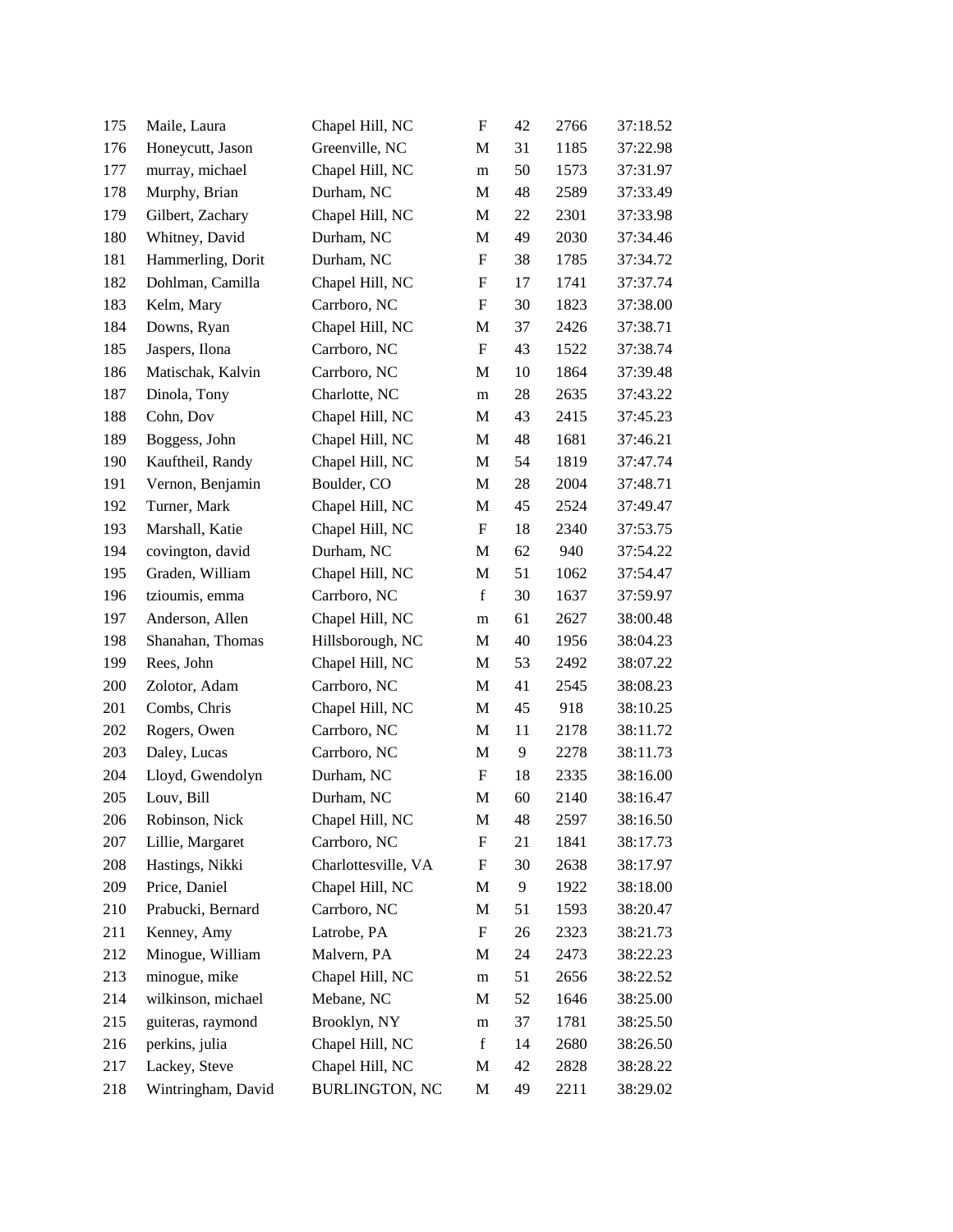| 219 | Valley, Tess        | Carrboro, NC      | $\boldsymbol{\mathrm{F}}$ | 24 | 1999 | 38:29.73 |
|-----|---------------------|-------------------|---------------------------|----|------|----------|
| 220 | Swann, Jason        | Hillsborough, NC  | M                         | 29 | 1989 | 38:29.98 |
| 221 | May, Phillip        | Chapel Hill, NC   | M                         | 54 | 1558 | 38:30.73 |
| 222 | Reddy, Tim          | Carrboro, NC      | M                         | 31 | 1926 | 38:32.01 |
| 223 | Kirkpatrick, Nathan | Durham, NC        | M                         | 34 | 1830 | 38:33.24 |
| 224 | Jones, Michael      | Chapel Hill, NC   | M                         | 36 | 1817 | 38:36.74 |
| 225 | Shotwell, J. brad   | Hillsborough, NC  | M                         | 35 | 1962 | 38:37.48 |
| 226 | Riek, Jim           | Carrboro, NC      | M                         | 47 | 1596 | 38:38.74 |
| 227 | Goodnight, William  | Carrboro, NC      | M                         | 43 | 1055 | 38:42.48 |
| 228 | Ribisl, Kurt        | Chapel Hill, NC   | M                         | 47 | 2494 | 38:47.72 |
| 229 | gill, matthew       | Durham, NC        | m                         | 36 | 2104 | 38:48.73 |
| 230 | Madson, Jennifer    | Durham, NC        | F                         | 41 | 2144 | 38:48.74 |
| 231 | Fisher, Jeff        | <b>GRAHAM, NC</b> | M                         | 41 | 1021 | 38:49.51 |
| 232 | Glenn, Steve        | Santa Monica, CA  | M                         | 48 | 2830 | 38:50.27 |
| 233 | kredich, nate       | San Diego, CA     | m                         | 44 | 2777 | 38:50.48 |
| 234 | Hoerger, Thomas     | Chapel Hill, NC   | M                         | 53 | 2232 | 38:51.74 |
| 235 | Bader, Matthew      | DURHAM, NC        | M                         | 29 | 1667 | 38:53.97 |
| 236 | Cohen, Lena         | Carrboro, NC      | $\boldsymbol{\mathrm{F}}$ | 12 | 2074 | 38:54.99 |
| 237 | Voshell, Joe        | Durham, NC        | M                         | 54 | 1641 | 38:55.48 |
| 238 | Weare, Walter       | Pittsboro, NC     | M                         | 34 | 2022 | 38:56.00 |
| 239 | Neher, Saskia       | Pittsboro, NC     | F                         | 34 | 1890 | 38:56.00 |
| 240 | Troester, Melissa   | Carrboro, NC      | F                         | 40 | 1996 | 38:56.47 |
| 241 | Drexler, Jared      | Chapel Hill, NC   | M                         | 31 | 2285 | 39:00.98 |
| 242 | cranford, will      | Charlotte, NC     | m                         | 15 | 2726 | 39:01.98 |
| 243 | fadem, kal          | DURHAM, NC        | m                         | 24 | 2812 | 39:02.51 |
| 244 | Peck, Isabel        | Cheshire, CT      | F                         | 14 | 2165 | 39:02.74 |
| 245 | Seils, Damon        | Carrboro, NC      | M                         | 39 | 1604 | 39:03.00 |
| 246 | Northen, John       | Chapel Hill, NC   | M                         | 62 | 2351 | 39:03.48 |
| 247 | Patterson, Evan     | Chapel Hill, NC   | M                         | 45 | 2749 | 39:04.97 |
| 248 | kime, jonathan      | Chapel Hill, NC   | m                         | 40 | 2324 | 39:05.23 |
| 249 | Lewis, Sundae       | Cary, NC          | $\boldsymbol{F}$          | 45 | 1537 | 39:06.49 |
| 250 | brown, nathan       | Hillsborough, NC  | M                         | 40 | 2060 | 39:08.47 |
| 251 | Walsh, Braden       | Pittsboro, NC     | F                         | 36 | 2529 | 39:12.98 |
| 252 | Cartmell, Katherine | Chapel Hill, NC   | F                         | 28 | 2063 | 39:14.75 |
| 253 | Lloyd, Aline        | Chapel Hill, NC   | $\boldsymbol{\mathrm{F}}$ | 41 | 2334 | 39:15.00 |
| 254 | Hirschfield, Greg   | Durham, NC        | M                         | 54 | 2452 | 39:18.48 |
| 255 | Monast, Maggie      | DURHAM, NC        | F                         | 27 | 1570 | 39:20.48 |
| 256 | Monast, Jonas       | DURHAM, NC        | M                         | 40 | 1569 | 39:20.72 |
| 257 | Wall, Kelly         | Derry, NH         | ${\rm F}$                 | 24 | 2015 | 39:22.48 |
| 258 | Foster, Riley       | Chapel Hill, NC   | $\mathbf f$               | 16 | 1762 | 39:22.48 |
| 259 | Mears, Morgan       | Raleigh, NC       | M                         | 37 | 2345 | 39:22.75 |
| 260 | Kravitz, David      | Fairfax, VA       | M                         | 59 | 2237 | 39:24.23 |
| 261 | white, jonathan     | DURHAM, NC        | m                         | 14 | 2673 | 39:24.26 |
| 262 | Persson, Magnus     | Atlanta, GA       | M                         | 41 | 2167 | 39:25.48 |
|     |                     |                   |                           |    |      |          |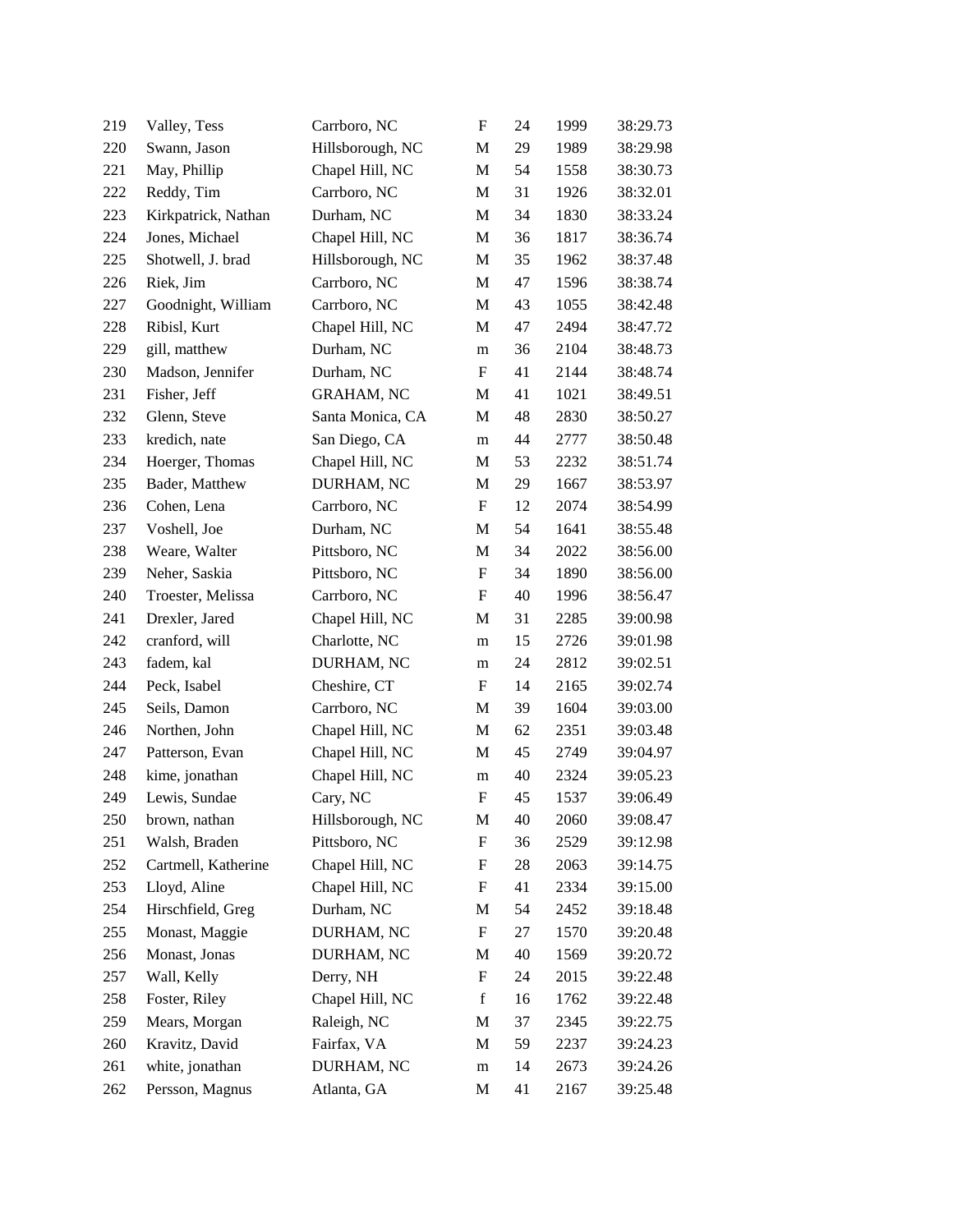| 263 | Lewis, Jennifer       | Carrboro, NC     | ${\rm F}$                 | 33 | 2578 | 39:25.75 |
|-----|-----------------------|------------------|---------------------------|----|------|----------|
| 264 | Williams, Joel        | Mebane, NC       | M                         | 51 | 2036 | 39:27.23 |
| 265 | Wall, Courtney        | Medford, MA      | $\boldsymbol{\mathrm{F}}$ | 27 | 2014 | 39:29.48 |
| 266 | Gunter, Kevin         | Pittsboro, NC    | M                         | 49 | 2444 | 39:29.97 |
| 267 | Herrick, Jeffrey      | Carrboro, NC     | M                         | 39 | 1793 | 39:30.00 |
| 268 | Bougher, Alexandria   | Beaver Falls, PA | ${\rm F}$                 | 28 | 1685 | 39:31.50 |
| 269 | Smith, Stuart         | Chapel Hill, NC  | M                         | 25 | 2376 | 39:31.73 |
| 270 | Hanzak, Rachel        | Cedar Grove, NC  | ${\rm F}$                 | 24 | 2311 | 39:31.74 |
| 271 | Karrigan, Patricia    | Carrboro, NC     | $\boldsymbol{F}$          | 56 | 2128 | 39:31.99 |
| 272 | Hofmeier, Matthew     | Durham, NC       | M                         | 28 | 1804 | 39:32.99 |
| 273 | Ward, Taryn           | Chapel Hill, NC  | ${\rm F}$                 | 36 | 2694 | 39:33.49 |
| 274 | Beatty, Brian         | Carrboro, NC     | M                         | 49 | 43   | 39:34.75 |
| 275 | Savage, Eric          | Chapel Hill, NC  | M                         | 42 | 1948 | 39:34.97 |
| 276 | ribisl, morgan        | Chapel Hill, NC  | $\boldsymbol{\mathrm{F}}$ | 10 | 1927 | 39:35.25 |
| 277 | Hoch, Julia           | Williamstown, MA | ${\rm F}$                 | 19 | 1801 | 39:36.98 |
| 278 | Sutherland, Richard   | Chapel Hill, NC  | M                         | 53 | 1988 | 39:37.76 |
| 279 | Walsh, Sheila         | Carrboro, NC     | $\boldsymbol{\mathrm{F}}$ | 32 | 2016 | 39:38.23 |
| 280 | Shubert, Tiffany      | Chapel Hill, NC  | ${\bf F}$                 | 42 | 1608 | 39:38.50 |
| 281 | Jones, Benjamin       | Portland, OR     | M                         | 33 | 2456 | 39:39.72 |
| 282 | McKay, Daniel         | Carrboro, NC     | M                         | 37 | 1875 | 39:41.00 |
| 283 | Carey, Erin           | Chapel Hill, NC  | ${\rm F}$                 | 31 | 1700 | 39:41.75 |
| 284 | Krouse, Michael       | Chapel Hill, NC  | M                         | 26 | 2329 | 39:42.22 |
| 285 | Smith, Tim            | Hillsborough, NC | M                         | 51 | 2513 | 39:42.50 |
| 286 | Chesser, Susan        | Durham, NC       | F                         | 50 | 858  | 39:42.76 |
| 287 | Crater, Jack          | Whitsett, NC     | M                         | 45 | 1723 | 39:43.72 |
| 288 | Khan, Nadia           | Houston, TX      | ${\rm F}$                 | 22 | 1527 | 39:44.25 |
| 289 | rolfes, lea           | Atlanta, GA      | $\mathbf f$               | 38 | 2787 | 39:45.50 |
| 290 | Anderson, Lisa        | Durham, NC       | ${\bf F}$                 | 36 | 1659 | 39:46.22 |
| 291 | Pitts, Frank          | Carrboro, NC     | M                         | 47 | 2648 | 39:49.23 |
| 292 | Gualtieri-Reed, Riley | Chapel Hill, NC  | M                         | 15 | 1778 | 39:50.22 |
| 293 | Trumbull, Rebecca     | DURHAM, NC       | ${\rm F}$                 | 52 | 1636 | 39:50.73 |
| 294 | Korynta, Laura        | Pittsboro, NC    | F                         | 42 | 2133 | 39:51.23 |
| 295 | Gilbert, David        | Chapel Hill, NC  | M                         | 55 | 2296 | 39:51.72 |
| 296 | Valley, Robert        | Chapel Hill, NC  | M                         | 58 | 1998 | 39:54.74 |
| 297 | Biswas, Darpan        | Durham, NC       | M                         | 35 | 2257 | 39:54.74 |
| 298 | Harward, Sara         | Chapel Hill, NC  | F                         | 34 | 2314 | 39:55.51 |
| 299 | speizer, ilene        | Chapel Hill, NC  | $\mathbf f$               | 47 | 2755 | 39:55.97 |
| 300 | Ghio, Michael         | Chapel Hill, NC  | M                         | 21 | 1771 | 39:55.98 |
| 301 | Gualtieri-Reed, Liz   | Chapel Hill, NC  | F                         | 44 | 1776 | 39:56.50 |
| 302 | Hunter, Ian           | Chapel Hill, NC  | M                         | 49 | 2119 | 39:57.23 |
| 303 | Blanchette, Daniel    | Hillsborough, NC | M                         | 46 | 175  | 40:00.22 |
| 304 | Campbell, Barbara     | Carrboro, NC     | F                         | 55 | 2264 | 40:02.72 |
| 305 | Nieman, Jeff          | Hillsborough, NC | M                         | 35 | 2665 | 40:03.23 |
| 306 | skinner, dan          | Chicago, IL      | M                         | 35 | 2191 | 40:03.27 |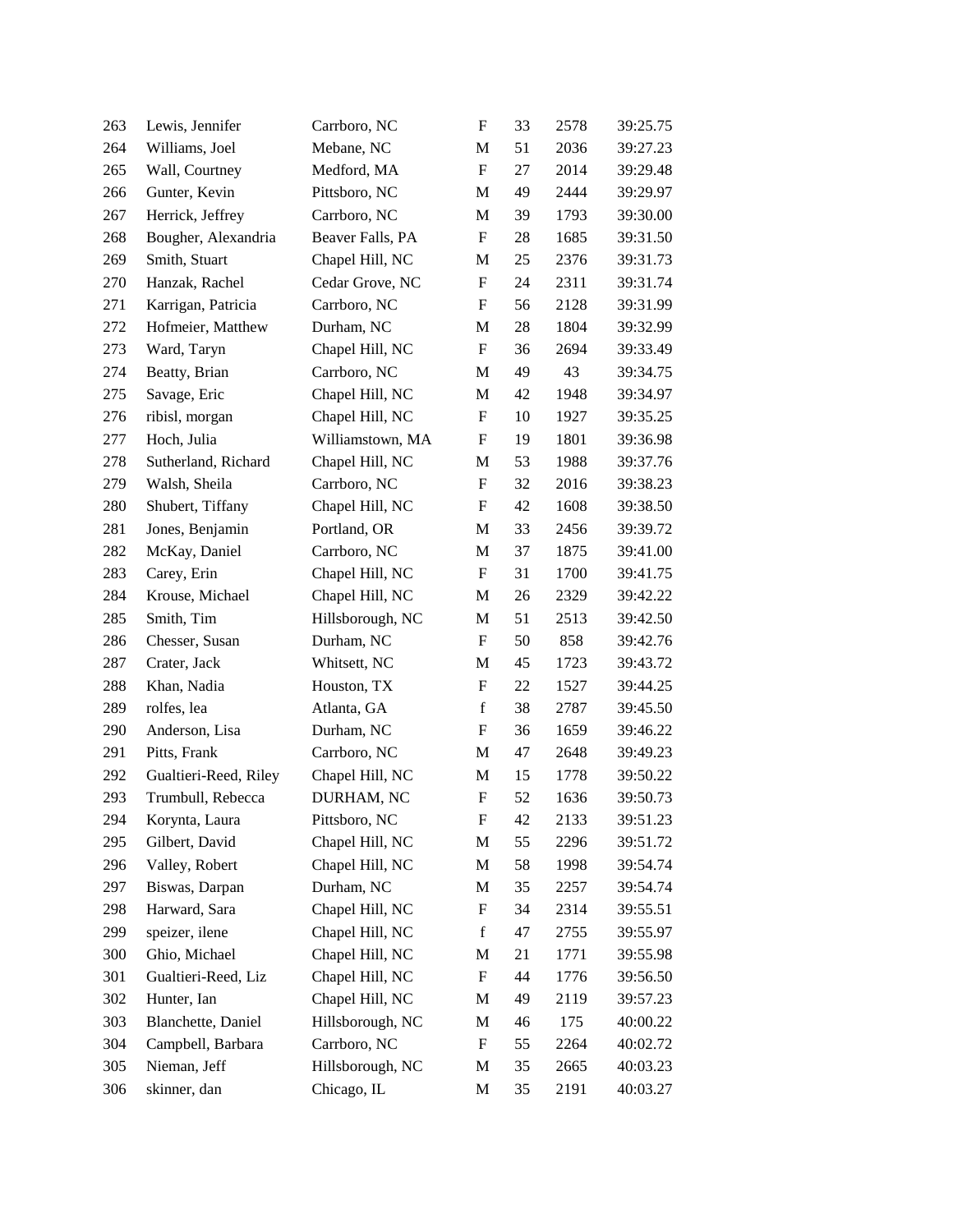| 307 | Vernon, Jim           | Chapel Hill, NC       | M                         | 59 | 2527 | 40:03.48 |
|-----|-----------------------|-----------------------|---------------------------|----|------|----------|
| 308 | Cavanaugh, Mark       | Chapel Hill, NC       | m                         | 39 | 629  | 40:04.46 |
| 309 | Brecher, Mark         | Chapel Hill, NC       | M                         | 56 | 366  | 40:04.51 |
| 310 | Cumiskey, Kurt        | Durham, NC            | M                         | 51 | 1730 | 40:04.97 |
| 311 | Scronce, Heidi        | Carrboro, NC          | $\boldsymbol{F}$          | 25 | 1603 | 40:05.75 |
| 312 | Marshall, Diane       | Chapel Hill, NC       | $\boldsymbol{F}$          | 47 | 1858 | 40:08.22 |
| 313 | Laine, Jessica        | Chapel Hill, NC       | F                         | 29 | 2135 | 40:08.73 |
| 314 | Hotelling, Jim        | Chapel Hill, NC       | M                         | 65 | 2233 | 40:11.00 |
| 315 | Alexander, John       | Chapel Hill, NC       | M                         | 46 | 2047 | 40:11.47 |
| 316 | Porter, Greg          | Carrboro, NC          | M                         | 50 | 1592 | 40:12.46 |
| 317 | Hannan, Hannah        | Chapel Hill, NC       | $\boldsymbol{\mathrm{F}}$ | 47 | 2309 | 40:14.47 |
| 318 | Bloom, Kerry          | Chapel Hill, NC       | M                         | 58 | 185  | 40:15.73 |
| 319 | Butt, Craig           | Durham, NC            | M                         | 37 | 2409 | 40:16.21 |
| 320 | Chase, Rhea           | Durham, NC            | $\boldsymbol{F}$          | 33 | 2412 | 40:17.73 |
| 321 | Knott, Chandra        | Chapel Hill, NC       | $\boldsymbol{F}$          | 38 | 2459 | 40:18.75 |
| 322 | London, Elise         | Chapel Hill, NC       | $\boldsymbol{\mathrm{F}}$ | 36 | 1541 | 40:21.46 |
| 323 | Walton, Paul          | DURHAM, NC            | M                         | 23 | 2531 | 40:22.23 |
| 324 | Hoch, James           | Bronxville, NY        | M                         | 52 | 1800 | 40:23.97 |
| 325 | Bauman, Mary          | Chapel Hill, NC       | $\boldsymbol{F}$          | 53 | 2050 | 40:24.22 |
| 326 | Lozon, Cory           | Chapel Hill, NC       | $\boldsymbol{F}$          | 43 | 2465 | 40:24.99 |
| 327 | Vanderford, Maria     | Chapel Hill, NC       | F                         | 17 | 2001 | 40:25.52 |
| 328 | Collins, Ann          | Carrboro, NC          | F                         | 33 | 2558 | 40:25.75 |
| 329 | Guiteras, Andrew      | Carrboro, NC          | M                         | 34 | 2567 | 40:25.97 |
| 330 | walton, steven        | DURHAM, NC            | m                         | 18 | 2802 | 40:27.22 |
| 331 | Edenfield, Teresa     | Durham, NC            | $\boldsymbol{\mathrm{F}}$ | 34 | 1749 | 40:27.22 |
| 332 | schmid, amy           | Durham, NC            | $\mathbf f$               | 37 | 2182 | 40:27.48 |
| 333 | roberts, jennifer     | Chapel Hill, NC       | $\mathbf f$               | 32 | 2827 | 40:28.45 |
| 334 | Power, Dan            | Pittsboro, NC         | M                         | 29 | 1917 | 40:28.49 |
| 335 | Woods, Misty          | Hillsborough, NC      | $\boldsymbol{F}$          | 32 | 1652 | 40:29.48 |
| 336 | cordell, keegan       | Chapel Hill, NC       | m                         | 16 | 2420 | 40:30.48 |
| 337 | Eaton, Dave           | Bay Village, OH       | M                         | 46 | 1748 | 40:32.98 |
| 338 | busko, lisa           | Chapel Hill, NC       | f                         | 40 | 1698 | 40:34.48 |
| 339 | Shareshian, Kelly     | Chapel Hill, NC       | F                         | 13 | 2507 | 40:37.22 |
| 340 | Montaquila, Jill      | Pittsboro, NC         | F                         | 45 | 2674 | 40:38.22 |
| 341 | coley, harris         | <b>BURLINGTON, NC</b> | m                         | 19 | 2800 | 40:39.24 |
| 342 | Wintringham, Jennifer | <b>BURLINGTON, NC</b> | $\boldsymbol{F}$          | 19 | 2212 | 40:39.25 |
| 343 | Lachiewicz, Paul      | Chapel Hill, NC       | M                         | 61 | 2617 | 40:41.71 |
| 344 | harris, andrew        | DURHAM, NC            | m                         | 12 | 1139 | 40:41.72 |
| 345 | Harmon, Katherine     | Carrboro, NC          | $\boldsymbol{F}$          | 28 | 1120 | 40:41.75 |
| 346 | Weissler, Kate        | Philadelphia, PA      | F                         | 25 | 2029 | 40:41.99 |
| 347 | brimfield, jared      | Philadelphia, PA      | M                         | 33 | 1692 | 40:42.71 |
| 348 | Helms, Craig          | Chapel Hill, NC       | M                         | 52 | 1791 | 40:47.73 |
| 349 | Trout, Susan          | Chapel Hill, NC       | F                         | 39 | 1635 | 40:48.24 |
| 350 | Holaday, Chris        | Leesburg, NC          | M                         | 46 | 1805 | 40:48.47 |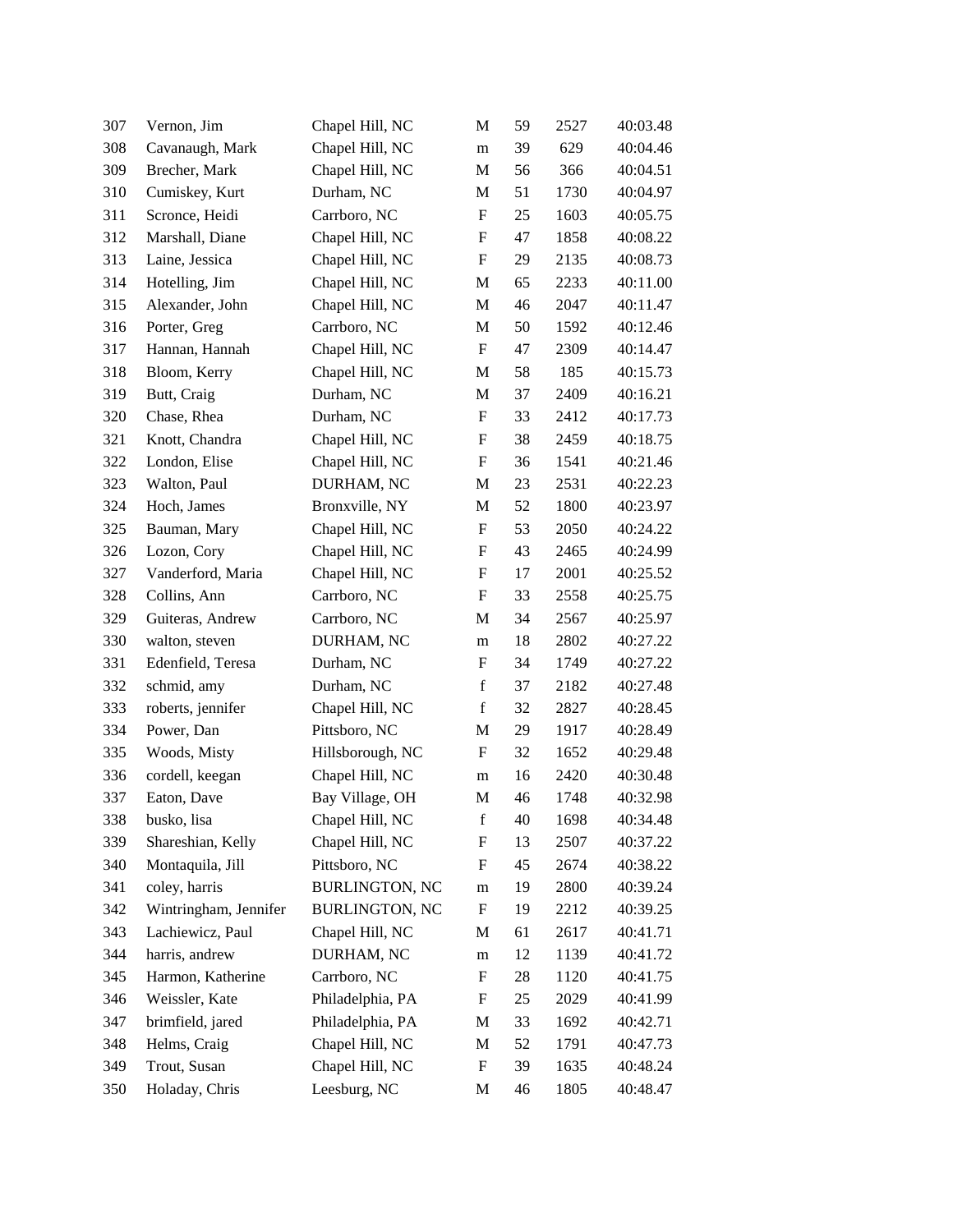| 351 | Vann, Bill                            | Chapel Hill, NC     | M           | 64 | 1639 | 40:48.73 |
|-----|---------------------------------------|---------------------|-------------|----|------|----------|
| 352 | Denniston, Charliss                   | Somerville, MA      | F           | 25 | 2085 | 40:49.97 |
| 353 | Carey, Mark                           | Chapel Hill, NC     | M           | 41 | 1701 | 40:50.49 |
| 354 | Shareshian, Paul                      | Chapel Hill, NC     | M           | 45 | 2508 | 40:51.72 |
| 355 | Li, Vivian                            | Durham, NC          | F           | 55 | 1539 | 40:53.25 |
| 356 | Davis, Sonia                          | Chapel Hill, NC     | ${\rm F}$   | 46 | 974  | 40:55.49 |
| 357 | Thomas, Jody                          | Chapel Hill, NC     | M           | 41 | 1631 | 40:55.51 |
| 358 | creech, adam                          | Chapel Hill, NC     | m           | 29 | 2646 | 40:55.72 |
| 359 | Cecil, Colleen                        | Herndon, VA         | ${\rm F}$   | 12 | 1707 | 40:57.48 |
| 360 | White, Len                            | DURHAM, NC          | M           | 49 | 2672 | 40:57.51 |
| 361 | Lewis, Brian                          | Cary, NC            | M           | 16 | 2463 | 40:58.23 |
| 362 | McGibbon, Andrew                      | Carrboro, NC        | M           | 49 | 1870 | 40:59.72 |
| 363 | McGibbon, Connor                      | Carrboro, NC        | M           | 9  | 1871 | 41:00.23 |
| 364 | Lane, Scott                           | Chapel Hill, NC     | M           | 44 | 2136 | 41:00.51 |
| 365 | Hastings, Adam                        | Charlottesville, VA | M           | 31 | 2637 | 41:02.51 |
| 366 | Mund, Pamela                          | DURHAM, NC          | ${\rm F}$   | 45 | 2587 | 41:02.72 |
| 367 | Brown, Les                            | Durham, NC          | M           | 61 | 2408 | 41:03.01 |
| 368 | Schaal, Michael                       | Durham, NC          | M           | 44 | 2180 | 41:05.98 |
| 369 | Malzahn, Scott                        | Durham, NC          | M           | 36 | 1855 | 41:06.21 |
| 370 | lyons, kayley                         | Chapel Hill, NC     | $\mathbf f$ | 24 | 2687 | 41:06.22 |
| 371 | Greene, Andrew                        | Chapel Hill, NC     | M           | 46 | 2106 | 41:06.74 |
| 372 | Greene, Caeden                        | Chapel Hill, NC     | M           | 11 | 2107 | 41:06.76 |
| 373 | Van Sant, Laura                       | Chapel Hill, NC     | F           | 46 | 2525 | 41:07.96 |
| 374 | driscoll, john                        | Honolulu, HI        | m           | 19 | 2807 | 41:08.98 |
| 375 | childers, dean                        | Chapel Hill, NC     | m           | 43 | 2689 | 41:09.51 |
| 376 | 73, Meleah                            | Hurdle Mills, NC    | F           | 43 | 2546 | 41:11.23 |
| 377 | Irizarry, Michael                     | Chapel Hill, NC     | M           | 46 | 2454 | 41:12.26 |
| 378 | Beals, Kendall                        | Carrboro, NC        | F           | 21 | 2051 | 41:13.73 |
| 379 | Wilkinson, Kari                       | Mebane, NC          | ${\rm F}$   | 51 | 2210 | 41:15.49 |
| 380 | Goetz-Bouchard, Amber Gibsonville, NC |                     | F           | 36 | 1054 | 41:17.75 |
| 381 | Hoch, Bill                            | Durham, NC          | M           | 22 | 1799 | 41:18.23 |
| 382 | Power, Mike                           | Pittsboro, NC       | M           | 33 | 1921 | 41:19.23 |
| 383 | Sellers, Amanda                       | RALEIGH, NC         | ${\rm F}$   | 26 | 1605 | 41:20.74 |
| 384 | Dyer, Alden                           | Carrboro, NC        | F           | 23 | 2286 | 41:23.48 |
| 385 | <b>BAKER, BRENT</b>                   | Mebane, NC          | M           | 40 | 2254 | 41:24.22 |
| 386 | Peck, Emily                           | Cheshire, CT        | ${\rm F}$   | 14 | 2164 | 41:30.75 |
| 387 | Warner, Kristine                      | Durham, NC          | ${\rm F}$   | 30 | 2533 | 41:30.75 |
| 388 | dinola, brittany                      | Charlotte, NC       | $\mathbf f$ | 30 | 2636 | 41:30.76 |
| 389 | harman, kristin                       | RALEIGH, NC         | $\mathbf f$ | 32 | 1114 | 41:33.49 |
| 390 | Crump, Carolyn                        | Carrboro, NC        | F           | 56 | 2228 | 41:34.22 |
| 391 | Williams, Rick                        | Chapel Hill, NC     | M           | 52 | 2037 | 41:34.23 |
| 392 | Parker, Jake                          | Raleigh, NC         | M           | 35 | 2359 | 41:35.23 |
| 393 | Puceta, Colleen                       | Durham, NC          | ${\rm F}$   | 35 | 2595 | 41:35.76 |
| 394 | McConnell, Elizabeth                  | Chapel Hill, NC     | ${\rm F}$   | 39 | 1867 | 41:40.47 |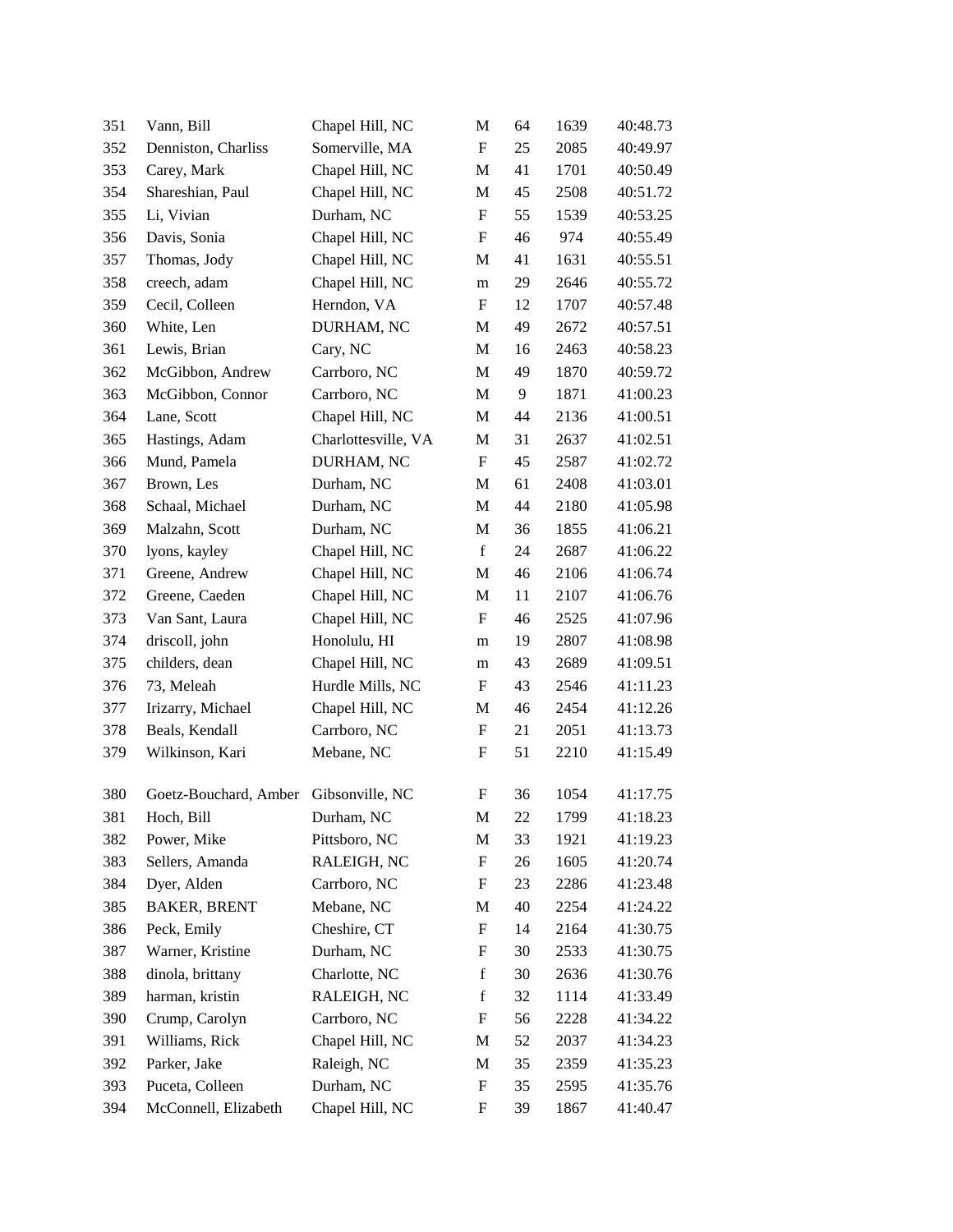| 395 | Rosen, Millie         | Chapel Hill, NC     | ${\rm F}$                 | 21 | 1933 | 41:42.24 |
|-----|-----------------------|---------------------|---------------------------|----|------|----------|
| 396 | mistler, gregory      | Sanford, NC         | M                         | 31 | 2150 | 41:46.22 |
| 397 | Rountree, Sage        | Carrboro, NC        | $\boldsymbol{\mathrm{F}}$ | 40 | 1600 | 41:47.24 |
| 398 | McConnell, Jeff       | Chapel Hill, NC     | M                         | 38 | 1868 | 41:48.49 |
| 399 | jones, dave           | Chapel Hill, NC     | M                         | 41 | 2321 | 41:50.48 |
| 400 | McClintock, Justin    | Carrboro, NC        | M                         | 33 | 2342 | 41:50.98 |
| 401 | Martin, Robert        | Nashville, TN       | M                         | 51 | 1860 | 41:52.46 |
| 402 | Miller, Tim           | DURHAM, NC          | M                         | 39 | 1881 | 41:53.47 |
| 403 | Cook, James           | Berkeley, CA        | M                         | 27 | 1717 | 41:54.97 |
| 404 | Keena, Richard        | Pittsboro, NC       | M                         | 58 | 2322 | 41:56.01 |
| 405 | Walton, Bethany       | Chapel Hill, NC     | $\boldsymbol{\mathrm{F}}$ | 24 | 2718 | 41:56.49 |
| 406 | Williford, Said       | DURHAM, NC          | M                         | 51 | 2038 | 41:57.98 |
| 407 | dye, aaron            | Carrboro, NC        | m                         | 39 | 2632 | 42:00.22 |
| 408 | Chesser, William      | Durham, NC          | M                         | 49 | 859  | 42:02.72 |
| 409 | freeman, connie       | Austin, TX          | $\mathbf f$               | 36 | 1767 | 42:02.74 |
| 410 | Eaton, Beth           | Bay Village, OH     | F                         | 46 | 1747 | 42:03.46 |
| 411 | hodgins, sebastian    | Pittsboro, NC       | m                         | 9  | 2763 | 42:03.49 |
| 412 | Domena, John          | Norfolk, VA         | M                         | 53 | 2229 | 42:06.49 |
| 413 | white, xan            | Chapel Hill, NC     | M                         | 25 | 2208 | 42:11.51 |
| 414 | Kay, Kevin            | Carrboro, NC        | M                         | 35 | 1524 | 42:11.97 |
| 415 | Arneson, Sam          | Chapel Hill, NC     | M                         | 16 | 2550 | 42:13.72 |
| 416 | Mouw, Sheri           | Chapel Hill, NC     | F                         | 44 | 2586 | 42:14.01 |
| 417 | newmark, scott        | Charlotte, NC       | M                         | 12 | 2157 | 42:14.73 |
| 418 | Schneider, Julianna   | DURHAM, NC          | ${\bf F}$                 | 12 | 2625 | 42:16.48 |
| 419 | Welch, Jeffrey        | Elon, NC            | M                         | 38 | 2204 | 42:19.72 |
| 420 | Owen-Garni, Margaret  | Durham, NC          | ${\rm F}$                 | 30 | 1582 | 42:23.98 |
| 421 | Scott, Katherine      | Chapel Hill, NC     | F                         | 33 | 1601 | 42:26.99 |
| 422 | McKenna, Katie        | Chapel Hill, NC     | $\boldsymbol{\mathrm{F}}$ | 35 | 1877 | 42:29.74 |
| 423 | Saris, James          | Chapel Hill, NC     | M                         | 25 | 1945 | 42:29.99 |
| 424 | Coulter, Mark         | Chapel Hill, NC     | M                         | 54 | 934  | 42:31.49 |
| 425 | Harris, Jerry         | DURHAM, NC          | M                         | 72 | 1144 | 42:31.98 |
| 426 | Mills, Michael        | Durham, NC          | M                         | 31 | 1882 | 42:32.23 |
| 427 | Prince, Katya         | Durham, NC          | ${\rm F}$                 | 47 | 2642 | 42:34.22 |
| 428 | Howes, Bo             | Chapel Hill, NC     | M                         | 47 | 1808 | 42:34.73 |
| 429 | Williams, Christianna | Chapel Hill, NC     | F                         | 48 | 1648 | 42:34.75 |
| 430 | Dohlman, Henrik       | Chapel Hill, NC     | M                         | 52 | 1742 | 42:34.98 |
| 431 | Carmen, Andrew        | Raleigh, NC         | M                         | 24 | 1702 | 42:35.73 |
| 432 | Freeman, Mark         | Charlottesville, VA | M                         | 38 | 2432 | 42:35.97 |
| 433 | Galligan, Michael     | Wilton, CT          | M                         | 40 | 2292 | 42:36.48 |
| 434 | Savino, Jennifer      | Chapel Hill, NC     | F                         | 16 | 2503 | 42:38.72 |
| 435 | Koban, Lauren         | Chapel Hill, NC     | ${\rm F}$                 | 31 | 2461 | 42:39.72 |
| 436 | Koban, Donald         | Chapel Hill, NC     | M                         | 30 | 2460 | 42:39.75 |
| 437 | Berrien, Kate         | Hillsborough, NC    | ${\rm F}$                 | 43 | 153  | 42:42.26 |
| 438 | naff, kevin           | Chapel Hill, NC     | m                         | 42 | 2739 | 42:43.23 |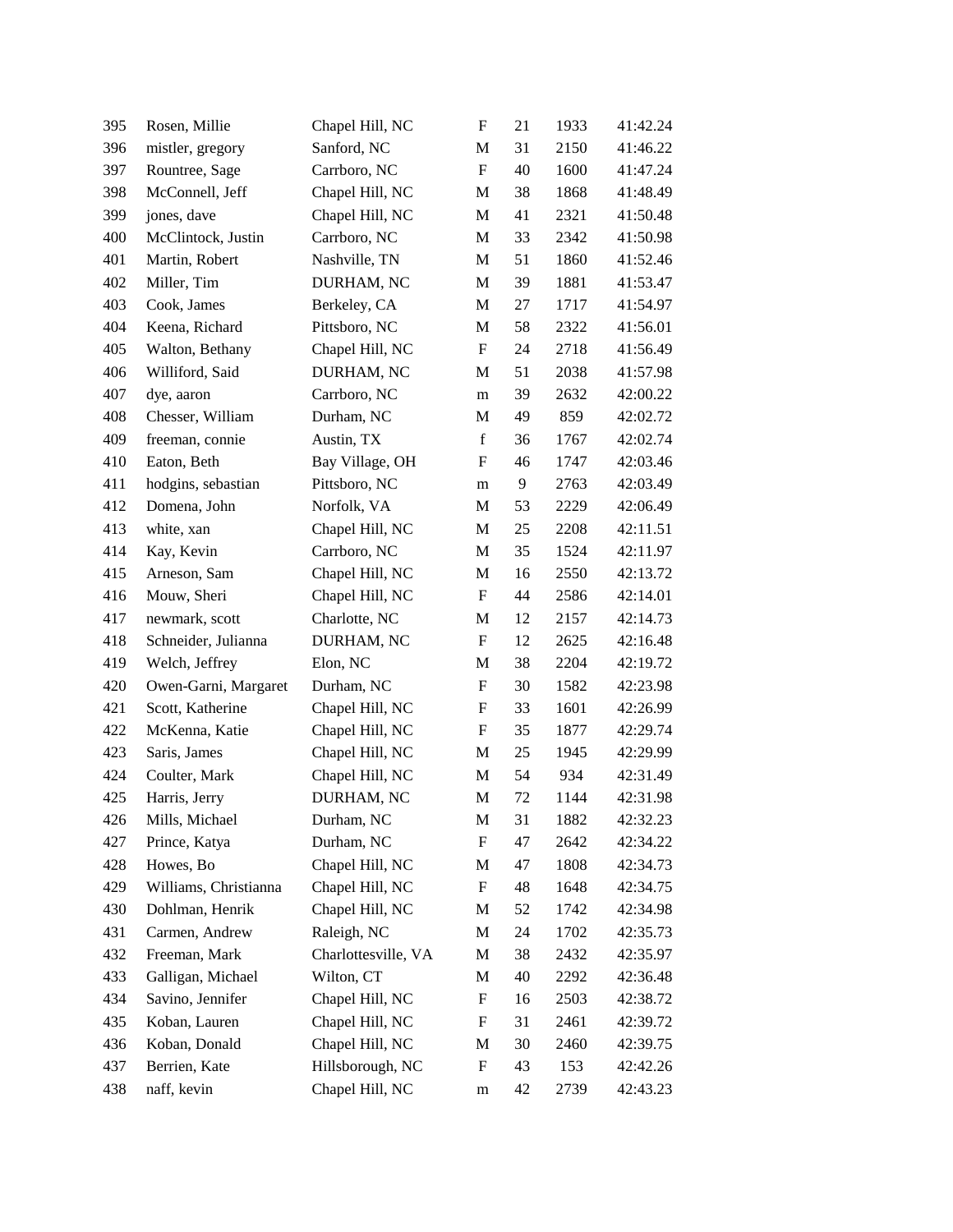| 439 | Shoemaker, Jason     | Knoxville, TN     | M                         | 33 | 2188 | 42:43.73 |
|-----|----------------------|-------------------|---------------------------|----|------|----------|
| 440 | Green, David         | Chapel Hill, NC   | M                         | 30 | 2439 | 42:47.00 |
| 441 | Paul, Michael        | Carrboro, NC      | M                         | 44 | 1908 | 42:47.48 |
| 442 | Painter, Nathan      | Chapel Hill, NC   | M                         | 31 | 2162 | 42:48.75 |
| 443 | Fox, Allison         | Chapel Hill, NC   | $\boldsymbol{\mathrm{F}}$ | 20 | 2097 | 42:49.01 |
| 444 | Parker, Allie        | Chapel Hill, NC   | ${\bf F}$                 | 15 | 2629 | 42:50.96 |
| 445 | Tarantino, Lisa      | Chapel Hill, NC   | F                         | 45 | 2383 | 42:51.99 |
| 446 | Chambers, David      | Mebane, NC        | M                         | 32 | 1710 | 42:52.71 |
| 447 | Voshell, Erica       | Durham, NC        | ${\rm F}$                 | 25 | 2007 | 42:52.99 |
| 448 | stein, jaime         | Carrboro, NC      | $\mathbf f$               | 40 | 2723 | 42:53.22 |
| 449 | McKay, Vanessa       | Hampden, ME       | ${\rm F}$                 | 38 | 1876 | 42:53.97 |
| 450 | Eastin, Kevin        | Chapel Hill, NC   | M                         | 41 | 2610 | 42:53.98 |
| 451 | Jones, Beth          | Fairfield, CT     | ${\rm F}$                 | 38 | 2124 | 42:57.23 |
| 452 | MacLean, Elizabeth   | Chapel Hill, NC   | $\boldsymbol{\mathrm{F}}$ | 26 | 1552 | 42:58.94 |
| 453 | Roberts, Jason       | Chapel Hill, NC   | M                         | 36 | 2176 | 42:58.94 |
| 454 | Krieg, Robert        | Chapel Hill, NC   | M                         | 33 | 2134 | 42:58.95 |
| 455 | Hoogervorst, Douglas | Chapel Hill, NC   | M                         | 42 | 2654 | 42:59.23 |
| 456 | childers, paige      | Chapel Hill, NC   | $\mathbf f$               | 15 | 2691 | 43:00.71 |
| 457 | Dellinger, Jackson   | DURHAM, NC        | M                         | 15 | 2084 | 43:00.75 |
| 458 | Taylor, Ken          | Chapel Hill, NC   | M                         | 49 | 2522 | 43:01.23 |
| 459 | Calamai, Ann         | Chapel Hill, NC   | ${\rm F}$                 | 30 | 2410 | 43:02.22 |
| 460 | Fox, Kim             | Chapel Hill, NC   | F                         | 57 | 2098 | 43:04.49 |
| 461 | Moloney, Mairead     | Chapel Hill, NC   | F                         | 37 | 2611 | 43:05.72 |
| 462 | Rath, Martha         | Chapel Hill, NC   | $\mathbf f$               | 42 | 2776 | 43:05.73 |
| 463 | Wang, Virginia       | Carrboro, NC      | $\boldsymbol{\mathrm{F}}$ | 37 | 2609 | 43:06.75 |
| 464 | Rogers, Jennifer     | Chapel Hill, NC   | ${\bf F}$                 | 33 | 2498 | 43:07.22 |
| 465 | Hart, Lauren         | Chapel Hill, NC   | F                         | 28 | 2313 | 43:08.48 |
| 466 | robertson, bill      | Pottsdown, PA     | m                         | 38 | 2709 | 43:09.26 |
| 467 | Wallace, Duncan      | <b>GRAHAM, NC</b> | M                         | 57 | 1642 | 43:10.48 |
| 468 | bauer, tanja         | Chapel Hill, NC   | $\mathbf f$               | 29 | 1672 | 43:11.22 |
| 469 | Meyer, Jaye          | Chapel Hill, NC   | ${\bf F}$                 | 51 | 1561 | 43:12.98 |
| 470 | Jones, Brad          | Fairfield, CT     | M                         | 41 | 2125 | 43:13.49 |
| 471 | Chiu, Alexis         | Chapel Hill, NC   | F                         | 34 | 2266 | 43:13.74 |
| 472 | Anderson, Jennifer   | Chapel Hill, NC   | F                         | 36 | 2252 | 43:15.48 |
| 473 | Rotenberry, Mark     | Chapel Hill, NC   | M                         | 53 | 2598 | 43:15.75 |
| 474 | stanley, will        | Chapel Hill, NC   | m                         | 27 | 2377 | 43:15.97 |
| 475 | Mullis, Randall      | Carrboro, NC      | M                         | 52 | 2349 | 43:16.49 |
| 476 | Lacava, Gina         | Chapel Hill, NC   | F                         | 45 | 2816 | 43:17.00 |
| 477 | Davis, Anna          | manteo, NC        | F                         | 30 | 2081 | 43:17.49 |
| 478 | davis, jennifer      | Hillsborough, NC  | $\mathbf f$               | 27 | 2082 | 43:17.50 |
| 479 | Young, Nicholas      | Chapel Hill, NC   | M                         | 14 | 2544 | 43:18.77 |
| 480 | hess, daniel         | Chapel Hill, NC   | m                         | 42 | 2666 | 43:21.46 |
| 481 | Miller, Melissa      | Chapel Hill, NC   | F                         | 38 | 2720 | 43:21.75 |
| 482 | Hirschman, Caitlin   | Chapel Hill, NC   | $\mathbf f$               | 40 | 2669 | 43:21.93 |
|     |                      |                   |                           |    |      |          |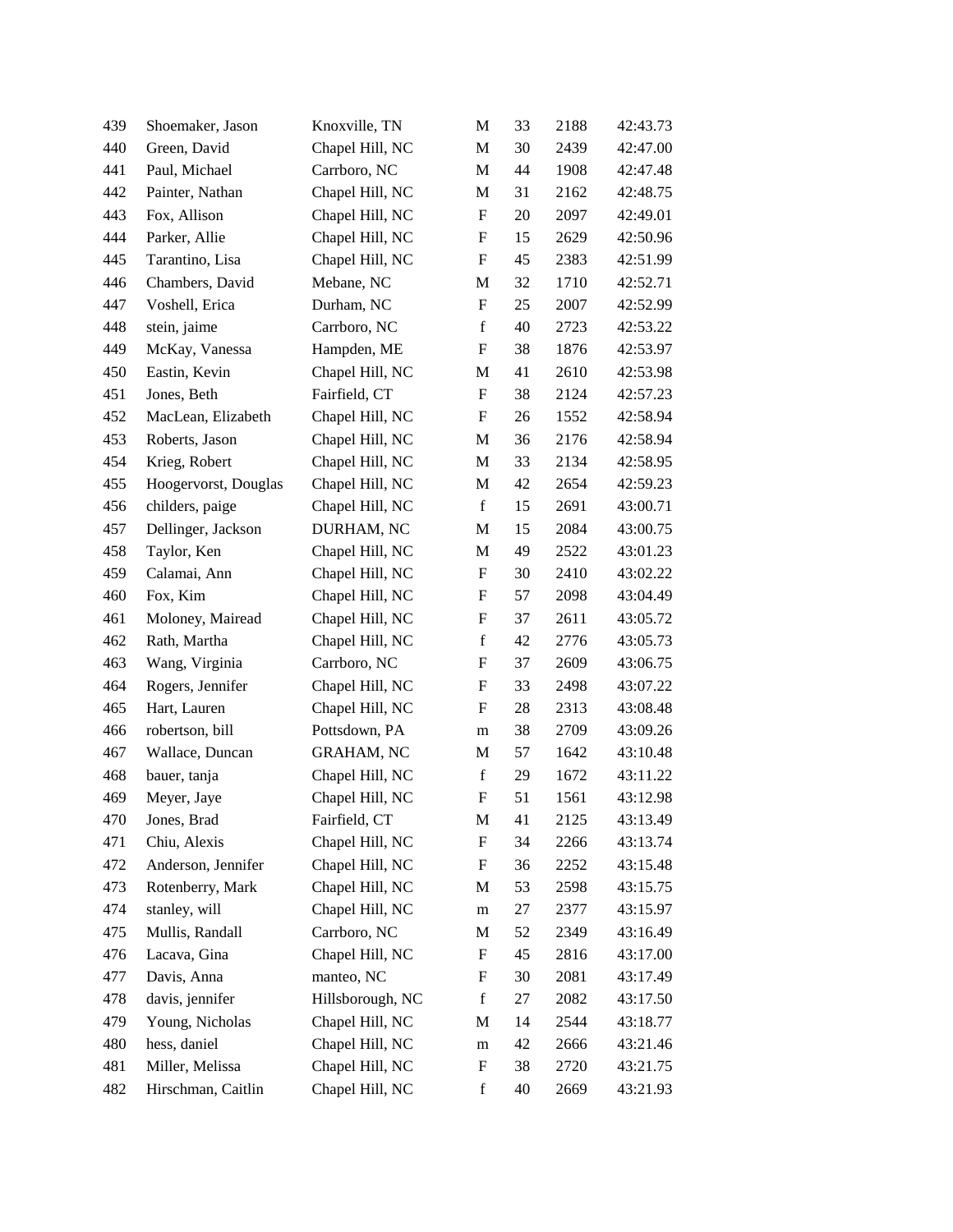| 483 | Phillips, Michael   | Pittsboro, NC    | M                         | 61 | 2240 | 43:23.22 |
|-----|---------------------|------------------|---------------------------|----|------|----------|
| 484 | lee, dennis         | New York, NY     | m                         | 25 | 2753 | 43:24.23 |
| 485 | Superak, Peter      | Carrboro, NC     | $\mathbf M$               | 56 | 1626 | 43:25.73 |
| 486 | Min, Sherene        | Chapel Hill, NC  | F                         | 41 | 1566 | 43:27.98 |
| 487 | Dellinger, Hamp     | DURHAM, NC       | M                         | 45 | 2083 | 43:28.47 |
| 488 | Cloninger, Chris    | Oak Ridge, NC    | M                         | 42 | 2414 | 43:31.24 |
| 489 | Fiorito, Agustin    | Chapel Hill, NC  | M                         | 41 | 1011 | 43:31.47 |
| 490 | Hails, Dick         | Greensboro, NC   | $\mathbf M$               | 60 | 2774 | 43:35.75 |
| 491 | Frazier, Charlie    | Ann Arbor, MI    | M                         | 34 | 1763 | 43:36.01 |
| 492 | Rhoads, Donald      | Durham, NC       | M                         | 40 | 2362 | 43:37.73 |
| 493 | Guerrero, Mark      | Creedmoor, NC    | M                         | 41 | 1097 | 43:40.99 |
| 494 | Halstead, Elizabeth | Apex, NC         | F                         | 34 | 2230 | 43:41.44 |
| 495 | O'Brien, Richard    | Chapel Hill, NC  | M                         | 32 | 2353 | 43:41.48 |
| 496 | weiner, robert      | Accoteek, MD     | m                         | 65 | 2775 | 43:43.96 |
| 497 | Blue, Christopher   | Chapel Hill, NC  | M                         | 44 | 2259 | 43:44.51 |
| 498 | Lee, Becky          | Chapel Hill, NC  | $\boldsymbol{\mathrm{F}}$ | 34 | 2750 | 43:45.22 |
| 499 | Fulford, Collie     | DURHAM, NC       | F                         | 46 | 1032 | 43:49.99 |
| 500 | Gay, Trevor         | Chapel Hill, NC  | M                         | 10 | 2434 | 43:51.22 |
| 501 | Gay, Glenn          | Chapel Hill, NC  | M                         | 46 | 2433 | 43:51.49 |
| 502 | Thornton, Jess      | Carrboro, NC     | F                         | 33 | 2202 | 43:52.72 |
| 503 | Lucente, Steve      | Carrboro, NC     | M                         | 52 | 1843 | 43:53.47 |
| 504 | Anile, Teresa       | Hillsborough, NC | $\boldsymbol{\mathrm{F}}$ | 45 | 2253 | 43:53.98 |
| 505 | Young, Steven       | DURHAM, NC       | M                         | 52 | 2214 | 43:54.23 |
| 506 | hodgins, eric       | Pittsboro, NC    | m                         | 47 | 2764 | 43:55.23 |
| 507 | hamilton, marsha    | Chapel Hill, NC  | $\mathbf f$               | 33 | 2647 | 43:56.75 |
| 508 | Cook, Philip        | Chapel Hill, NC  | M                         | 66 | 1719 | 43:57.51 |
| 509 | Padden, Benjamin    | Chapel Hill, NC  | M                         | 16 | 2358 | 43:57.76 |
| 510 | Cordell, Half Dome  | Chapel Hill, NC  | $\mathbf M$               | 52 | 2419 | 43:58.97 |
| 511 | morgan, michaela    | South Boston, MA | $\mathbf f$               | 22 | 2478 | 43:59.21 |
| 512 | Nichols, George     | Chapel Hill, NC  | M                         | 36 | 2158 | 43:59.24 |
| 513 | Piontak, Gary       | Carrboro, NC     | M                         | 60 | 1588 | 43:59.25 |
| 514 | Daley, Nora         | Carrboro, NC     | F                         | 7  | 2280 | 44:00.47 |
| 515 | Baer, Katherine     | Carrboro, NC     | F                         | 43 | 1668 | 44:00.71 |
| 516 | Frederick, Kim      | Wentzville, MO   | F                         | 37 | 1765 | 44:00.99 |
| 517 | Jonas, Daniel       | Chapel Hill, NC  | M                         | 37 | 2781 | 44:01.24 |
| 518 | Kelly, Buddy        | Chapel Hill, NC  | M                         | 51 | 2236 | 44:02.50 |
| 519 | morgan, matthew     | Arlington, VA    | m                         | 25 | 2477 | 44:03.97 |
| 520 | Keefer, Joe         | Chapel Hill, NC  | $\mathbf M$               | 65 | 2046 | 44:03.98 |
| 521 | Noe, Lawrence       | Chapel Hill, NC  | M                         | 53 | 2160 | 44:04.23 |
| 522 | Hadler, Wayne       | Carrboro, NC     | M                         | 58 | 2110 | 44:07.98 |
| 523 | Caulder, Nathan     | Burlington, NC   | M                         | 37 | 2064 | 44:10.22 |
| 524 | Crook, Lillian      | Carrboro, NC     | $\boldsymbol{\mathrm{F}}$ | 11 | 2702 | 44:10.73 |
| 525 | Kohler, Rebecca     | Carrboro, NC     | F                         | 47 | 2700 | 44:11.00 |
| 526 | Crook, Marija       | Carrboro, NC     | ${\rm F}$                 | 14 | 2701 | 44:11.02 |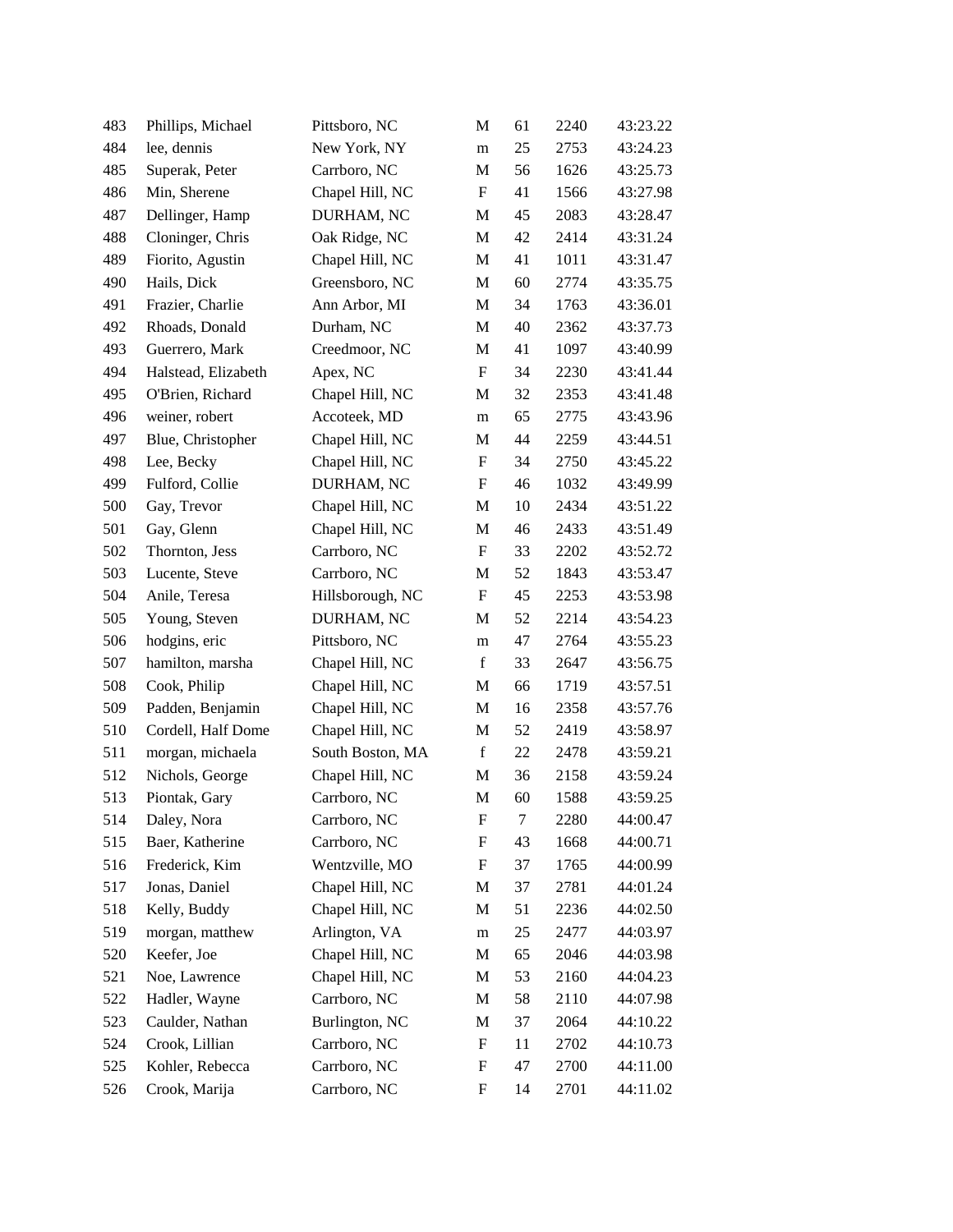| 527 | Smith, Debbie                          | Hillsborough, NC | $\boldsymbol{\mathrm{F}}$ | 52 | 2512 | 44:14.75 |
|-----|----------------------------------------|------------------|---------------------------|----|------|----------|
| 528 | Holaday, Sue                           | Leesburg, NC     | $\boldsymbol{\mathrm{F}}$ | 44 | 1806 | 44:14.98 |
| 529 | Gray, Flint                            | Boone, NC        | M                         | 51 | 2438 | 44:16.22 |
| 530 | Lopez, Destiny                         | Carrboro, NC     | ${\rm F}$                 | 37 | 1547 | 44:17.19 |
| 531 | cook, heidi                            | Chapel Hill, NC  | $\mathbf f$               | 35 | 927  | 44:17.20 |
| 532 | powell, emily                          | Pittsboro, NC    | ${\bf F}$                 | 28 | 2489 | 44:17.47 |
| 533 | Shultz, Allison                        | Hillsborough, NC | F                         | 31 | 1610 | 44:17.51 |
| 534 | Gilbert, William                       | Wahiawa, HI      | M                         | 49 | 2300 | 44:18.47 |
| 535 | mann, kimberly                         | DURHAM, NC       | F                         | 40 | 1555 | 44:18.74 |
| 536 | Weeks, Gillie                          | Carrboro, NC     | F                         | 12 | 2026 | 44:20.95 |
| 537 | Weeks, Kevin                           | Carrboro, NC     | M                         | 49 | 2027 | 44:21.24 |
| 538 | Weeks, Cyndy                           | Carrboro, NC     | $\boldsymbol{\mathrm{F}}$ | 48 | 2025 | 44:21.49 |
| 539 | Parker, Donna                          | Chapel Hill, NC  | ${\rm F}$                 | 46 | 2630 | 44:22.48 |
| 540 | Casbas-Hernandez, Patrici Carrboro, NC |                  | F                         | 27 | 1706 | 44:22.76 |
| 541 | Neeley, Ned                            | DURHAM, NC       | M                         | 52 | 2155 | 44:22.99 |
| 542 | Marquez, Trilce                        | Brooklyn, NY     | $\boldsymbol{\mathrm{F}}$ | 28 | 2146 | 44:23.23 |
| 543 | Madden, Michael                        | Chapel Hill, NC  | M                         | 57 | 1553 | 44:24.96 |
| 544 | Ghio, Andrew                           | Chapel Hill, NC  | M                         | 57 | 1051 | 44:25.46 |
| 545 | Moore, Ryan                            | Chapel Hill, NC  | M                         | 30 | 1885 | 44:25.96 |
| 546 | Mills, James                           | Cary, NC         | $\mathbf M$               | 39 | 2471 | 44:26.22 |
| 547 | johannes, sarah                        | Durham, NC       | $\mathbf f$               | 26 | 1812 | 44:26.24 |
| 548 | Karp, Deborah                          | Atlanta, GA      | F                         | 38 | 2126 | 44:26.51 |
| 549 | Kinnell, Leigh                         | Cary, NC         | ${\rm F}$                 | 41 | 1528 | 44:26.75 |
| 550 | Keane, Julie                           | Chapel Hill, NC  | $\boldsymbol{\mathrm{F}}$ | 43 | 2708 | 44:27.22 |
| 551 | Kelly, Jim                             | Carrboro, NC     | $\mathbf M$               | 27 | 1822 | 44:30.98 |
| 552 | Shemer, Gidi                           | Chapel Hill, NC  | M                         | 47 | 2370 | 44:31.47 |
| 553 | Heck, Rainie                           | Chapel Hill, NC  | F                         | 14 | 1790 | 44:34.49 |
| 554 | kirschbrown, justin                    | Chapel Hill, NC  | m                         | 30 | 1529 | 44:34.97 |
| 555 | Caron, Whitney                         | Chapel Hill, NC  | F                         | 27 | 621  | 44:35.22 |
| 556 | Dinola, Sandy                          | Chapel Hill, NC  | ${\rm F}$                 | 57 | 2633 | 44:36.97 |
| 557 | Richard, Rebecca                       | Chapel Hill, NC  | ${\bf F}$                 | 37 | 2174 | 44:37.47 |
| 558 | Saker, Korinn                          | Hillsborough, NC | F                         | 54 | 2615 | 44:40.48 |
| 559 | Daley, Matt                            | Carrboro, NC     | M                         | 41 | 2279 | 44:41.99 |
| 560 | Hardiman, Thomas                       | Chapel Hill, NC  | M                         | 28 | 2112 | 44:42.23 |
| 561 | mcmurry, jane                          | Chapel Hill, NC  | $\mathbf f$               | 14 | 2677 | 44:42.49 |
| 562 | Faber, Nicholas                        | DURHAM, NC       | M                         | 33 | 2714 | 44:43.72 |
| 563 | Rigsbee, Carol                         | Chapel Hill, NC  | ${\bf F}$                 | 53 | 2175 | 44:43.74 |
| 564 | Ford, Corisa                           | Chapel Hill, NC  | ${\rm F}$                 | 36 | 2096 | 44:45.22 |
| 565 | Rankin, Keegan                         | Mebane, NC       | M                         | 28 | 1924 | 44:45.22 |
| 566 | Rankin, Stephanie                      | Mebane, NC       | ${\rm F}$                 | 57 | 1925 | 44:45.48 |
| 567 | Torneo, Peter                          | New Orleans, LA  | M                         | 36 | 1995 | 44:47.25 |
| 568 | Boggess, Mason                         | Chapel Hill, NC  | M                         | 11 | 1683 | 44:50.76 |
| 569 | sullivan, daniel                       | Chapel Hill, NC  | m                         | 67 | 2380 | 44:51.01 |
| 570 | foster, andrew                         | Chapel Hill, NC  | m                         | 43 | 1761 | 44:51.98 |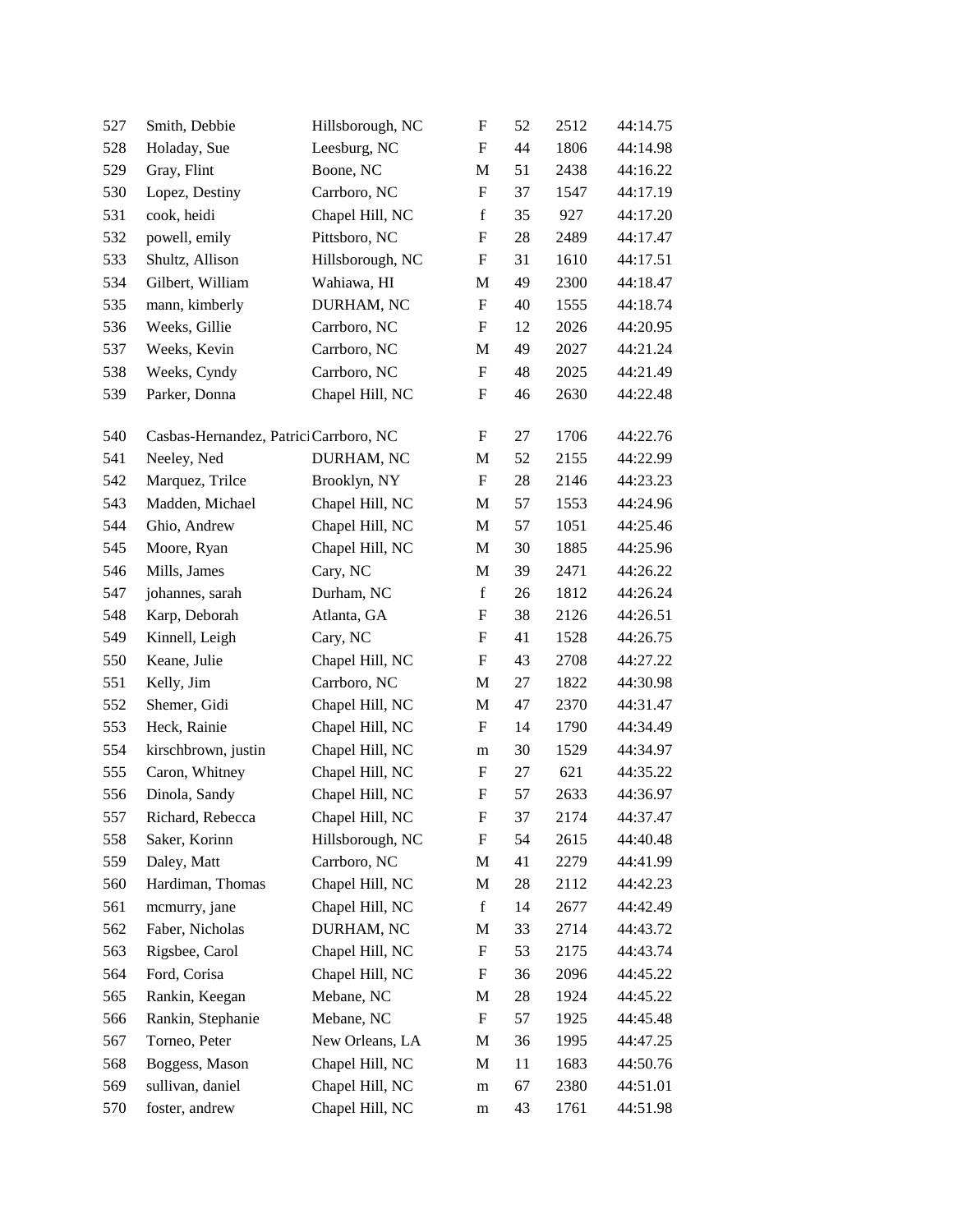| 571 | Warner, Todd                          | Chapel Hill, NC  | M                         | 48 | 2018           | 44:54.50 |
|-----|---------------------------------------|------------------|---------------------------|----|----------------|----------|
| 572 | alexander, karen                      | Chapel Hill, NC  | F                         | 47 | 2048           | 44:54.50 |
| 573 | Mcglohon jr, Donald                   | Greenville, NC   | M                         | 50 | 2344           | 44:57.47 |
| 574 | Buchman, Brett                        | Chapel Hill, NC  | M                         | 17 | 2683           | 44:57.47 |
| 575 | Buchman, Ross                         | Chapel Hill, NC  | M                         | 13 | 2682           | 44:58.46 |
| 576 | Surh, Jerry                           | Carrboro, NC     | M                         | 73 | 1627           | 44:59.24 |
| 577 | Mercier, Rebecca                      | Carrboro, NC     | F                         | 38 | 2346           | 45:00.73 |
| 578 | Grill, Carson                         | Chapel Hill, NC  | M                         | 15 | 1078           | 45:01.00 |
| 579 | Dangerfield, Randi                    | Youngstown, OH   | $\boldsymbol{\mathrm{F}}$ | 21 | 2281           | 45:02.48 |
| 580 | Adams, Brian                          | Mebane, NC       | M                         | 29 | $\overline{4}$ | 45:02.77 |
| 581 | Whitaker, Anna                        | Chapel Hill, NC  | $\boldsymbol{\mathrm{F}}$ | 10 | 2206           | 45:02.99 |
| 582 | Dauchert, Jonathan                    | Atlanta, GA      | M                         | 30 | 2560           | 45:04.74 |
| 583 | Jones, Hannah                         | Washington, DC   | $\boldsymbol{\mathrm{F}}$ | 23 | 2813           | 45:04.98 |
| 584 | Lachiewicz, Mary Claire               | Chapel Hill, NC  | $\boldsymbol{F}$          | 21 | 2618           | 45:04.99 |
| 585 | Scott, Caroline                       | Chapel Hill, NC  | F                         | 56 | 1951           | 45:06.25 |
| 586 | Long, Larry                           | Marietta, GA     | M                         | 63 | 2336           | 45:06.73 |
| 587 | taxman, steve                         | Chapel Hill, NC  | m                         | 48 | 2819           | 45:07.48 |
| 588 | Stern, Richard                        | Chapel Hill, NC  | M                         | 45 | 2194           | 45:07.74 |
| 589 | Buchman, Craig                        | Chapel Hill, NC  | M                         | 48 | 2684           | 45:09.23 |
| 590 | spring, mark                          | Carrboro, NC     | m                         | 38 | 2686           | 45:09.72 |
| 591 | Cunningham, Jayne                     | Lexington, KY    | F                         | 56 | 1731           | 45:11.20 |
| 592 | lauria-sheehan, caroline              | Arlington, VA    | $\mathbf f$               | 11 | 2780           | 45:11.24 |
| 593 | lauria, peter                         | Arlington, VA    | m                         | 48 | 2779           | 45:12.97 |
| 594 | Bachenheimer, Dorsey                  | Chapel Hill, NC  | F                         | 27 | 2829           | 45:13.73 |
| 595 | Monahan, Paul                         | Chapel Hill, NC  | m                         | 49 | 1883           | 45:14.00 |
| 596 | Davies-Ludlow, Rachael                | Chapel Hill, NC  | F                         | 26 | 2080           | 45:14.49 |
| 597 | Monahan, Rose                         | Chapel Hill, NC  | F                         | 36 | 1884           | 45:14.75 |
| 598 | Ali, Rabia                            | Durham, NC       | F                         | 33 | 6              | 45:15.47 |
| 599 | Shaffer, Donald                       | Chapel Hill, NC  | M                         | 56 | 1606           | 45:16.72 |
| 600 | Rosen, Norm                           | Chapel Hill, NC  | m                         | 58 | 1599           | 45:17.47 |
| 601 | Bryant-Comstock, Katelyr Carrboro, NC |                  | $\boldsymbol{F}$          | 25 | 1696           | 45:18.74 |
| 602 | Nogo, Jasmina                         | Durham, NC       | $\boldsymbol{F}$          | 25 | 2484           | 45:19.23 |
| 603 | Elander, Jenny                        | Durham, NC       | F                         | 26 | 1752           | 45:19.24 |
| 604 | Eldred, Tracy                         | Carrboro, NC     | F                         | 42 | 1003           | 45:19.55 |
| 605 | Mansfield, Karl                       | Maplewood, NJ    | M                         | 51 | 1857           | 45:19.77 |
| 606 | Matera, Elise                         | Chapel Hill, NC  | $\boldsymbol{\mathrm{F}}$ | 16 | 1861           | 45:19.78 |
| 607 | Matera, Kathy                         | Chapel Hill, NC  | F                         | 49 | 1862           | 45:20.05 |
| 608 | Billy, Keith                          | Chapel Hill, NC  | M                         | 45 | 2403           | 45:20.54 |
| 609 | Buley, Bruce                          | Chapel Hill, NC  | M                         | 61 | 2261           | 45:20.76 |
| 610 | Buchman, Liz                          | Chapel Hill, NC  | F                         | 48 | 2685           | 45:21.53 |
| 611 | Hoffman, Steve                        | Durham, NC       | M                         | 37 | 1181           | 45:22.52 |
| 612 | Christopher, Shefali                  | Durham, NC       | $\boldsymbol{F}$          | 29 | 2071           | 45:25.04 |
| 613 | McCoy, Lisa                           | Hillsborough, NC | F                         | 31 | 1869           | 45:25.77 |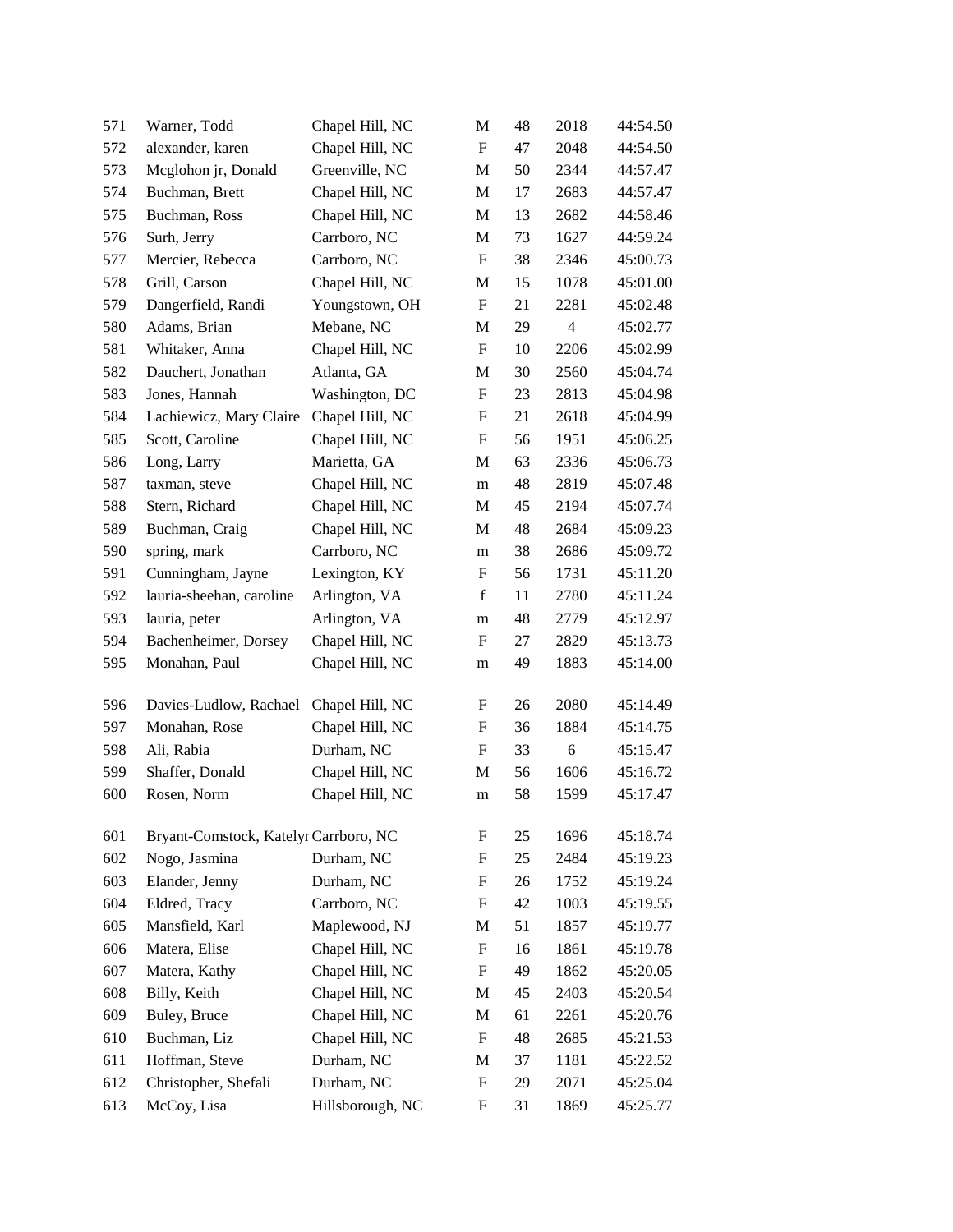| 614 | Sherburne, Mark      | Chapel Hill, NC   | M                         | 44 | 1957 | 45:26.02 |
|-----|----------------------|-------------------|---------------------------|----|------|----------|
| 615 | Whitaker, Libby      | Chapel Hill, NC   | $\boldsymbol{\mathrm{F}}$ | 42 | 2207 | 45:27.52 |
| 616 | Copeland, William    | Chapel Hill, NC   | M                         | 52 | 930  | 45:31.52 |
| 617 | Wallace, Tina        | <b>GRAHAM, NC</b> | $\boldsymbol{\mathrm{F}}$ | 44 | 1643 | 45:32.55 |
| 618 | vorhaus, david       | Washington, DC    | M                         | 28 | 2388 | 45:33.03 |
| 619 | Cupitt, Howard       | DURHAM, NC        | M                         | 70 | 968  | 45:37.02 |
| 620 | dehart, sarah        | Chapel Hill, NC   | f                         | 21 | 2282 | 45:40.05 |
| 621 | Stone, Pete          | Carrboro, NC      | M                         | 46 | 1985 | 45:40.76 |
| 622 | Hughes, Michael      | Carrboro, NC      | M                         | 57 | 2572 | 45:41.01 |
| 623 | Smith, Jenn          | Durham, NC        | $\boldsymbol{\mathrm{F}}$ | 36 | 1973 | 45:42.76 |
| 624 | Baker, James         | Carrboro, NC      | M                         | 29 | 1670 | 45:44.01 |
| 625 | tawil, peter         | Chapel Hill, NC   | m                         | 34 | 2200 | 45:45.02 |
| 626 | McGibbon, Lynne      | Carrboro, NC      | $\boldsymbol{\mathrm{F}}$ | 46 | 1873 | 45:45.78 |
| 627 | Greenspan, Noam      | Brooklyn, NY      | M                         | 30 | 1772 | 45:47.51 |
| 628 | Hede, Karyn          | Chapel Hill, NC   | $\boldsymbol{\mathrm{F}}$ | 48 | 2448 | 45:51.54 |
| 629 | Smith, Erika         | Durham, NC        | F                         | 36 | 1970 | 45:54.52 |
| 630 | Lang, Pam            | Chapel Hill, NC   | F                         | 29 | 2333 | 45:55.52 |
| 631 | Greenspan, Tamar     | Washington, DC    | ${\bf F}$                 | 28 | 1773 | 45:57.01 |
| 632 | Coulter, Kathy       | Chapel Hill, NC   | $\boldsymbol{F}$          | 52 | 932  | 45:58.26 |
| 633 | Piscitello, Michael  | Chapel Hill, NC   | M                         | 36 | 2169 | 45:58.77 |
| 634 | Kelly, Abby          | Carrboro, NC      | ${\rm F}$                 | 27 | 1821 | 45:59.26 |
| 635 | Rogers, Taylor       | Chapel Hill, NC   | F                         | 24 | 2365 | 46:02.27 |
| 636 | Amjad, Robert        | Chapel Hill, NC   | M                         | 30 | 2251 | 46:03.52 |
| 637 | Futrell, Gretchen    | Washington, DC    | $\boldsymbol{F}$          | 27 | 2564 | 46:06.26 |
| 638 | Strader, Michael     | Durham, NC        | M                         | 46 | 1986 | 46:06.54 |
| 639 | Taurasi, Lynda-Marie | Carrboro, NC      | $\boldsymbol{\mathrm{F}}$ | 34 | 1628 | 46:06.77 |
| 640 | Junker, Ellen        | Carrboro, NC      | F                         | 53 | 2234 | 46:06.79 |
| 641 | Mullikin, Beth       | Greenville, SC    | F                         | 39 | 2154 | 46:08.52 |
| 642 | lantz, mike          | Chapel Hill, NC   | m                         | 44 | 2785 | 46:09.55 |
| 643 | Romero, Viana        | Chapel Hill, NC   | $\boldsymbol{\mathrm{F}}$ | 36 | 2499 | 46:09.55 |
| 644 | Mullis, Caroline     | Carrboro, NC      | ${\rm F}$                 | 23 | 2348 | 46:09.79 |
| 645 | Gualtieri, Katelyn   | Fayetteville, NY  | f                         | 18 | 1775 | 46:11.30 |
| 646 | Mullis, Robin        | Carrboro, NC      | ${\bf F}$                 | 55 | 2350 | 46:11.53 |
| 647 | Wilcosky, Tim        | Chapel Hill, NC   | M                         | 60 | 2538 | 46:12.28 |
| 648 | Stephens, Anne       | Chapel Hill, NC   | $\boldsymbol{\mathrm{F}}$ | 42 | 2379 | 46:13.29 |
| 649 | Flanagan, Caleb      | Indianapolis, IN  | M                         | 33 | 1758 | 46:15.77 |
| 650 | eastwood, jim        | Chapel Hill, NC   | m                         | 46 | 2688 | 46:15.78 |
| 651 | Engle, Michelle      | Chapel Hill, NC   | ${\rm F}$                 | 40 | 2429 | 46:17.06 |
| 652 | Chupka, Frank        | Brandon, FL       | M                         | 47 | 2267 | 46:17.55 |
| 653 | Greene, Susan        | Chapel Hill, NC   | ${\rm F}$                 | 43 | 2108 | 46:18.01 |
| 654 | Wiggins, Jennifer    | Chapel Hill, NC   | ${\rm F}$                 | 38 | 2536 | 46:18.27 |
| 655 | Carpenter, Denise    | Chapel Hill, NC   | F                         | 45 | 2265 | 46:18.53 |
| 656 | Faulkner, Kate       | Knoxville, TN     | $\boldsymbol{\mathrm{F}}$ | 33 | 2095 | 46:19.51 |
| 657 | Kenney, Christopher  | Chicago, IL       | M                         | 26 | 1824 | 46:23.04 |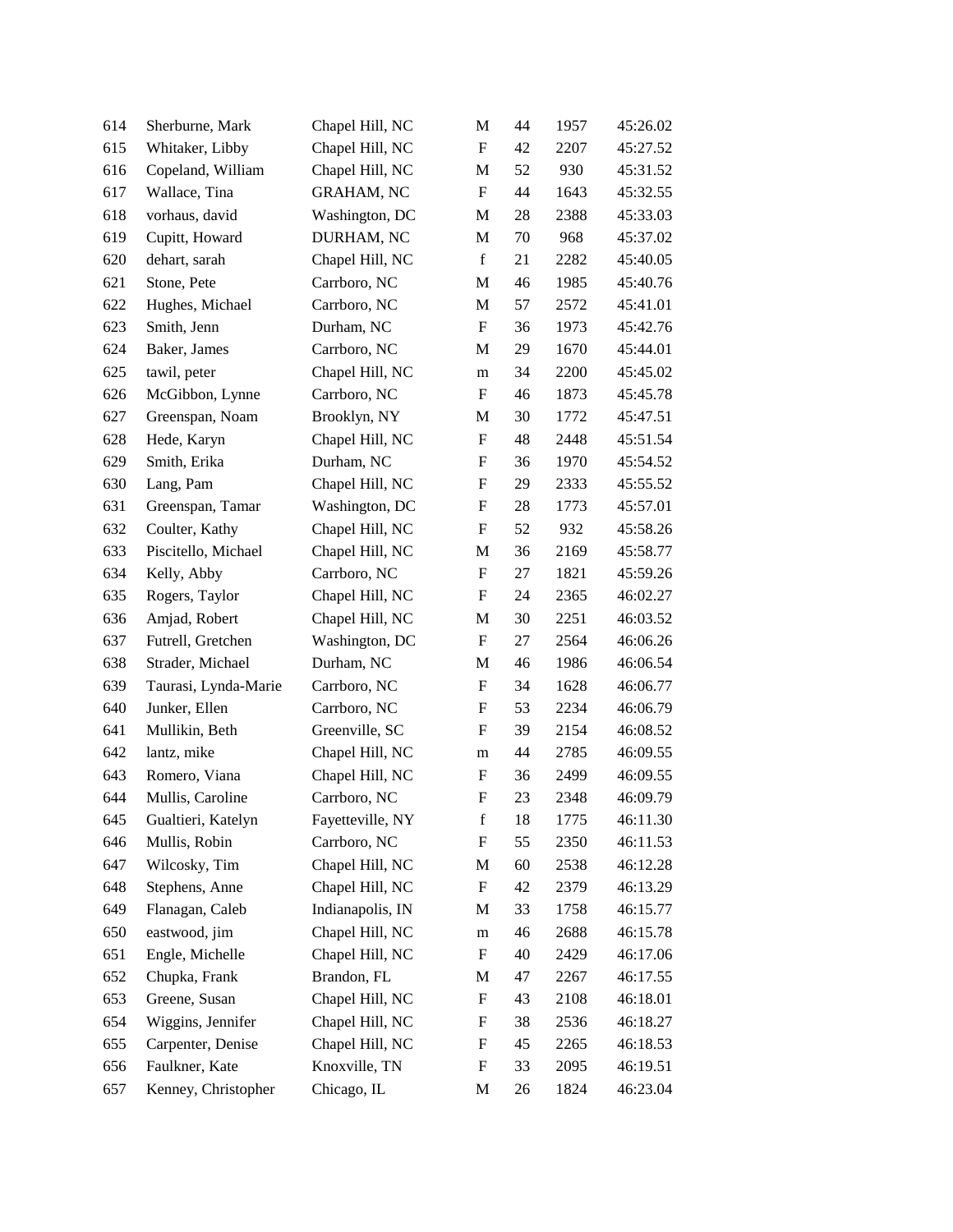| 658 | Svendsen, Scott   | Durham, NC       | M                         | 36 | 2382   | 46:23.51 |
|-----|-------------------|------------------|---------------------------|----|--------|----------|
| 659 | Nickodem, Kelly   | Chapel Hill, NC  | F                         | 23 | 1893   | 46:23.97 |
| 660 | Mabb, Angela      | Durham, NC       | F                         | 32 | 2337   | 46:24.01 |
| 661 | STUCHINER, NOA    | Chapel Hill, NC  | F                         | 42 | 2515   | 46:24.28 |
| 662 | MacLean, Douglas  | Chapel Hill, NC  | m                         | 66 | 1852   | 46:24.79 |
| 663 | McCluskey, Megan  | Chapel Hill, NC  | $\mathbf F$               | 20 | 1866   | 46:26.04 |
| 664 | Cordell, Mason    | Chapel Hill, NC  | M                         | 21 | 2421   | 46:26.05 |
| 665 | Davis, Noah       | Chapel Hill, NC  | M                         | 19 | 1738   | 46:26.77 |
| 666 | Allen, Jeffery    | Hillsborough, NC | M                         | 46 | $\tau$ | 46:27.26 |
| 667 | Long, Leanna      | Chapel Hill, NC  | $\boldsymbol{\mathrm{F}}$ | 14 | 1545   | 46:30.03 |
| 668 | Harris, Kate      | Durham, NC       | $\boldsymbol{\mathrm{F}}$ | 30 | 2312   | 46:31.26 |
| 669 | Succop, Stacey    | Chapel Hill, NC  | F                         | 34 | 2517   | 46:31.27 |
| 670 | Smith, Thomas     | Chapel Hill, NC  | M                         | 55 | 1977   | 46:31.76 |
| 671 | Smith, Samantha   | Chapel Hill, NC  | ${\bf F}$                 | 24 | 1976   | 46:32.01 |
| 672 | clark, liz        | Chapel Hill, NC  | $\mathbf f$               | 24 | 2759   | 46:32.77 |
| 673 | Simmons, Erin     | DURHAM, NC       | $\boldsymbol{\mathrm{F}}$ | 28 | 1967   | 46:34.54 |
| 674 | Valentine, Irene  | Chapel Hill, NC  | $\boldsymbol{\mathrm{F}}$ | 44 | 2769   | 46:35.79 |
| 675 | Long, Lauralee    | Chapel Hill, NC  | F                         | 37 | 1544   | 46:36.27 |
| 676 | Walton, Robert    | DURHAM, NC       | M                         | 21 | 2532   | 46:36.51 |
| 677 | Hannan, Michael   | Chapel Hill, NC  | M                         | 44 | 2310   | 46:36.55 |
| 678 | tawil, laura      | Chapel Hill, NC  | $\mathbf f$               | 30 | 2199   | 46:37.28 |
| 679 | Aridas, Julie     | Durham, NC       | F                         | 28 | 2548   | 46:38.01 |
| 680 | Hoogervorst, Amy  | Chapel Hill, NC  | F                         | 44 | 2655   | 46:38.29 |
| 681 | carter, jeffrey   | Chapel Hill, NC  | m                         | 35 | 1704   | 46:39.54 |
| 682 | carter, marisa    | Chapel Hill, NC  | $\mathbf f$               | 34 | 1705   | 46:39.78 |
| 683 | Huntington, Layne | Durham, NC       | $\boldsymbol{\mathrm{F}}$ | 24 | 2120   | 46:40.04 |
| 684 | Salemson, Jeremy  | Chapel Hill, NC  | M                         | 43 | 2599   | 46:41.02 |
| 685 | Hunter, Jill      | Chapel Hill, NC  | $\boldsymbol{\mathrm{F}}$ | 41 | 1299   | 46:41.51 |
| 686 | Davis, Greg       | Chapel Hill, NC  | M                         | 51 | 1735   | 46:43.29 |
| 687 | Gershon, Zachary  | Chapel Hill, NC  | M                         | 10 | 2295   | 46:43.75 |
| 688 | Westcott, Meri    | Chicago, IL      | $\boldsymbol{\mathrm{F}}$ | 36 | 2395   | 46:43.79 |
| 689 | Gershon, Tim      | Chapel Hill, NC  | M                         | 45 | 2294   | 46:44.03 |
| 690 | pointer, baby     | Chapel Hill, NC  | $\mathbf f$               | 34 | 2721   | 46:44.05 |
| 691 | Power, Courtney   | Pittsboro, NC    | $\boldsymbol{\mathrm{F}}$ | 29 | 1916   | 46:45.05 |
| 692 | kim, janet        | Hillsborough, NC | $\mathbf f$               | 34 | 2706   | 46:46.01 |
| 693 | Kim, Christina    | Hillsborough, NC | ${\rm F}$                 | 37 | 2705   | 46:46.51 |
| 694 | Phillips, Mason   | Brooklyn, NY     | M                         | 26 | 2239   | 46:46.52 |
| 695 | Rives, Don        | Chapel Hill, NC  | M                         | 51 | 1597   | 46:47.79 |
| 696 | rives, allie      | Chapel Hill, NC  | $\mathbf f$               | 16 | 1928   | 46:47.80 |
| 697 | MacDonald, Pia    | Chapel Hill, NC  | $\boldsymbol{\mathrm{F}}$ | 44 | 1551   | 46:48.26 |
| 698 | Liles, Matt       | Washington, DC   | M                         | 29 | 2579   | 46:51.53 |
| 699 | Hammond, Phil     | Chapel Hill, NC  | M                         | 45 | 1786   | 46:51.54 |
| 700 | long, robert      | Chapel Hill, NC  | m                         | 61 | 1546   | 46:51.75 |
| 701 | Karpinos, Ralph   | Chapel Hill, NC  | M                         | 62 | 2127   | 46:51.78 |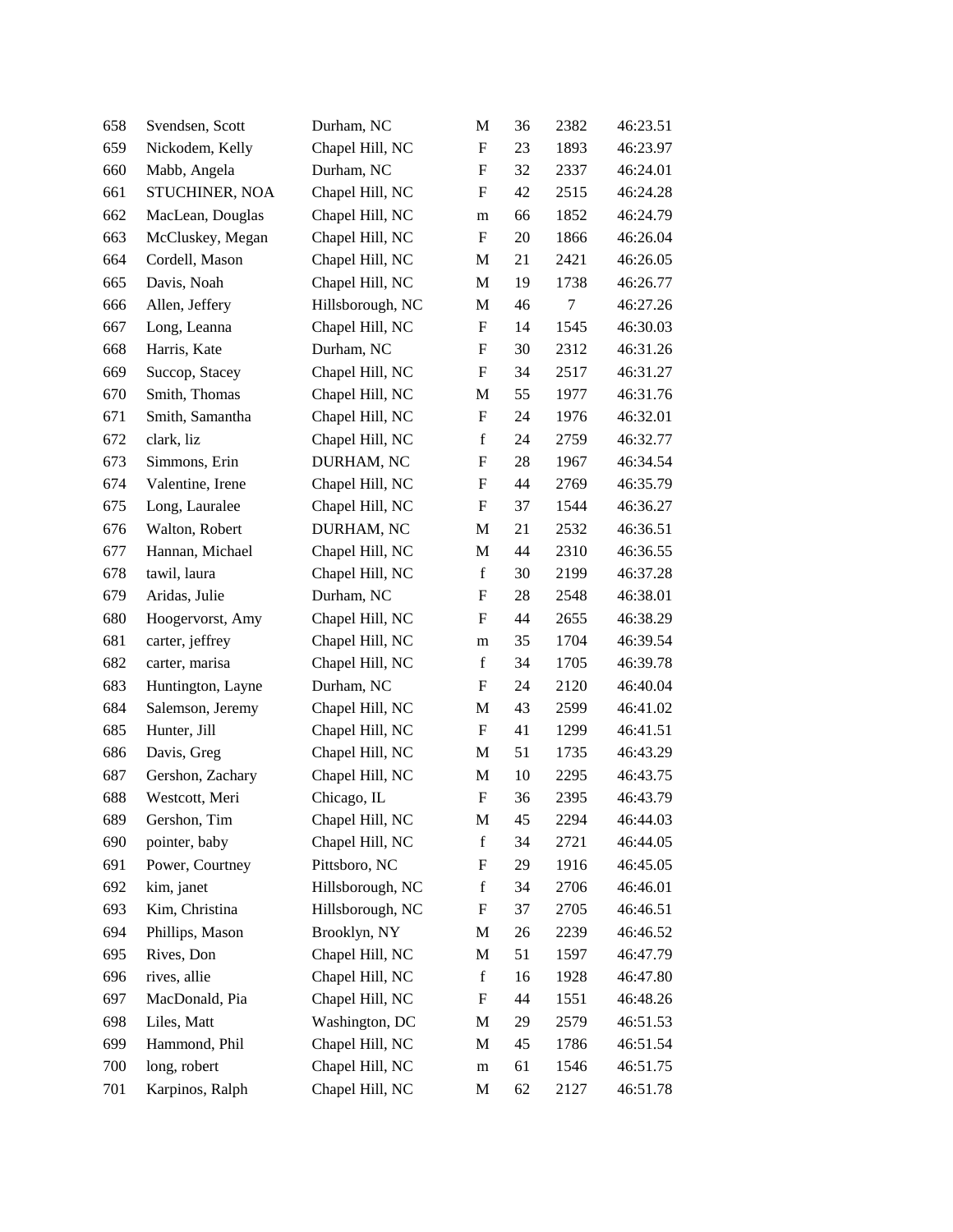| 702 | mandeville-long, anne | Chapel Hill, NC   | $\mathbf f$               | 53 | 1554 | 46:51.80 |
|-----|-----------------------|-------------------|---------------------------|----|------|----------|
| 703 | Hahn, Michael         | Durham, NC        | M                         | 37 | 1106 | 46:52.54 |
| 704 | Duncan, Catherine     | Chapel Hill, NC   | $\mathbf f$               | 47 | 2562 | 46:53.79 |
| 705 | Hamm, Jill            | Chapel Hill, NC   | F                         | 45 | 1784 | 46:57.53 |
| 706 | Hird, Amy             | Chapel Hill, NC   | ${\bf F}$                 | 40 | 2319 | 46:57.79 |
| 707 | Shotwell, Jeannie     | Hillsborough, NC  | ${\rm F}$                 | 37 | 1963 | 47:04.55 |
| 708 | Luna, Marcy           | Chapel Hill, NC   | F                         | 40 | 2582 | 47:05.54 |
| 709 | Savino, Aileen        | Chapel Hill, NC   | ${\bf F}$                 | 20 | 2502 | 47:07.51 |
| 710 | Scott, Carrolll       | Chapel Hill, NC   | F                         | 49 | 1952 | 47:09.01 |
| 711 | Tallon, Joanna        | Durham, NC        | F                         | 33 | 2521 | 47:09.76 |
| 712 | Allen, Bruce          | Chapel Hill, NC   | M                         | 44 | 1656 | 47:09.78 |
| 713 | Perry, Susan          | Raleigh, NC       | $\mathbf f$               | 49 | 1587 | 47:09.78 |
| 714 | Blunk, John           | Chapel Hill, NC   | M                         | 56 | 193  | 47:10.03 |
| 715 | Tallon, David         | Durham, NC        | M                         | 35 | 2520 | 47:10.51 |
| 716 | Smitz, Matt           | Pittsboro, NC     | M                         | 40 | 1978 | 47:12.52 |
| 717 | reddington, krista    | Hillsborough, NC  | ${\rm F}$                 | 39 | 1594 | 47:13.29 |
| 718 | Porter, Tina          | DURHAM, NC        | F                         | 38 | 2171 | 47:14.26 |
| 719 | danku, carter         | Chapel Hill, NC   | m                         | 13 | 2079 | 47:14.28 |
| 720 | Christopher, Megan    | Baldwinsville, NY | F                         | 23 | 2070 | 47:14.53 |
| 721 | Sullivan, Erin        | Chapel Hill, NC   | F                         | 42 | 2381 | 47:16.23 |
| 722 | Knechtel, Virginia    | Washington, DC    | ${\rm F}$                 | 30 | 1832 | 47:16.25 |
| 723 | Knechtel, Diana       | Chapel Hill, NC   | F                         | 60 | 1831 | 47:16.51 |
| 724 | Nell, Blair           | Pittsboro, NC     | ${\bf F}$                 | 29 | 2482 | 47:17.51 |
| 725 | Boccieri, Margie      | Chapel Hill, NC   | F                         | 45 | 2639 | 47:19.02 |
| 726 | Goldstein, Duncan     | Carrboro, NC      | M                         | 9  | 2758 | 47:19.54 |
| 727 | Goldstein, Bob        | Carrboro, NC      | M                         | 45 | 2757 | 47:19.54 |
| 728 | Henriquez, Craig      | Chapel Hill, NC   | M                         | 53 | 2316 | 47:21.51 |
| 729 | Richardson, Julie     | Chapel Hill, NC   | ${\rm F}$                 | 49 | 2746 | 47:22.29 |
| 730 | Orihood, Stephanie    | Chapel Hill, NC   | F                         | 27 | 1904 | 47:22.30 |
| 731 | Lewis, Carmen         | Chapel Hill, NC   | $\mathbf f$               | 51 | 2697 | 47:23.04 |
| 732 | Watson, Lea           | Chapel Hill, NC   | $\mathbf f$               | 48 | 2696 | 47:23.28 |
| 733 | kayyie, olivia        | Chapel Hill, NC   | f                         | 12 | 2716 | 47:23.79 |
| 734 | Wightman, David       | Chapel Hill, NC   | M                         | 35 | 2032 | 47:24.03 |
| 735 | Hill, Dawn            | Atlanta, GA       | F                         | 37 | 1797 | 47:24.54 |
| 736 | kayyie, gary          | Chapel Hill, NC   | m                         | 47 | 2717 | 47:26.52 |
| 737 | Flores, Tanya         | Raleigh, NC       | ${\rm F}$                 | 38 | 2431 | 47:29.05 |
| 738 | Bargiacchi, Francesca | Carrboro, NC      | F                         | 37 | 42   | 47:31.53 |
| 739 | Dominguez, Kelly      | Wilmington, NC    | $\boldsymbol{\mathrm{F}}$ | 22 | 1743 | 47:32.02 |
| 740 | Eberhard, David       | Carrboro, NC      | M                         | 52 | 987  | 47:32.04 |
| 741 | Cordeira, Jason       | San Diego, CA     | M                         | 29 | 2274 | 47:32.76 |
| 742 | Bush, Katie           | Carrboro, NC      | ${\rm F}$                 | 28 | 2263 | 47:33.26 |
| 743 | Maddrey, Lacey        | Washington, DC    | F                         | 29 | 1853 | 47:34.01 |
| 744 | Ablin, Benjamin       | Washington, DC    | M                         | 30 | 1653 | 47:34.28 |
| 745 | Harris, Mallory       | CARY, NC          | $\boldsymbol{\mathrm{F}}$ | 29 | 1789 | 47:34.29 |
|     |                       |                   |                           |    |      |          |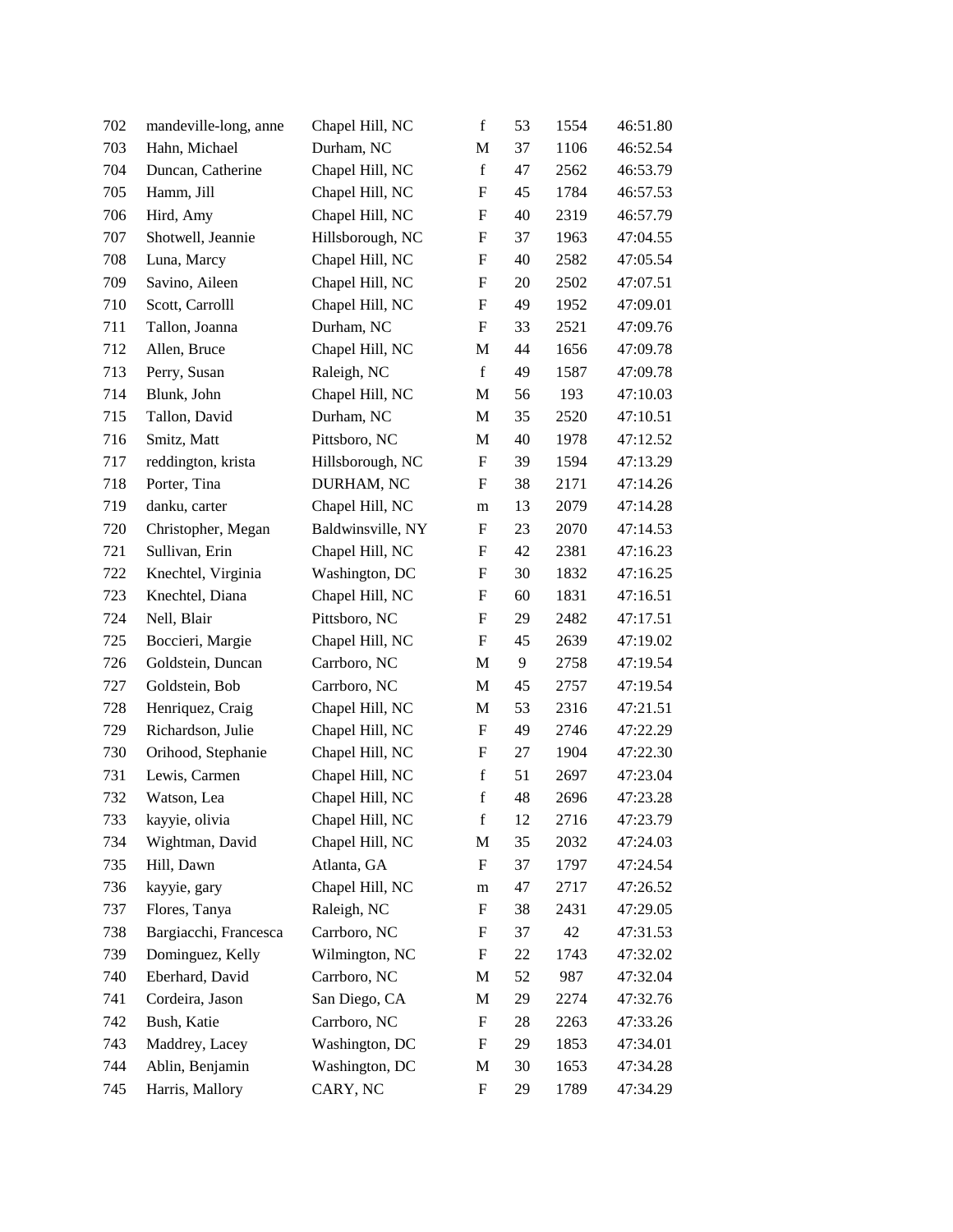| 746 | Saris, Leigh       | Chapel Hill, NC  | $\boldsymbol{\mathrm{F}}$ | 25 | 1946 | 47:35.29 |
|-----|--------------------|------------------|---------------------------|----|------|----------|
| 747 | Baldauf, Madi      | Chapel Hill, NC  | $\boldsymbol{\mathrm{F}}$ | 13 | 2767 | 47:39.05 |
| 748 | Conolly, Rory      | Chapel Hill, NC  | M                         | 64 | 1714 | 47:39.26 |
| 749 | Rosen, Miles       | Chapel Hill, NC  | M                         | 18 | 1932 | 47:39.76 |
| 750 | watterson, carolyn | Pittsboro, NC    | $\mathbf f$               | 45 | 1644 | 47:44.03 |
| 751 | Fatula, george     | Chapel Hill, NC  | M                         | 30 | 2093 | 47:45.28 |
| 752 | Huemmer, Matt      | Chapel Hill, NC  | M                         | 46 | 1809 | 47:46.29 |
| 753 | Matthews, David    | Carrboro, NC     | M                         | 36 | 1557 | 47:46.78 |
| 754 | Huemmer, Melissa   | Chapel Hill, NC  | $\boldsymbol{F}$          | 44 | 1810 | 47:47.01 |
| 755 | spagnordi, joseph  | Durham, NC       | m                         | 48 | 2778 | 47:47.28 |
| 756 | Brady, Claudia     | Hillsborough, NC | $\boldsymbol{\mathrm{F}}$ | 45 | 276  | 47:47.53 |
| 757 | Viles, Charles     | Carrboro, NC     | M                         | 51 | 2604 | 47:48.05 |
| 758 | larson, anna       | DURHAM, NC       | $\boldsymbol{\mathrm{F}}$ | 34 | 2137 | 47:48.27 |
| 759 | Copeland, Valerie  | Chapel Hill, NC  | F                         | 44 | 1722 | 47:49.04 |
| 760 | Cooper, Heather    | Chapel Hill, NC  | F                         | 39 | 2273 | 47:49.30 |
| 761 | Schweins, Lila     | Chapel Hill, NC  | F                         | 49 | 2600 | 47:50.05 |
| 762 | Blaesius, Rainer   | Chapel Hill, NC  | M                         | 50 | 2555 | 47:51.03 |
| 763 | lacy, candace      | DURHAM, NC       | $\boldsymbol{\mathrm{F}}$ | 37 | 2332 | 47:52.26 |
| 764 | McGibbon, Erin     | Carrboro, NC     | $\boldsymbol{F}$          | 18 | 1872 | 47:53.28 |
| 765 | Nanney, John       | Chapel Hill, NC  | M                         | 16 | 2481 | 47:53.56 |
| 766 | hodgins, ben       | Pittsboro, NC    | m                         | 12 | 2765 | 47:53.77 |
| 767 | Spagnardi, Bill    | DURHAM, NC       | M                         | 39 | 1617 | 47:55.77 |
| 768 | Blackburn, Dick    | Chapel Hill, NC  | M                         | 65 | 2053 | 47:56.01 |
| 769 | Morgan, Laura      | Chicago, IL      | $\boldsymbol{\mathrm{F}}$ | 28 | 1887 | 47:56.79 |
| 770 | Zvara, David       | Chapel Hill, NC  | M                         | 53 | 2217 | 47:58.27 |
| 771 | manolagas, karin   | Little Rock, AR  | $\mathbf f$               | 56 | 2651 | 47:58.53 |
| 772 | watters, jacques   | Chapel Hill, NC  | m                         | 45 | 2808 | 48:00.01 |
| 773 | hodgins, katherine | CARY, NC         | $\boldsymbol{\mathrm{F}}$ | 48 | 2762 | 48:02.02 |
| 774 | Gauger, Matthew    | Durham, NC       | M                         | 35 | 2293 | 48:02.54 |
| 775 | Newsome, Stanley   | Mebane, NC       | M                         | 37 | 1578 | 48:03.54 |
| 776 | Bartolotta, Thomas | Wilmington, NC   | M                         | 39 | 2225 | 48:04.03 |
| 777 | Galloway, William  | Smithfield, NC   | M                         | 54 | 1769 | 48:04.51 |
| 778 | reebye, laura      | Durham, NC       | F                         | 39 | 2596 | 48:08.28 |
| 779 | Crume, Hana        | Nashville, TN    | F                         | 28 | 1727 | 48:09.28 |
| 780 | Crume, Richard     | Chapel Hill, NC  | M                         | 60 | 1728 | 48:09.77 |
| 781 | McAdams, David     | Durham, NC       | M                         | 38 | 2147 | 48:10.52 |
| 782 | Kawula, Paige      | Chapel Hill, NC  | ${\rm F}$                 | 25 | 1820 | 48:11.26 |
| 783 | Towe, Elizabeth    | Carrboro, NC     | ${\rm F}$                 | 46 | 1633 | 48:12.80 |
| 784 | MORGAN, SILAS      | Chicago, IL      | M                         | 28 | 1889 | 48:16.29 |
| 785 | Morgan, Hannah     | Pittsboro, NC    | $\boldsymbol{\mathrm{F}}$ | 23 | 1886 | 48:16.77 |
| 786 | Adams, Michael     | Chapel Hill, NC  | M                         | 28 | 2791 | 48:17.06 |
| 787 | McCormick, Maggie  | Chapel Hill, NC  | $\boldsymbol{F}$          | 30 | 1559 | 48:17.30 |
| 788 | Pomer, Thomas      | Chapel Hill, NC  | M                         | 25 | 1589 | 48:17.48 |
| 789 | Tauchen, Robert    | Richmond, VA     | M                         | 25 | 1991 | 48:18.02 |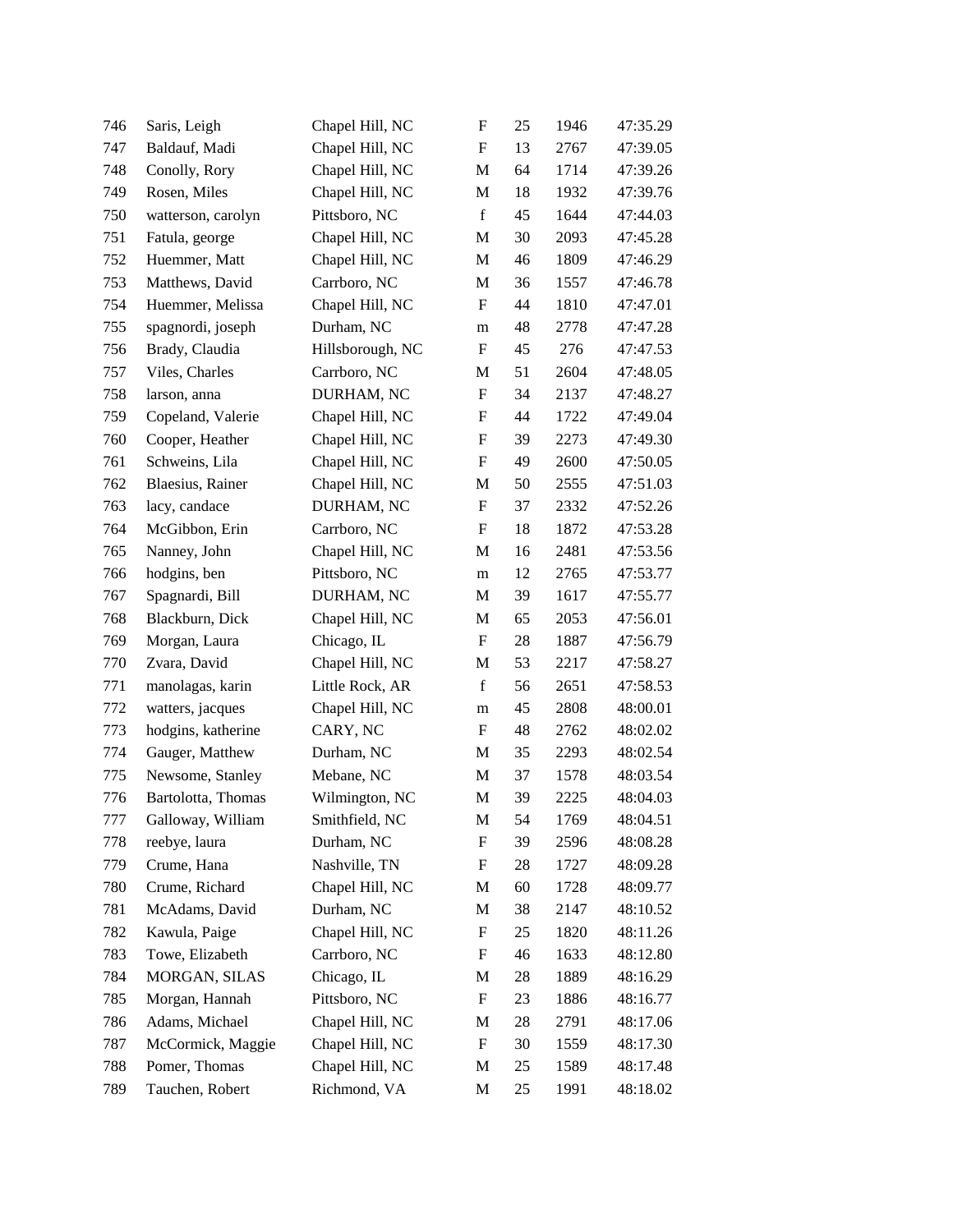| 790 | Tauchen, Christine    | Richmond, VA       | $\boldsymbol{\mathrm{F}}$ | 25 | 1990 | 48:18.28 |
|-----|-----------------------|--------------------|---------------------------|----|------|----------|
| 791 | Cecil, Kevin          | <b>GRAHAM, NC</b>  | M                         | 47 | 1708 | 48:18.51 |
| 792 | Anscher, Mitch        | Richmond, VA       | M                         | 57 | 1662 | 48:19.02 |
| 793 | Seiz, George          | Durham, NC         | M                         | 61 | 2504 | 48:23.28 |
| 794 | harris, toby          | Chapel Hill, NC    | M                         | 9  | 2114 | 48:23.52 |
| 795 | Harris, Shannon       | Chapel Hill, NC    | $\boldsymbol{\mathrm{F}}$ | 39 | 2113 | 48:23.76 |
| 796 | Baker, Doug           | Chapel Hill, NC    | M                         | 49 | 2552 | 48:24.29 |
| 797 | Noah, Hannah          | Carrboro, NC       | $\boldsymbol{\mathrm{F}}$ | 22 | 1896 | 48:24.75 |
| 798 | Helton, Margaret      | Carrboro, NC       | F                         | 52 | 1792 | 48:24.99 |
| 799 | Rogers, Kimberly      | Carrboro, NC       | F                         | 41 | 2177 | 48:28.05 |
| 800 | Bosman, Renee         | Chapel Hill, NC    | $\boldsymbol{\mathrm{F}}$ | 33 | 2556 | 48:28.55 |
| 801 | Brown, Mike           | <b>GRAHAM, NC</b>  | M                         | 46 | 1694 | 48:28.81 |
| 802 | Barth, Christopher    | Chapel Hill, NC    | M                         | 18 | 2221 | 48:29.53 |
| 803 | Ludlow, John          | Chapel Hill, NC    | M                         | 60 | 2143 | 48:30.27 |
| 804 | Anderson, Sheelagh    | Chapel Hill, NC    | F                         | 65 | 1660 | 48:31.76 |
| 805 | Schneider, Eric       | Pittsboro, NC      | m                         | 48 | 1949 | 48:34.28 |
| 806 | Kimbell, Julie        | Chapel Hill, NC    | F                         | 52 | 1829 | 48:36.79 |
| 807 | Reinhardt, Meggan     | Norwalk, CT        | $\boldsymbol{\mathrm{F}}$ | 32 | 2493 | 48:37.28 |
| 808 | Clark, Brian          | Mebane, NC         | M                         | 59 | 2072 | 48:39.03 |
| 809 | mistler, allison      | Sanford, NC        | ${\bf F}$                 | 28 | 2149 | 48:42.04 |
| 810 | Apollo, Amy           | Chapel Hill, NC    | ${\rm F}$                 | 32 | 2547 | 48:42.26 |
| 811 | Johnson, Katherine    | Virginia Beach, VA | F                         | 24 | 1815 | 48:43.77 |
| 812 | Johnson, Claire       | Virginia Beach, VA | $\boldsymbol{\mathrm{F}}$ | 20 | 1814 | 48:43.78 |
| 813 | Grafchik, Ben         | Durham, NC         | M                         | 27 | 2105 | 48:44.05 |
| 814 | bellavance, terra     | Pittsboro, NC      | $\mathbf f$               | 32 | 2554 | 48:44.53 |
| 815 | Taylor, Kyla          | Carrboro, NC       | $\boldsymbol{\mathrm{F}}$ | 28 | 2201 | 48:44.76 |
| 816 | Berkowitz, Lee        | Chapel Hill, NC    | M                         | 61 | 2616 | 48:45.51 |
| 817 | Drew, Sam             | Chapel Hill, NC    | M                         | 38 | 2561 | 48:47.77 |
| 818 | Kern, Eric            | Chapel Hill, NC    | M                         | 42 | 1827 | 48:52.30 |
| 819 | Devries, Michael      | RALEIGH, NC        | M                         | 36 | 2087 | 48:56.27 |
| 820 | Margolin, Nancy       | Carrboro, NC       | ${\rm F}$                 | 59 | 1556 | 48:57.80 |
| 821 | Bouchard, Christopher | Gibsonville, NC    | M                         | 37 | 2058 | 48:59.03 |
| 822 | Fennell, Cheri        | Durham, NC         | $\boldsymbol{\mathrm{F}}$ | 34 | 2430 | 49:02.28 |
| 823 | Stella, Michael       | Chapel Hill, NC    | M                         | 28 | 1620 | 49:02.52 |
| 824 | Cotton, Christine     | Chapel Hill, NC    | F                         | 47 | 2792 | 49:04.01 |
| 825 | Cotton, John          | Chapel Hill, NC    | M                         | 47 | 2793 | 49:04.26 |
| 826 | Meineke, Emily        | Durham, NC         | ${\rm F}$                 | 26 | 1879 | 49:04.51 |
| 827 | Vanderford, Teresa    | Chapel Hill, NC    | F                         | 52 | 2002 | 49:06.78 |
| 828 | Anscher, Samantha     | Chapel Hill, NC    | F                         | 20 | 1663 | 49:07.53 |
| 829 | porter, lauren        | Durham, NC         | F                         | 24 | 2594 | 49:08.27 |
| 830 | Gillon, Beth          | Chapel Hill, NC    | ${\rm F}$                 | 43 | 2302 | 49:10.26 |
| 831 | bogan, heather        | Pittsboro, NC      | F                         | 41 | 2056 | 49:11.03 |
| 832 | Tierney, Suzanne      | New Orleans, LA    | $\boldsymbol{\mathrm{F}}$ | 39 | 1992 | 49:11.52 |
| 833 | Tom, Whitney          | Chapel Hill, NC    | ${\rm F}$                 | 22 | 2384 | 49:12.01 |
|     |                       |                    |                           |    |      |          |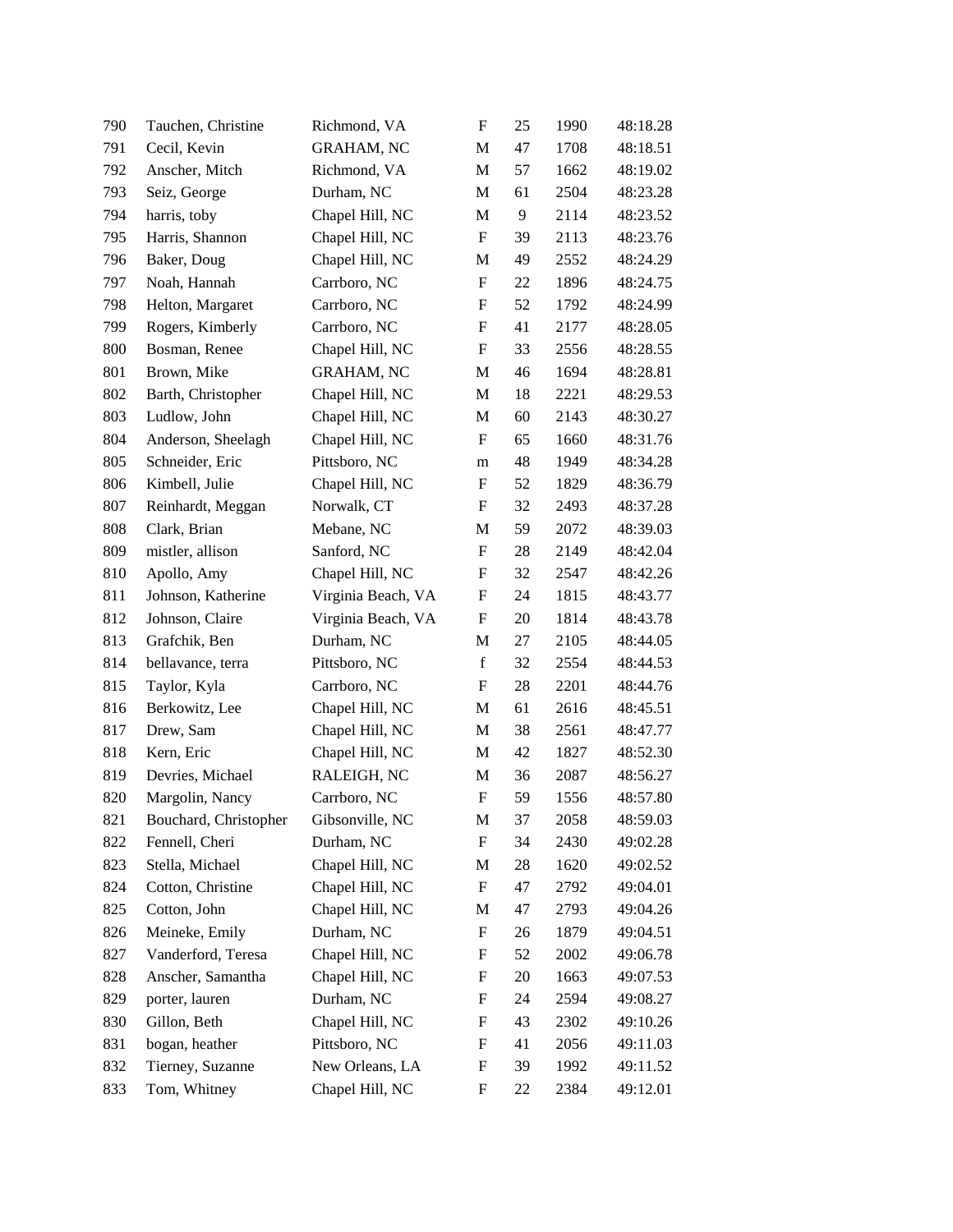| 834 | DeVries, Jennifer      | RALEIGH, NC         | F                         | 36 | 2086 | 49:13.26 |
|-----|------------------------|---------------------|---------------------------|----|------|----------|
| 835 | Gilbert, Hannah        | DURHAM, NC          | F                         | 18 | 2297 | 49:16.05 |
| 836 | Luck, Mitchell         | Durham, NC          | M                         | 39 | 2581 | 49:16.06 |
| 837 | Villa-Torres, Laura    | Chapel Hill, NC     | $\boldsymbol{\mathrm{F}}$ | 31 | 1640 | 49:18.01 |
| 838 | Walker, Heather        | Chapel Hill, NC     | F                         | 36 | 2012 | 49:20.02 |
| 839 | O'Connor, Kevin        | Carrboro, NC        | M                         | 42 | 2355 | 49:21.78 |
| 840 | Chilukuri, Mohan       | Chapel Hill, NC     | m                         | 55 | 2740 | 49:23.03 |
| 841 | Bartley, Ashley        | Louisville, KY      | F                         | 32 | 1671 | 49:25.51 |
| 842 | Duronio, Bob           | Chapel Hill, NC     | M                         | 48 | 1745 | 49:27.54 |
| 843 | Duronio, Sue           | Chapel Hill, NC     | $\mathbf f$               | 47 | 1746 | 49:27.80 |
| 844 | Cunningham, Anthony    | Hillsborough, NC    | M                         | 50 | 2761 | 49:28.04 |
| 845 | Noe, Jeanne            | Chapel Hill, NC     | ${\rm F}$                 | 52 | 2159 | 49:28.53 |
| 846 | Chilukuri, Sunila      | Chapel Hill, NC     | F                         | 22 | 2413 | 49:29.30 |
| 847 | Simpson-Vos, Juliellen | Durham, NC          | ${\rm F}$                 | 43 | 2189 | 49:29.76 |
| 848 | Whisenant, Alison      | Chapel Hill, NC     | ${\rm F}$                 | 22 | 2535 | 49:29.76 |
| 849 | Malzahn, Kristen       | Durham, NC          | $\boldsymbol{\mathrm{F}}$ | 38 | 1854 | 49:29.77 |
| 850 | McCallum, Greg         | Chapel Hill, NC     | M                         | 48 | 2583 | 49:31.05 |
| 851 | Madden, William        | Chapel Hill, NC     | M                         | 42 | 2623 | 49:31.06 |
| 852 | Billy, Tricia          | Chapel Hill, NC     | ${\rm F}$                 | 43 | 2404 | 49:37.04 |
| 853 | Wall, Casey            | Vestal, NY          | F                         | 30 | 2013 | 49:37.80 |
| 854 | Nelson, Bruce          | Hillsborough, NC    | M                         | 62 | 2483 | 49:38.01 |
| 855 | Horton, Julie          | Chapel Hill, NC     | F                         | 56 | 1238 | 49:44.03 |
| 856 | Cortese, Allie         | Vienna, VA          | F                         | 15 | 2275 | 49:44.77 |
| 857 | strong, clarice        | Durham, NC          | $\mathbf f$               | 28 | 2796 | 49:44.97 |
| 858 | day, mark              | Las Vegas, NV       | m                         | 33 | 2797 | 49:44.99 |
| 859 | Grill, Chloe           | Chapel Hill, NC     | F                         | 13 | 2307 | 49:45.28 |
| 860 | Bogan, Elihu           | New York, NY        | M                         | 28 | 2260 | 49:45.54 |
| 861 | Bogan, Rosalind        | New Orleans, LA     | F                         | 27 | 1680 | 49:45.77 |
| 862 | Windham, Scott         | Chapel Hill, NC     | M                         | 42 | 2043 | 49:47.54 |
| 863 | Windham, Laura         | Chapel Hill, NC     | $\boldsymbol{\mathrm{F}}$ | 41 | 2042 | 49:48.77 |
| 864 | duthie, james          | Washington Twsp, NJ | m                         | 55 | 2771 | 49:48.78 |
| 865 | Baker, Steven          | Chapel Hill, NC     | M                         | 60 | 30   | 49:52.51 |
| 866 | Morris, Penny          | Durham, NC          | ${\rm F}$                 | 53 | 2153 | 49:52.80 |
| 867 | Roe, Kaleigh           | Chapel Hill, NC     | F                         | 16 | 2622 | 49:53.01 |
| 868 | Boone, Joan            | Efland, NC          | F                         | 60 | 243  | 49:53.76 |
| 869 | Thomas, Jason          | <b>GRAHAM, NC</b>   | M                         | 41 | 1630 | 49:53.79 |
| 870 | Murray, Michael        | Carrboro, NC        | M                         | 27 | 1572 | 49:54.78 |
| 871 | Skrzynia, Cecile       | Chapel Hill, NC     | ${\rm F}$                 | 65 | 2375 | 49:58.02 |
| 872 | Stone, Kate            | Carrboro, NC        | ${\rm F}$                 | 35 | 1984 | 49:59.27 |
| 873 | Robertson, Susan       | Chapel Hill, NC     | F                         | 23 | 2497 | 50:00.03 |
| 874 | Arnel, Tom             | Carrboro, NC        | M                         | 49 | 9    | 50:01.27 |
| 875 | Pyle, Elizabeth        | Carrboro, NC        | F                         | 41 | 2173 | 50:04.02 |
| 876 | Potts, Jennifer        | Chapel Hill, NC     | F                         | 25 | 1915 | 50:05.28 |
| 877 | Manns, John            | Chapel Hill, NC     | M                         | 44 | 2467 | 50:05.76 |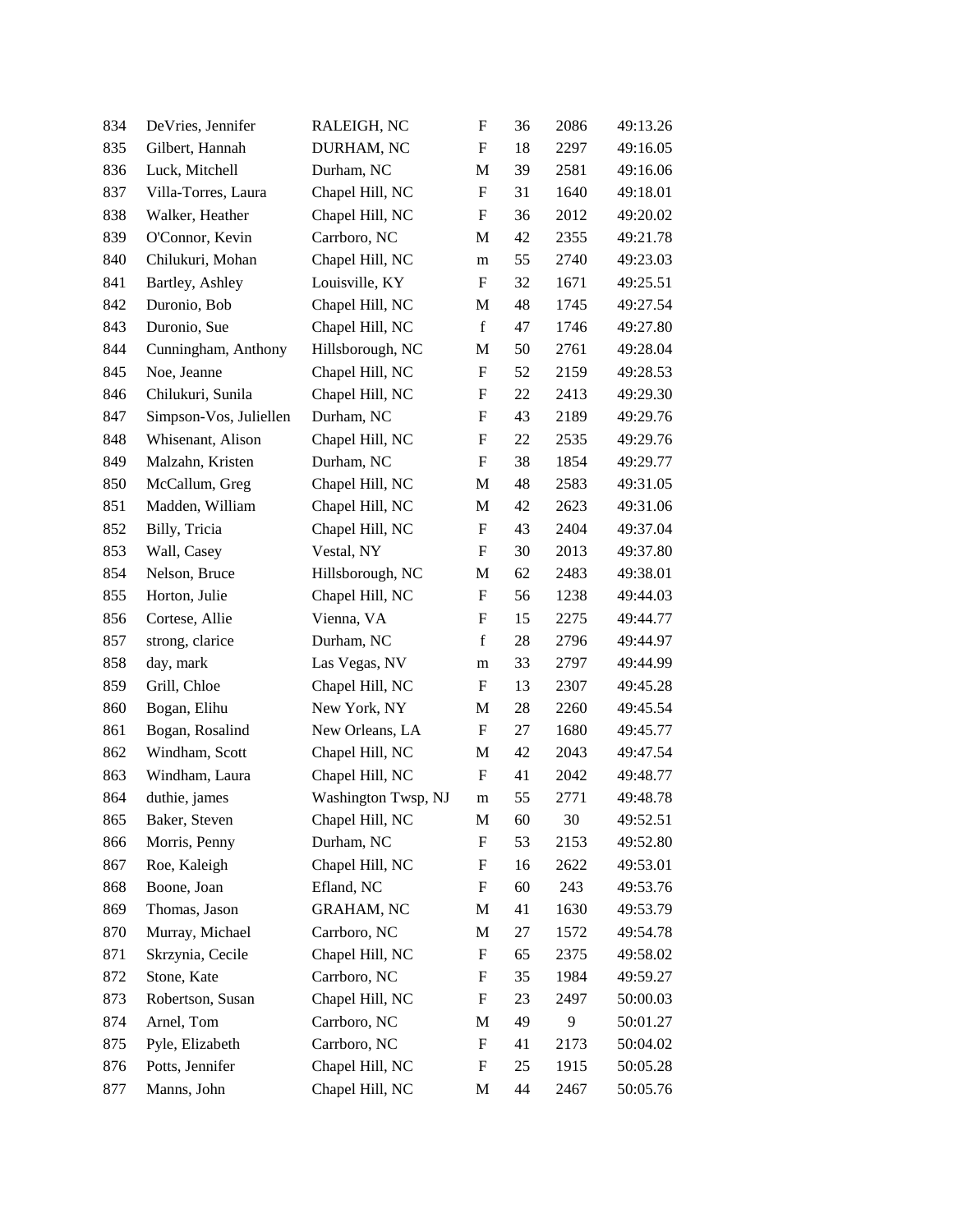| 878 | DiSantostefano, Rachael | Chapel Hill, NC  | $\boldsymbol{\mathrm{F}}$ | 43 | 2425 | 50:05.80 |
|-----|-------------------------|------------------|---------------------------|----|------|----------|
| 879 | Swartz, Kaela           | Chapel Hill, NC  | ${\bf F}$                 | 25 | 2196 | 50:08.02 |
| 880 | cates, chase            | Hillsborough, NC | m                         | 26 | 2822 | 50:10.26 |
| 881 | Sisk, Susan             | Chapel Hill, NC  | F                         | 50 | 1614 | 50:11.27 |
| 882 | Wasiolek, Sue           | DURHAM, NC       | $\mathbf f$               | 57 | 2020 | 50:12.27 |
| 883 | Miller, Lindsay         | Durham, NC       | $\boldsymbol{\mathrm{F}}$ | 34 | 1565 | 50:15.78 |
| 884 | Jennings, Scott         | Hillsborough, NC | M                         | 33 | 2122 | 50:17.76 |
| 885 | Sassa, Akira            | Morrisville, NC  | $\mathbf M$               | 29 | 1947 | 50:18.54 |
| 886 | Robertson, Catherine    | Chapel Hill, NC  | F                         | 25 | 2496 | 50:19.26 |
| 887 | Parker, Melissa         | Clover, SC       | F                         | 32 | 1907 | 50:20.78 |
| 888 | Spagnardi, Colleen      | DURHAM, NC       | $\boldsymbol{\mathrm{F}}$ | 31 | 1618 | 50:21.03 |
| 889 | O'Loughlin, Kathleen    | Chapel Hill, NC  | F                         | 52 | 1580 | 50:22.77 |
| 890 | Bailey Danku, Miranda   | Chapel Hill, NC  | $\boldsymbol{\mathrm{F}}$ | 42 | 2049 | 50:27.53 |
| 891 | Rinehard, Diane         | DURHAM, NC       | F                         | 58 | 2495 | 50:31.27 |
| 892 | House, Myles            | Carrboro, NC     | F                         | 14 | 1282 | 50:33.00 |
| 893 | Amsden, Jason           | DURHAM, NC       | M                         | 35 | 2402 | 50:33.01 |
| 894 | Lake, Alexis            | Cary, NC         | $\boldsymbol{\mathrm{F}}$ | 28 | 1834 | 50:33.30 |
| 895 | Adams, Margaret         | Chapel Hill, NC  | $\boldsymbol{\mathrm{F}}$ | 14 | 1655 | 50:33.54 |
| 896 | Kleinhammes, Alfred     | Chapel Hill, NC  | M                         | 61 | 1530 | 50:34.27 |
| 897 | Donofrio, Molly         | Chapel Hill, NC  | ${\rm F}$                 | 36 | 2284 | 50:37.02 |
| 898 | Wilcosky, Libby         | Boston, MA       | $\boldsymbol{\mathrm{F}}$ | 24 | 2537 | 50:39.04 |
| 899 | Brown, Bunny            | Durham, NC       | F                         | 53 | 2406 | 50:42.01 |
| 900 | Morgan, Kevin           | Carrboro, NC     | M                         | 69 | 2476 | 50:48.29 |
| 901 | Nutley, Tara            | Chapel Hill, NC  | F                         | 45 | 2641 | 50:52.54 |
| 902 | Lawrence, Susan         | Chapel Hill, NC  | ${\rm F}$                 | 51 | 1532 | 50:53.51 |
| 903 | Steffens, Tyson         | Durham, NC       | M                         | 39 | 1982 | 50:54.03 |
| 904 | Dinola, Mike            | Chapel Hill, NC  | M                         | 57 | 2634 | 50:55.26 |
| 905 | Gualtieri-Reed, Maeve   | Chapel Hill, NC  | $\boldsymbol{\mathrm{F}}$ | 13 | 1777 | 50:56.98 |
| 906 | Carmen, Natalie         | Raleigh, NC      | F                         | 25 | 1703 | 50:57.02 |
| 907 | Cocowitch, Anya         | Chapel Hill, NC  | F                         | 13 | 2270 | 50:57.02 |
| 908 | Gualtieri-Reed, Tom     | Chapel Hill, NC  | M                         | 44 | 1779 | 50:58.04 |
| 909 | Truesdell, Meghan       | Carrboro, NC     | F                         | 38 | 2523 | 50:58.29 |
| 910 | Fee, Rick               | Carrboro, NC     | M                         | 40 | 2289 | 51:00.02 |
| 911 | Morris, Emily           | Durham, NC       | ${\rm F}$                 | 21 | 2152 | 51:00.03 |
| 912 | Willis, Tina            | Chapel Hill, NC  | F                         | 41 | 1651 | 51:00.29 |
| 913 | Cupitt, Julia           | DURHAM, NC       | F                         | 64 | 970  | 51:01.27 |
| 914 | Bunch, Donna            | Chapel Hill, NC  | F                         | 54 | 2262 | 51:02.26 |
| 915 | Khrais, Hadeel          | Chesterfield, MI | F                         | 24 | 2129 | 51:02.78 |
| 916 | childers, tim           | Chapel Hill, NC  | m                         | 12 | 2692 | 51:03.02 |
| 917 | childers, gabrielle     | Chapel Hill, NC  | $\mathbf f$               | 18 | 2690 | 51:04.04 |
| 918 | Page, Troy              | Carrboro, NC     | M                         | 42 | 2486 | 51:04.53 |
| 919 | Christopher, Maggie     | Stow, OH         | F                         | 26 | 2069 | 51:12.53 |
| 920 | Gerbeth Jones, Susan    | Unknown, NA      | F                         | 56 | 2814 | 51:12.76 |
| 921 | Simmons, Chris          | Chapel Hill, NC  | M                         | 42 | 2601 | 51:13.54 |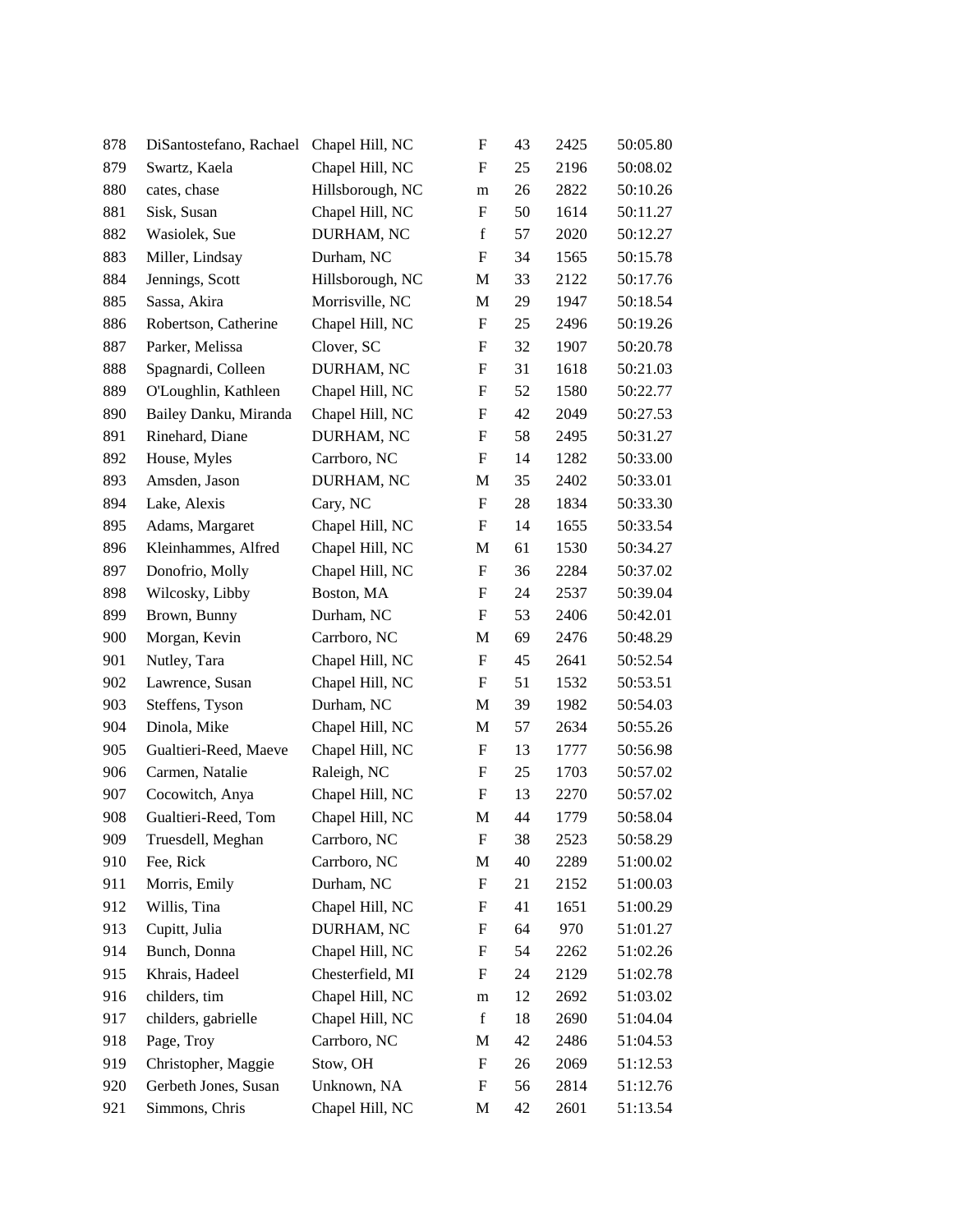| 922 | Crawford, Jeffrey    | DURHAM, NC            | M                         | 64 | 944  | 51:13.80 |
|-----|----------------------|-----------------------|---------------------------|----|------|----------|
| 923 | Crawford, Mimi       | DURHAM, NC            | $\boldsymbol{\mathrm{F}}$ | 34 | 1726 | 51:13.99 |
| 924 | Blackwell, Susan     | DURHAM, NC            | $\boldsymbol{\mathrm{F}}$ | 52 | 158  | 51:14.26 |
| 925 | Smith, Kristen       | Chapel Hill, NC       | F                         | 33 | 2773 | 51:14.55 |
| 926 | nanney, joe          | Chapel Hill, NC       | m                         | 51 | 1575 | 51:14.80 |
| 927 | gendersa, meg        | Chapel Hill, NC       | $\mathbf f$               | 43 | 2815 | 51:16.05 |
| 928 | greenberg, katie     | Winterville, NC       | $\mathbf f$               | 35 | 2837 | 51:16.26 |
| 929 | Haggerty, Jack       | Chapel Hill, NC       | M                         | 67 | 2111 | 51:16.78 |
| 930 | Piontak, Corrie      | Chapel Hill, NC       | F                         | 36 | 1912 | 51:20.77 |
| 931 | Hackney, Loretta     | Chapel Hill, NC       | $\boldsymbol{F}$          | 43 | 1105 | 51:20.80 |
| 932 | Cohn, Sarah          | Chapel Hill, NC       | $\boldsymbol{\mathrm{F}}$ | 21 | 2075 | 51:25.30 |
| 933 | Hanson-Baldauf, Dana | Chapel Hill, NC       | F                         | 43 | 2768 | 51:26.26 |
| 934 | Zvara, bharathi      | Chapel Hill, NC       | $\boldsymbol{\mathrm{F}}$ | 54 | 2216 | 51:27.27 |
| 935 | Rieth, Darian        | Chapel Hill, NC       | $\boldsymbol{F}$          | 21 | 2363 | 51:27.30 |
| 936 | Vogel, Christy       | Tampa, FL             | $\boldsymbol{F}$          | 44 | 2386 | 51:28.77 |
| 937 | Paley, Elizabeth     | DURHAM, NC            | $\boldsymbol{\mathrm{F}}$ | 45 | 2818 | 51:28.78 |
| 938 | Cowell, Rebekah      | Pittsboro, NC         | F                         | 32 | 2559 | 51:34.02 |
| 939 | Grinnan, Marybeth    | Midlothian, VA        | $\boldsymbol{\mathrm{F}}$ | 44 | 2308 | 51:36.04 |
| 940 | Ehlers, Sarah        | ATHENS, GA            | $\boldsymbol{F}$          | 42 | 1751 | 51:36.05 |
| 941 | buebel, maya         | Chapel Hill, NC       | $\mathbf f$               | 11 | 2737 | 51:36.51 |
| 942 | perlmutt, bent       | Brooklyn, NY          | ${\bf m}$                 | 33 | 2825 | 51:36.77 |
| 943 | Shofer, Noah         | Chapel Hill, NC       | M                         | 16 | 1959 | 51:37.29 |
| 944 | shofer, nick         | Chapel Hill, NC       | m                         | 14 | 1958 | 51:37.51 |
| 945 | la via, maria        | Chapel Hill, NC       | $\mathbf f$               | 49 | 2736 | 51:37.53 |
| 946 | Sussman, Charlotte   | DURHAM, NC            | F                         | 47 | 2518 | 51:37.77 |
| 947 | Sparrow, Will        | Chapel Hill, NC       | M                         | 32 | 1619 | 51:38.77 |
| 948 | Shofer, Scott        | Chapel Hill, NC       | M                         | 44 | 1960 | 51:39.26 |
| 949 | Lotina, Leslie       | Chapel Hill, NC       | $\boldsymbol{\mathrm{F}}$ | 58 | 1842 | 51:40.02 |
| 950 | Shofer, Sharon       | Chapel Hill, NC       | $\boldsymbol{F}$          | 43 | 1961 | 51:42.52 |
| 951 | Smith, Danielle      | Durham, NC            | $\boldsymbol{F}$          | 32 | 1615 | 51:43.72 |
| 952 | Smith, William       | Durham, NC            | M                         | 30 | 1616 | 51:44.01 |
| 953 | WANSLEY, BRANT       | Carrboro, NC          | M                         | 66 | 2394 | 51:44.02 |
| 954 | Gilbert, Susie       | DURHAM, NC            | $\boldsymbol{\mathrm{F}}$ | 50 | 2299 | 51:44.05 |
| 955 | Smith, Andy          | Chapel Hill, NC       | M                         | 32 | 2192 | 51:44.05 |
| 956 | Young, Marijean      | Chapel Hill, NC       | $\boldsymbol{\mathrm{F}}$ | 58 | 2045 | 51:46.53 |
| 957 | Strobel, Jennifer    | Durham, NC            | $\boldsymbol{\mathrm{F}}$ | 38 | 1623 | 51:46.76 |
| 958 | Troenes, Alix        | Chapel Hill, NC       | $\boldsymbol{F}$          | 26 | 2203 | 51:47.76 |
| 959 | Shea, Sarah          | Highland Park, NJ     | $\boldsymbol{F}$          | 32 | 2187 | 51:48.05 |
| 960 | Dee, Phoebe          | Chapel Hill, NC       | F                         | 40 | 1740 | 51:48.26 |
| 961 | cudahy, patrick      | Carrboro, NC          | M                         | 40 | 1729 | 51:50.54 |
| 962 | abreu, jean          | Carrboro, NC          | $\mathbf f$               | 26 | 2719 | 51:52.77 |
| 963 | Gunter, Jennifer     | <b>BURLINGTON, NC</b> | F                         | 35 | 2109 | 51:55.28 |
| 964 | Yonish, Gretchen     | Chapel Hill, NC       | F                         | 36 | 2213 | 51:55.53 |
| 965 | Matteson, Elizabeth  | Durham, NC            | F                         | 29 | 2468 | 51:56.04 |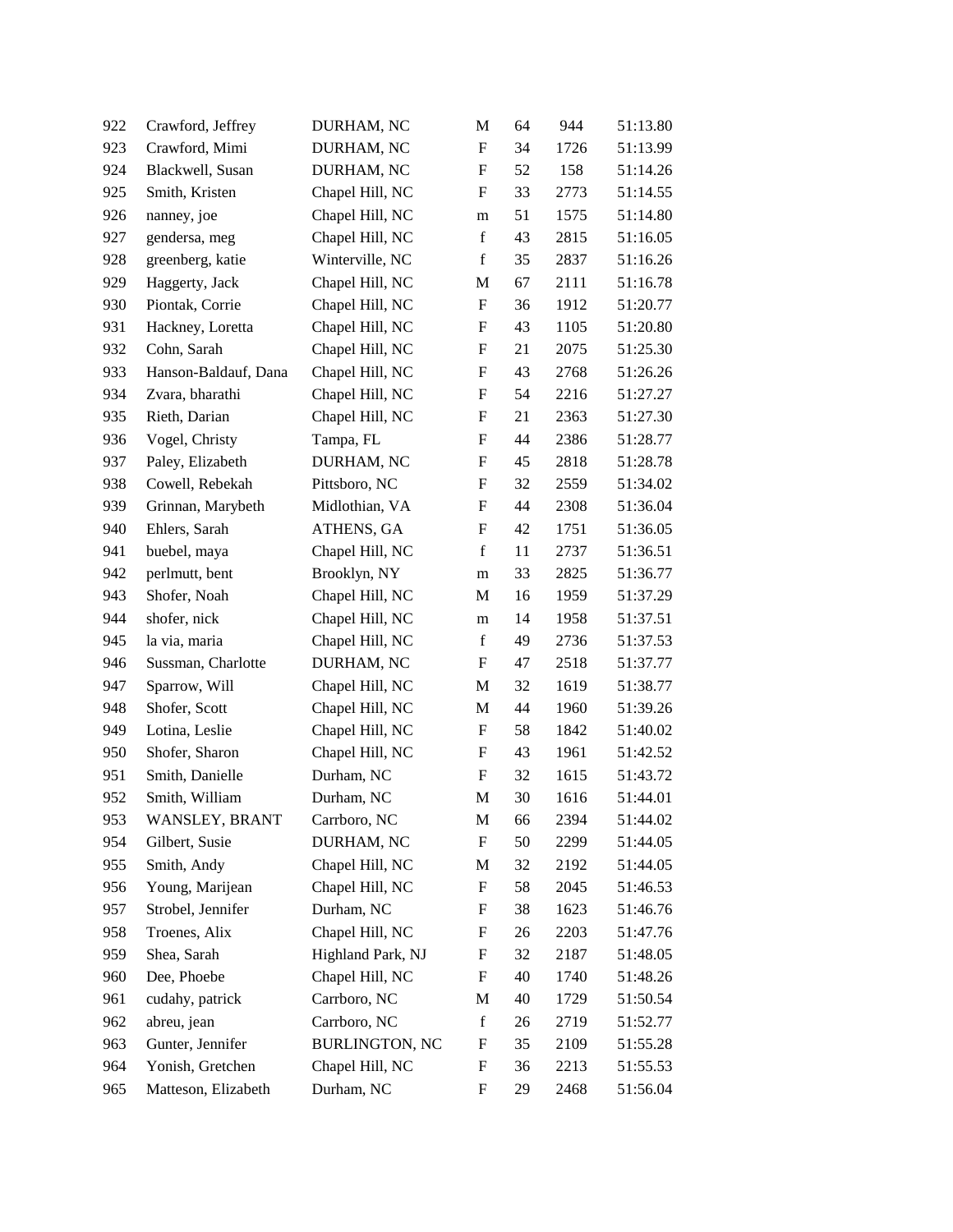| 966  | Genzer, Scott                       | New York, NY      | M                         | 41 | 2103 | 51:56.76 |
|------|-------------------------------------|-------------------|---------------------------|----|------|----------|
| 967  | Genzer, Marvin                      | Chapel Hill, NC   | M                         | 72 | 2102 | 51:57.00 |
| 968  | Lee, Richard                        | Chapel Hill, NC   | M                         | 34 | 2752 | 51:57.53 |
| 969  | Brown, Ashley                       | Carrboro, NC      | ${\rm F}$                 | 27 | 402  | 51:59.80 |
| 970  | Collis, Stewart                     | Carrboro, NC      | M                         | 44 | 899  | 52:01.26 |
| 971  | Collis, Erica                       | Carrboro, NC      | ${\rm F}$                 | 36 | 882  | 52:01.29 |
| 972  | Min, John                           | Chapel Hill, NC   | M                         | 42 | 2735 | 52:07.03 |
| 973  | Shuchalina, Nataliya                | Apex, NC          | F                         | 35 | 1609 | 52:07.26 |
| 974  | Wilson, Caroline                    | Charlotte, NC     | F                         | 14 | 2607 | 52:08.01 |
| 975  | Brooks, James                       | Plainview, NY     | M                         | 49 | 1693 | 52:10.77 |
| 976  | johnson, bob                        | girard, OH        | M                         | 58 | 1813 | 52:15.01 |
| 977  | emmett, graham                      | Chapel Hill, NC   | m                         | 12 | 2732 | 52:18.27 |
| 978  | Burns, Kimberlie                    | Durham, NC        | F                         | 51 | 473  | 52:19.04 |
| 979  | Bedford, James                      | Chapel Hill, NC   | M                         | 27 | 75   | 52:21.05 |
| 980  | Herman, Lauren                      | Hillsborough, NC  | F                         | 43 | 2318 | 52:22.06 |
| 981  | Faulkner, Valerie                   | Durham, NC        | F                         | 49 | 1755 | 52:22.83 |
| 982  | Hart, Robert                        | Chapel Hill, NC   | M                         | 58 | 1154 | 52:23.55 |
| 983  | Glotzbach, Phillip                  | Durham, NC        | M                         | 62 | 2437 | 52:25.29 |
| 984  | Caf, Irena                          | Durham, NC        | F                         | 48 | 1699 | 52:25.31 |
| 985  | Smith, James                        | Durham, NC        | M                         | 48 | 1972 | 52:26.06 |
| 986  | Shamblin, Elizabeth                 | Bahama, NC        | F                         | 43 | 2186 | 52:29.81 |
| 987  | Bachman, Jennifer                   | Bahama, NC        | F                         | 46 | 1666 | 52:29.82 |
| 988  | Garcia-Granados, Alexand Durham, NC |                   | F                         | 49 | 1050 | 52:33.06 |
| 989  | Einaudi, Peter                      | Chapel Hill, NC   | M                         | 42 | 2640 | 52:35.81 |
| 990  | Miller, David                       | Durham, NC        | M                         | 42 | 1564 | 52:37.80 |
| 991  | Walton, Carol                       | DURHAM, NC        | F                         | 60 | 2530 | 52:38.06 |
| 992  | Rogers, Jeannie                     | Chapel Hill, NC   | F                         | 53 | 2364 | 52:38.08 |
| 993  | key, jeffrey                        | Chapel Hill, NC   | m                         | 47 | 1526 | 52:38.84 |
| 994  | key, oliver                         | Chapel Hill, NC   | m                         | 14 | 2795 | 52:39.31 |
| 995  | Greene, Deb                         | Chapel Hill, NC   | ${\rm F}$                 | 55 | 1065 | 52:46.55 |
| 996  | O'Connell, Jessie                   | Chapel Hill, NC   | $\boldsymbol{\mathrm{F}}$ | 25 | 1901 | 52:48.05 |
| 997  | Freeman, Ada                        | Seven Springs, NC | F                         | 51 | 1766 | 52:48.55 |
| 998  | Outlaw, Ben                         | Seven Springs, NC | M                         | 52 | 1905 | 52:48.57 |
| 999  | Dougherty, James                    | Carrboro, NC      | M                         | 40 | 2661 | 52:50.04 |
| 1000 | McArdle, Michael                    | Carrboro, NC      | M                         | 28 | 2341 | 52:55.32 |
| 1001 | Louv, Jill                          | Durham, NC        | ${\rm F}$                 | 60 | 2141 | 53:04.05 |
| 1002 | Litchfield, Brian                   | Carrboro, NC      | M                         | 36 | 2139 | 53:05.56 |
| 1003 | Acre, Valerie                       | Carrboro, NC      | ${\rm F}$                 | 26 | 2249 | 53:06.30 |
| 1004 | lloyd, stephen                      | Chapel Hill, NC   | m                         | 24 | 1859 | 53:06.80 |
| 1005 | Bloom, Rachael                      | Chapel Hill, NC   | ${\rm F}$                 | 25 | 2258 | 53:07.56 |
| 1006 | Fenton, Marieke                     | Chapel Hill, NC   | ${\rm F}$                 | 23 | 2563 | 53:07.58 |
| 1007 | emmett, abigail                     | Chapel Hill, NC   | $\mathbf f$               | 14 | 2731 | 53:07.59 |
| 1008 | Cunningham, Maureen                 | Hillsborough, NC  | F                         | 49 | 1733 | 53:11.57 |
| 1009 | emmett, donald                      | Chapel Hill, NC   | m                         | 54 | 2729 | 53:14.54 |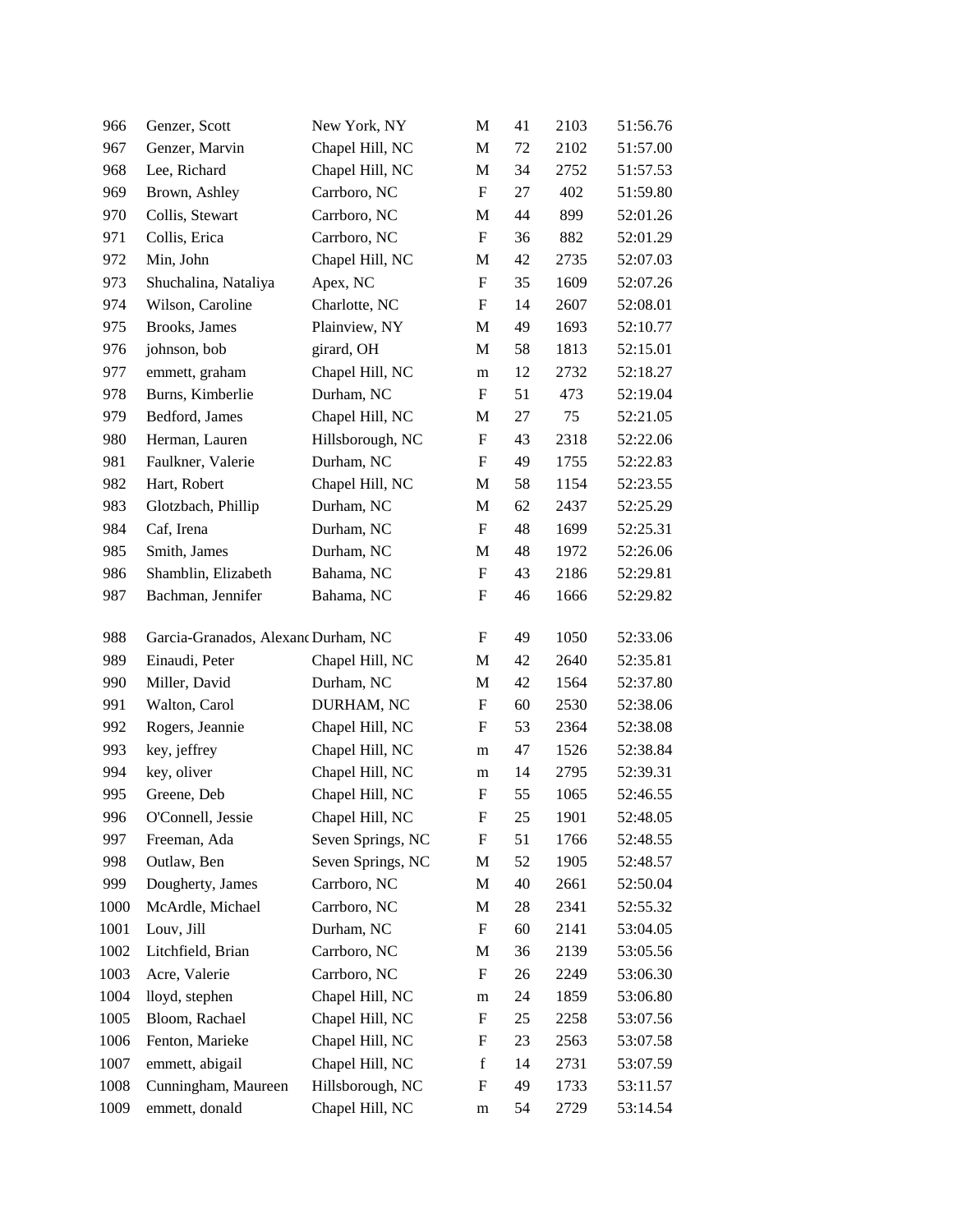| 1010 | Shanahan, Bonnie   | Hillsborough, NC | $\boldsymbol{\mathrm{F}}$ | 40     | 1955 | 53:14.55 |
|------|--------------------|------------------|---------------------------|--------|------|----------|
| 1011 | emmett, heather    | Chapel Hill, NC  | F                         | 47     | 2730 | 53:14.80 |
| 1012 | Wahlstrom, Erik    | Chapel Hill, NC  | M                         | 43     | 2009 | 53:15.48 |
| 1013 | Wahlstrom, Torey   | Chapel Hill, NC  | $\boldsymbol{F}$          | 44     | 2010 | 53:15.49 |
| 1014 | Lynn, Kathy        | Gaithersburg, MD | $\boldsymbol{F}$          | 52     | 1848 | 53:15.79 |
| 1015 | West, Tracey       | Chapel Hill, NC  | $\boldsymbol{\mathrm{F}}$ | 59     | 1645 | 53:15.80 |
| 1016 | dryden, elizabeth  | Chapel Hill, NC  | f                         | 31     | 2809 | 53:16.31 |
| 1017 | rehm, jennifer     | Durham, NC       | $\mathbf f$               | 30     | 2810 | 53:16.54 |
| 1018 | Ladd, Halston      | Hillsborough, NC | F                         | 21     | 2782 | 53:16.81 |
| 1019 | Cole, Melody       | Carrboro, NC     | F                         | 9      | 2076 | 53:18.30 |
| 1020 | Runkle, Sydney     | Chapel Hill, NC  | $\boldsymbol{\mathrm{F}}$ | 9      | 1941 | 53:18.32 |
| 1021 | Matischak, Ella    | Carrboro, NC     | $\boldsymbol{F}$          | 9      | 1863 | 53:18.57 |
| 1022 | Runkle, Paul       | Chapel Hill, NC  | M                         | 47     | 1940 | 53:19.32 |
| 1023 | Cohn, Rachel       | Chapel Hill, NC  | $\boldsymbol{F}$          | 15     | 2416 | 53:19.80 |
| 1024 | Glotzbach, Jason   | Durham, NC       | M                         | 35     | 2435 | 53:21.83 |
| 1025 | Frazier, Michael   | Durham, NC       | M                         | 56     | 2100 | 53:23.54 |
| 1026 | Finnell, Alice     | Chapel Hill, NC  | $\boldsymbol{F}$          | 61     | 2626 | 53:24.79 |
| 1027 | TAYLOR, LISA       | Efland, NC       | $\boldsymbol{\mathrm{F}}$ | 37     | 1629 | 53:27.54 |
| 1028 | Wightman, Robert   | Chapel Hill, NC  | M                         | 65     | 2034 | 53:27.56 |
| 1029 | Wightman, Donna    | Chapel Hill, NC  | $\boldsymbol{F}$          | 64     | 2033 | 53:32.32 |
| 1030 | Clayton, rebecca   | Durham, NC       | $\boldsymbol{F}$          | 35     | 862  | 53:32.33 |
| 1031 | Nieman, Stephanie  | Hillsborough, NC | $\boldsymbol{F}$          | 28     | 2664 | 53:37.06 |
| 1032 | thomas, james      | Carrboro, NC     | m                         | 58     | 2831 | 53:37.34 |
| 1033 | Thomas, Gayle      | Chapel Hill, NC  | $\boldsymbol{F}$          | 53     | 2670 | 53:37.81 |
| 1034 | Holloman, Sarah    | Chapel Hill, NC  | $\boldsymbol{F}$          | 24     | 2117 | 53:38.56 |
| 1035 | Holloman, Edith    | Chapel Hill, NC  | $\boldsymbol{F}$          | 53     | 2116 | 53:40.07 |
| 1036 | Lapetina, Gerardo  | Washington, DC   | M                         | 41     | 1835 | 53:45.29 |
| 1037 | vorhaus, carol     | Chapel Hill, NC  | $\boldsymbol{F}$          | 57     | 2387 | 53:46.31 |
| 1038 | Parham, Tracy      | Chapel Hill, NC  | $\boldsymbol{F}$          | 52     | 2163 | 53:47.99 |
| 1039 | Zvara, jessica     | Chapel Hill, NC  | $\boldsymbol{F}$          | $25\,$ | 2219 | 53:48.01 |
| 1040 | Dillon, Shelley    | Chapel Hill, NC  | F                         | 52     | 2088 | 53:48.01 |
| 1041 | Roe, Lori          | Chapel Hill, NC  | F                         | 42     | 2653 | 53:49.31 |
| 1042 | Eng, Alice         | Jacksonville, FL | $\boldsymbol{F}$          | 36     | 2428 | 53:49.57 |
| 1043 | Sutton, Suzanne    | Chapel Hill, NC  | F                         | 26     | 2519 | 53:52.08 |
| 1044 | Donnellan, Kelsey  | Baltimore, MD    | F                         | 23     | 1744 | 53:52.55 |
| 1045 | Price, Kim         | Chapel Hill, NC  | F                         | 45     | 1923 | 53:54.32 |
| 1046 | fatula, alexandra  | Chapel Hill, NC  | F                         | 26     | 2092 | 54:01.33 |
| 1047 | Boggess, Kim       | Chapel Hill, NC  | F                         | 47     | 1682 | 54:01.56 |
| 1048 | Posthill, Camilla  | Chapel Hill, NC  | F                         | 25     | 1913 | 54:08.32 |
| 1049 | Zaragoza, Betsy    | Chapel Hill, NC  | $\mathbf f$               | 42     | 2745 | 54:12.07 |
| 1050 | ravesloot, lindsey | Bronxville, NY   | $\mathbf f$               | 23     | 2803 | 54:13.79 |
| 1051 | Cole, James        | Boston, MA       | M                         | 63     | 2417 | 54:16.08 |
| 1052 | Flanagan, Rachel   | Chapel Hill, NC  | $\boldsymbol{\mathrm{F}}$ | 39     | 1759 | 54:17.54 |
| 1053 | Peck, Susan        | Cheshire, CT     | F                         | 48     | 2166 | 54:17.79 |
|      |                    |                  |                           |        |      |          |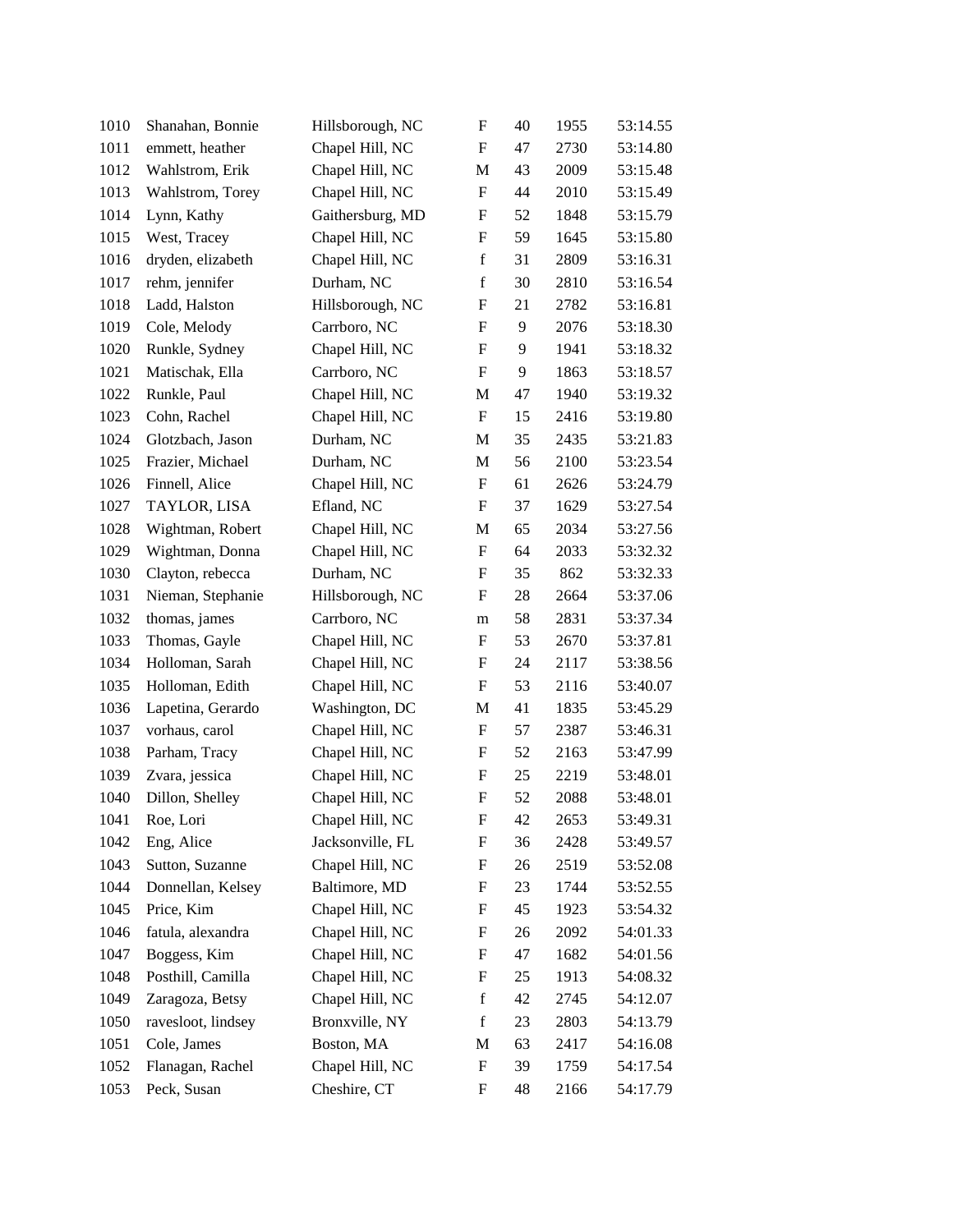| 1054 | reder, Natalie        | Chapel Hill, NC    | $\boldsymbol{\mathrm{F}}$ | 26      | 2679 | 54:18.29 |
|------|-----------------------|--------------------|---------------------------|---------|------|----------|
| 1055 | O'Brien, Timothy      | Chapel Hill, NC    | M                         | 41      | 1579 | 54:18.58 |
| 1056 | Bernard, Ariele       | Washington, DC     | $\boldsymbol{\mathrm{F}}$ | 29      | 1676 | 54:22.04 |
| 1057 | nicol, joy            | Durham, NC         | $\mathbf f$               | 42      | 2743 | 54:24.57 |
| 1058 | Byrd, Rebecca         | DURHAM, NC         | $\boldsymbol{F}$          | 38      | 497  | 54:24.57 |
| 1059 | Horvitz, Casey        | Carrboro, NC       | $\boldsymbol{\mathrm{F}}$ | $27\,$  | 1807 | 54:28.79 |
| 1060 | Skinner, Carla        | Stamford, CT       | F                         | 31      | 2510 | 54:28.82 |
| 1061 | Young, Deborah        | Chapel Hill, NC    | $\boldsymbol{\mathrm{F}}$ | 49      | 2543 | 54:29.29 |
| 1062 | Skinner, Douglas      | Stamford, CT       | M                         | 31      | 2511 | 54:29.56 |
| 1063 | Hill, Aaron           | Atlanta, GA        | M                         | 40      | 1796 | 54:29.81 |
| 1064 | Gupton, Stephanie     | Chapel Hill, NC    | $\boldsymbol{\mathrm{F}}$ | 33      | 1782 | 54:41.55 |
| 1065 | morrison, alissa      | DURHAM, NC         | $\mathbf f$               | 40      | 2772 | 54:43.31 |
| 1066 | Brewster, Wendy       | Chapel Hill, NC    | F                         | 46      | 1691 | 54:45.55 |
| 1067 | Wiles, Jennifer       | Carrboro, NC       | F                         | 25      | 2035 | 54:48.31 |
| 1068 | gonderinger, danielle | DURHAM, NC         | $\mathbf f$               | 26      | 2742 | 54:53.31 |
| 1069 | Powers, Bill          | Chapel Hill, NC    | M                         | 78      | 2741 | 54:54.06 |
| 1070 | ZHANG, ZHUZHU         | Chapel Hill, NC    | F                         | 29      | 2215 | 54:58.79 |
| 1071 | Abler, Laurie         | Chapel Hill, NC    | $\boldsymbol{F}$          | 36      | 3    | 55:00.55 |
| 1072 | Turner, Sarah         | Carrboro, NC       | $\boldsymbol{F}$          | 27      | 1997 | 55:03.07 |
| 1073 | Snapper, Emily        | Chapel Hill, NC    | $\boldsymbol{F}$          | 26      | 1979 | 55:05.55 |
| 1074 | Brecher, Dani         | Chapel Hill, NC    | F                         | 24      | 353  | 55:09.81 |
| 1075 | mackey, cecilia       | Carrboro, NC       | $\mathbf f$               | 65      | 2838 | 55:12.07 |
| 1076 | alexander, nate       | Chapel Hill, NC    | m                         | $\,8\,$ | 2834 | 55:14.32 |
| 1077 | Alexander, Bruce      | Chapel Hill, NC    | M                         | 43      | 2833 | 55:14.79 |
| 1078 | Gross, Darryl         | Chapel Hill, NC    | M                         | 42      | 2441 | 55:14.84 |
| 1079 | gross, ellen          | Chapel Hill, NC    | $\mathbf f$               | 9       | 2442 | 55:15.07 |
| 1080 | Alexander, Paula      | Chapel Hill, NC    | F                         | 41      | 2835 | 55:16.57 |
| 1081 | Serlo, Asli           | Chapel Hill, NC    | $\boldsymbol{F}$          | 39      | 2183 | 55:20.57 |
| 1082 | Serlo, Haroula        | Chicago, IL        | $\boldsymbol{F}$          | 32      | 2184 | 55:20.58 |
| 1083 | Morovati, Meredith    | Carrboro, NC       | $\boldsymbol{F}$          | 43      | 2347 | 55:22.31 |
| 1084 | Wiegerink, Robin      | Chapel Hill, NC    | F                         | 49      | 2031 | 55:22.32 |
| 1085 | Christopher, Bill     | Moreland Hills, OH | М                         | 58      | 2068 | 55:22.80 |
| 1086 | DiConsiglio, Lisa     | Arlington, VA      | F                         | 49      | 2424 | 55:25.06 |
| 1087 | wolf, susan           | Chapel Hill, NC    | $\mathbf f$               | 60      | 2044 | 55:35.81 |
| 1088 | Bazin, Aimee          | Carrboro, NC       | F                         | 29      | 2256 | 55:37.30 |
| 1089 | Adams, Jackson        | Pittsboro, NC      | M                         | $8\,$   | 2400 | 55:42.55 |
| 1090 | de Jong, Eelco        | Chapel Hill, NC    | M                         | 28      | 1739 | 55:43.58 |
| 1091 | Wilson, Kristin       | Chapel Hill, NC    | $\boldsymbol{\mathrm{F}}$ | 32      | 2040 | 55:43.81 |
| 1092 | Adams, Jennifer       | Pittsboro, NC      | F                         | 36      | 2401 | 55:45.06 |
| 1093 | Johnson, Michelle     | Carrboro, NC       | F                         | 37      | 1816 | 55:48.07 |
| 1094 | sell-goodhand, emma   | DURHAM, NC         | F                         | 22      | 2366 | 55:52.80 |
| 1095 | Roggenbuck, Sharon    | Hillsborough, NC   | F                         | 74      | 2242 | 55:53.57 |
| 1096 | sell-goodhand, leah   | DURHAM, NC         | F                         | 19      | 2368 | 56:01.80 |
| 1097 | Goodhand, Meg         | DURHAM, NC         | F                         | 53      | 2303 | 56:01.81 |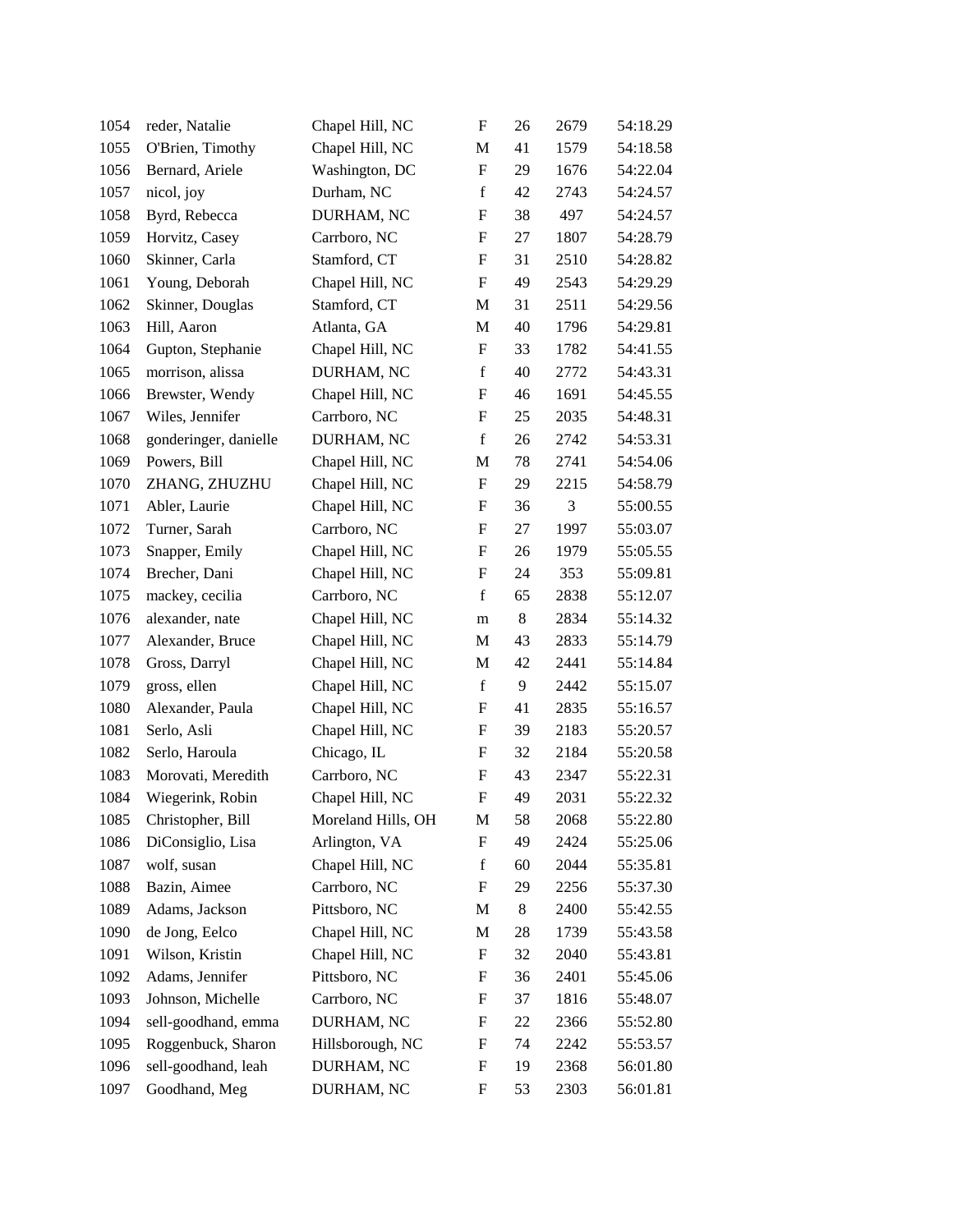| 1098 | Bell, Gerald          | Chapel Hill, NC  | M                         | 74     | 1674 | 56:02.56 |
|------|-----------------------|------------------|---------------------------|--------|------|----------|
| 1099 | parker, jimmy         | Chapel Hill, NC  | m                         | 33     | 1906 | 56:04.55 |
| 1100 | Sell-Goodhand, Kiah   | DURHAM, NC       | $\boldsymbol{\mathrm{F}}$ | 25     | 2367 | 56:05.07 |
| 1101 | Stegman, Karen        | Chapel Hill, NC  | F                         | 43     | 1983 | 56:07.54 |
| 1102 | Fenhagen, caitlin     | Chapel Hill, NC  | F                         | 43     | 1757 | 56:07.79 |
| 1103 | Abrams, Amber         | Raleigh, NC      | $\boldsymbol{\mathrm{F}}$ | $27\,$ | 2248 | 56:07.83 |
| 1104 | Scott, Hillary        | New York, NY     | F                         | 23     | 1953 | 56:12.05 |
| 1105 | silvey, barry         | Chapel Hill, NC  | m                         | 63     | 2643 | 56:14.81 |
| 1106 | Lapetina, Maria       | New York, NY     | $\boldsymbol{F}$          | 30     | 1836 | 56:15.57 |
| 1107 | Wolf, John            | Chapel Hill, NC  | M                         | 20     | 2540 | 56:16.31 |
| 1108 | Unger, Fabiula        | Chapel Hill, NC  | $\boldsymbol{\mathrm{F}}$ | 35     | 2602 | 56:19.31 |
| 1109 | Fields, Debra         | Hillsborough, NC | F                         | 50     | 1010 | 56:22.29 |
| 1110 | Power, Matt           | Pittsboro, NC    | M                         | 24     | 1920 | 56:23.54 |
| 1111 | Pettie, Jennifer      | Burlington, NC   | F                         | 43     | 2832 | 56:24.29 |
| 1112 | Tipton, BJ            | Chapel Hill, NC  | F                         | 49     | 1994 | 56:26.58 |
| 1113 | cates, sterling       | Hillsborough, NC | $\mathbf f$               | 20     | 2820 | 56:27.30 |
| 1114 | cates, taylor         | Hillsborough, NC | $\mathbf f$               | 24     | 2821 | 56:28.79 |
| 1115 | Kern, Ruth            | Chapel Hill, NC  | F                         | 67     | 1828 | 56:29.31 |
| 1116 | Eisinger, Dina        | Chapel Hill, NC  | F                         | 49     | 989  | 56:34.55 |
| 1117 | Olsen, Sabrina        | Durham, NC       | F                         | 56     | 2357 | 56:40.56 |
| 1118 | Davis, Miranda        | Chapel Hill, NC  | F                         | 21     | 1737 | 56:42.80 |
| 1119 | Davis, JC             | Chapel Hill, NC  | M                         | 12     | 1736 | 56:43.05 |
| 1120 | Colville, Kathleen    | Efland, NC       | $\boldsymbol{\mathrm{F}}$ | 37     | 913  | 56:51.55 |
| 1121 | cook, stephen         | Toronto, NC      | m                         | 72     | 1720 | 56:55.55 |
| 1122 | Cunningham, Jessye    | Hillsborough, NC | F                         | 21     | 1732 | 56:59.30 |
| 1123 | Emshoff, Margie       | Chapel Hill, NC  | $\mathbf f$               | 67     | 2091 | 56:59.79 |
| 1124 | Cortese, Christopher  | Vienna, VA       | M                         | 13     | 2276 | 57:04.30 |
| 1125 | Hamilton, Carolyn     | Durham, NC       | $\boldsymbol{\mathrm{F}}$ | 28     | 1783 | 57:17.07 |
| 1126 | cranford, koren       | Charlotte, NC    | $\mathbf f$               | 43     | 2727 | 57:22.05 |
| 1127 | McCormick, Debbie     | Chapel Hill, NC  | F                         | 45     | 2343 | 57:22.79 |
| 1128 | cates, dianne         | Hillsborough, NC | $\mathbf f$               | 60     | 2823 | 57:30.81 |
| 1129 | Sears, Emily          | Chapel Hill, NC  | F                         | 28     | 1954 | 57:31.29 |
| 1130 | Boone, Ruth           | Pittsboro, NC    | F                         | 58     | 2783 | 57:43.58 |
| 1131 | Sztukowski, Christina | Wilmington, NC   | F                         | 19     | 2198 | 57:45.81 |
| 1132 | Henriquez, Sandy      | Chapel Hill, NC  | F                         | 45     | 2317 | 57:47.33 |
| 1133 | Graden, Mayra         | Chapel Hill, NC  | F                         | 50     | 2305 | 57:47.52 |
| 1134 | Sztukowski, Buzz      | Chapel Hill, NC  | m                         | 57     | 2197 | 57:47.80 |
| 1135 | Pooley, Paul          | Durham, NC       | m                         | 57     | 1590 | 57:50.05 |
| 1136 | McGibbon, Megan       | Carrboro, NC     | ${\rm F}$                 | 15     | 1874 | 57:52.56 |
| 1137 | Murray, Sharon        | Chapel Hill, NC  | $\mathbf f$               | 49     | 1574 | 57:56.31 |
| 1138 | Sherman, J            | Chapel Hill, NC  | F                         | 28     | 2371 | 57:57.79 |
| 1139 | Sherman, Micah        | Chapel Hill, NC  | M                         | 32     | 2372 | 57:58.32 |
| 1140 | heivly, patty         | Chapel Hill, NC  | $\mathbf f$               | 51     | 2612 | 57:58.50 |
| 1141 | Guidici, Dorothy      | Chapel Hill, NC  | F                         | 59     | 2715 | 57:58.54 |
|      |                       |                  |                           |        |      |          |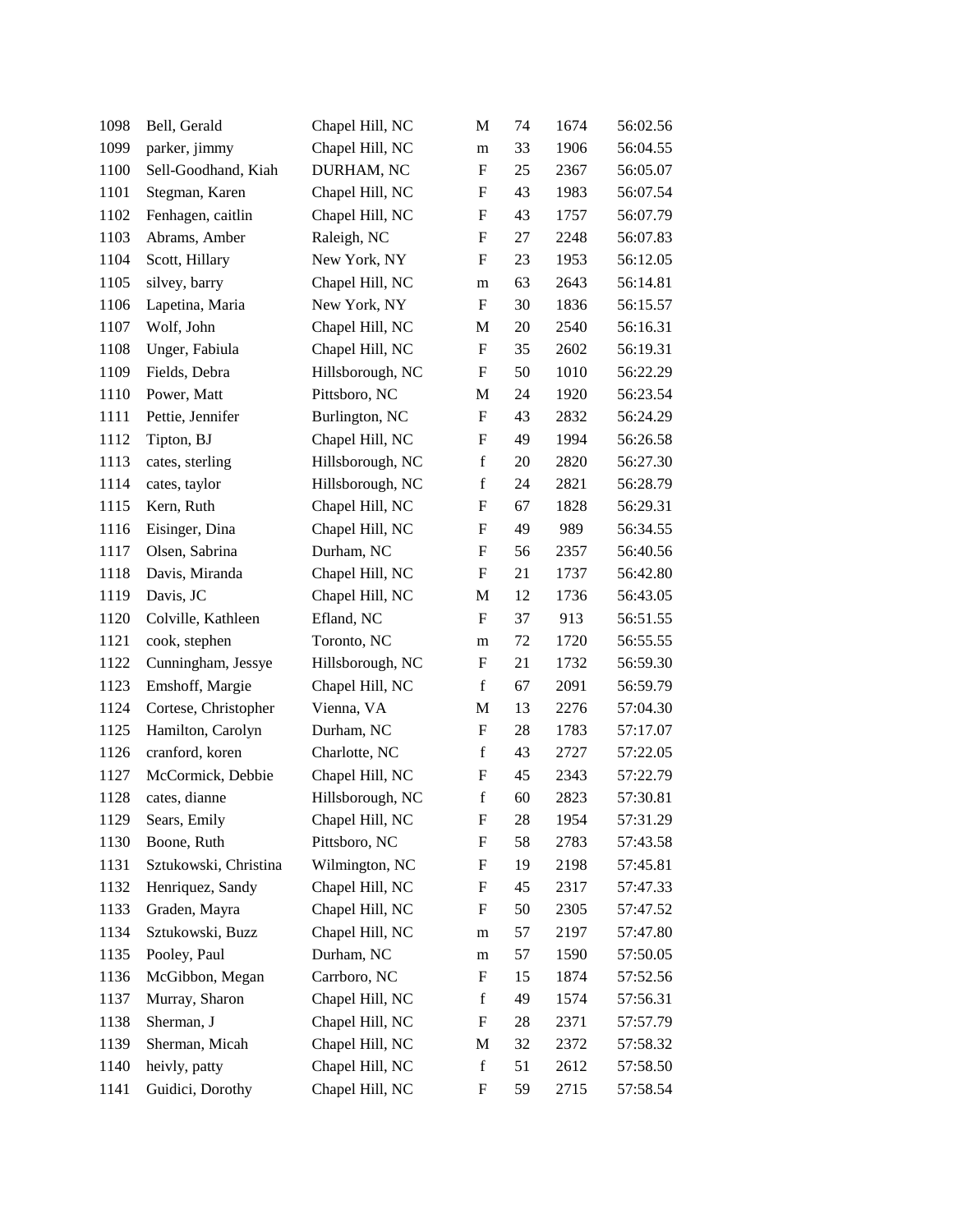| 1142 | Judd, Polly          | Durham, NC          | F                         | 38 | 1818 | 57:59.32   |
|------|----------------------|---------------------|---------------------------|----|------|------------|
| 1143 | Schneider, Shaun     | Pittsboro, NC       | m                         | 16 | 1950 | 58:04.30   |
| 1144 | Barth, Kevin         | Chapel Hill, NC     | M                         | 13 | 2223 | 58:08.06   |
| 1145 | Steffen, Cherie      | Mebane, NC          | F                         | 34 | 1981 | 58:25.29   |
| 1146 | elander, mark        | Durham, NC          | M                         | 55 | 1753 | 58:26.31   |
| 1147 | Moray, Larry         | Chapel Hill, NC     | M                         | 56 | 2614 | 58:37.06   |
| 1148 | Pacchiana, Cynthia   | Hillsborough, NC    | F                         | 42 | 2712 | 58:38.77   |
| 1149 | Pacchiana, Francesca | Chapel Hill, NC     | $\mathbf f$               | 10 | 2713 | 58:39.29   |
| 1150 | Lajeunesse, Abby     | Carrboro, NC        | F                         | 29 | 2577 | 58:39.31   |
| 1151 | Blackburn, Jennifer  | Chapel Hill, NC     | ${\rm F}$                 | 21 | 2054 | 58:40.55   |
| 1152 | rajo, sonia          | Chapel Hill, NC     | $\mathbf f$               | 45 | 2839 | 58:48.79   |
| 1153 | mccluskey, linda     | Chapel Hill, NC     | $\mathbf f$               | 59 | 1865 | 59:09.54   |
| 1154 | Bono, Lisa           | Chapel Hill, NC     | $\boldsymbol{\mathrm{F}}$ | 31 | 2057 | 59:35.05   |
| 1155 | davis, ray           | Chapel Hill, NC     | m                         | 54 | 2624 | 59:44.06   |
| 1156 | Strickland, Jennifer | Carrboro, NC        | ${\bf F}$                 | 52 | 1622 | 59:50.07   |
| 1157 | Briere, Beth         | Durham, NC          | F                         | 61 | 2059 | 1:00:00.81 |
| 1158 | Kwon, Joseph         | Durham, NC          | M                         | 32 | 1833 | 1:00:08.54 |
| 1159 | Kwon, Jin Yi         | Unknown, NA         | $\boldsymbol{\mathrm{F}}$ | 39 | 2613 | 1:00:09.04 |
| 1160 | Laberge, Jennifer    | Portland, ME        | F                         | 35 | 2331 | 1:00:10.04 |
| 1161 | Harden, Sarah        | Durham, NC          | ${\bf F}$                 | 35 | 2447 | 1:00:10.82 |
| 1162 | Snapper, Jim         | Chapel Hill, NC     | M                         | 64 | 2246 | 1:00:19.79 |
| 1163 | Lewis, Skye          | Winterville, NC     | F                         | 39 | 1536 | 1:00:33.54 |
| 1164 | Nickellstage, Erin   | DURHAM, NC          | $\boldsymbol{\mathrm{F}}$ | 30 | 1892 | 1:00:33.57 |
| 1165 | Lieberum, Susan      | Pittsboro, NC       | F                         | 58 | 1840 | 1:00:51.82 |
| 1166 | Grill, Julie         | Chapel Hill, NC     | ${\bf F}$                 | 48 | 1089 | 1:01:10.53 |
| 1167 | Cocowitch, Vic       | Chapel Hill, NC     | M                         | 59 | 2271 | 1:01:10.79 |
| 1168 | Erikson, Dawn        | Chapel Hill, NC     | F                         | 47 | 2288 | 1:01:11.04 |
| 1169 | Anscher, Sarah       | Chapel Hill, NC     | ${\rm F}$                 | 23 | 1664 | 1:01:21.54 |
| 1170 | Neeley, Anne         | DURHAM, NC          | F                         | 49 | 2590 | 1:01:21.81 |
| 1171 | o'brien, ellen       | Carrboro, NC        | $\mathbf f$               | 60 | 2352 | 1:01:29.79 |
| 1172 | Kern, Dale           | Chapel Hill, NC     | M                         | 69 | 1826 | 1:01:32.29 |
| 1173 | rogier, steve        | cincinnati, OH      | M                         | 48 | 1930 | 1:01:32.79 |
| 1174 | Bernard, Shula       | Chapel Hill, NC     | ${\rm F}$                 | 61 | 1677 | 1:01:36.54 |
| 1175 | dawson, ketra        | Denver, CO          | $\mathbf f$               | 25 | 2422 | 1:01:38.30 |
| 1176 | Duffy, Lynn          | Chapel Hill, NC     | F                         | 50 | 2427 | 1:01:38.54 |
| 1177 | Neill, Amber         | Durham, NC          | F                         | 36 | 2156 | 1:01:42.08 |
| 1178 | Lujan, Nan           | Chapel Hill, NC     | ${\rm F}$                 | 32 | 1548 | 1:01:42.29 |
| 1179 | Lenski, John         | Melbourne Beach, FL | M                         | 65 | 1838 | 1:01:44.31 |
| 1180 | Kern, Carolyn        | Chapel Hill, NC     | F                         | 42 | 1825 | 1:01:45.54 |
| 1181 | Dawson, Kim          | Carrboro, NC        | F                         | 54 | 2423 | 1:01:48.80 |
| 1182 | Rogier, Sandra       | cincinnati, OH      | F                         | 45 | 1929 | 1:01:53.80 |
| 1183 | jewitt, scott        | Hillsborough, NC    | m                         | 32 | 2455 | 1:01:57.56 |
| 1184 | McKown, Mary         | Chapel Hill, NC     | ${\rm F}$                 | 71 | 2621 | 1:02:19.05 |
| 1185 | alexander, kelly     | Chapel Hill, NC     | $\mathbf f$               | 39 | 2789 | 1:02:20.34 |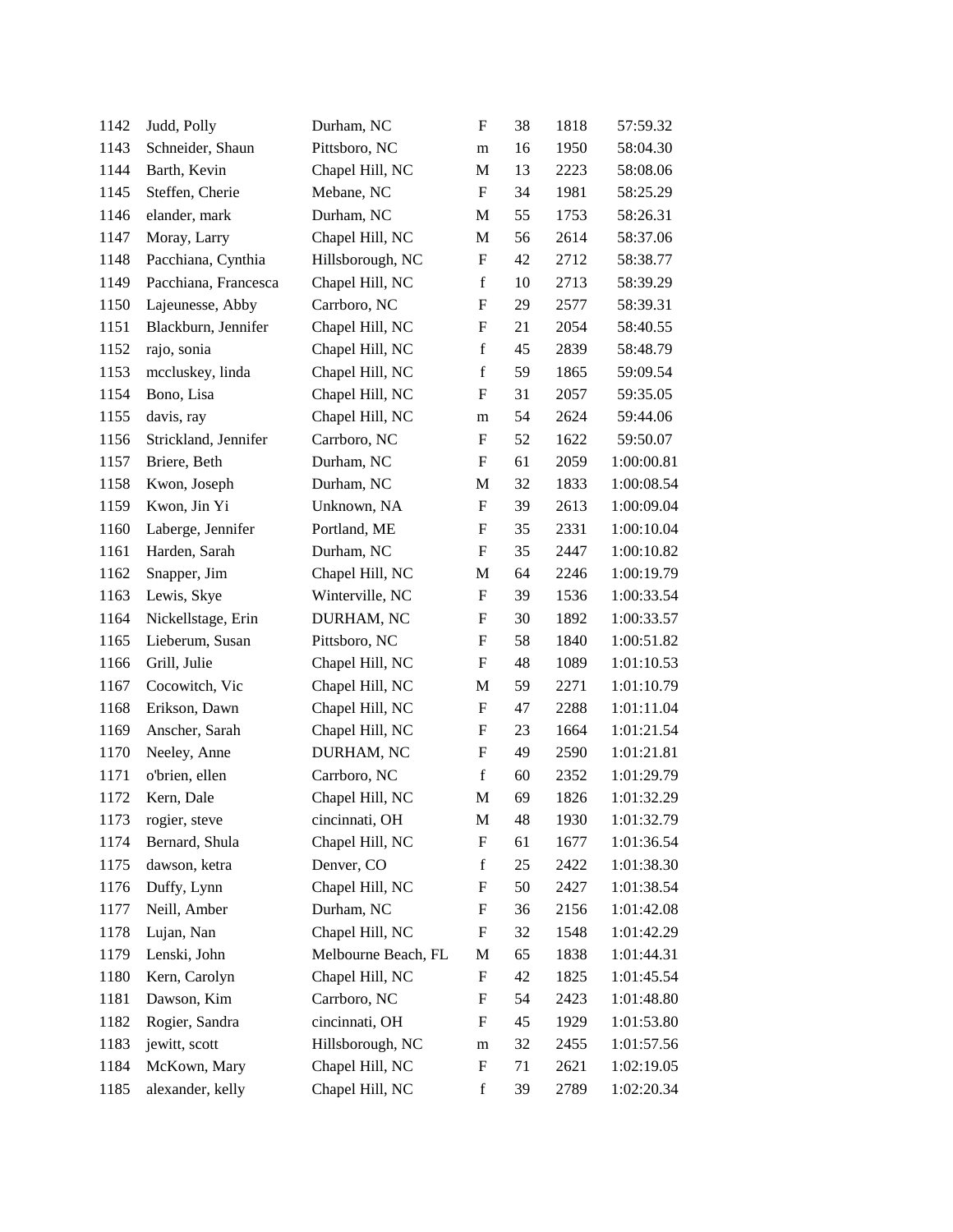| 1186 | elbogen, betsey                           | Chapel Hill, NC  | $\mathbf f$               | 47 | 2287 | 1:02:20.34 |
|------|-------------------------------------------|------------------|---------------------------|----|------|------------|
| 1187 | Rajagopal, Raman                          | Atlanta, GA      | M                         | 29 | 2491 | 1:02:29.05 |
| 1188 | Rajagopal, Kristen                        | Atlanta, GA      | $\mathbf F$               | 30 | 2490 | 1:02:30.06 |
| 1189 | Burch, Brandon                            | Chapel Hill, NC  | M                         | 33 | 446  | 1:02:41.07 |
| 1190 | Burch, Erin                               | Chapel Hill, NC  | $\boldsymbol{\mathrm{F}}$ | 34 | 2557 | 1:02:41.08 |
| 1191 | Cook, Michael                             | Falls Church, VA | M                         | 70 | 1718 | 1:02:41.29 |
| 1192 | Gilbert, Maggie                           | DURHAM, NC       | F                         | 21 | 2298 | 1:02:45.56 |
| 1193 | O'Brien, Lynne                            | Carrboro, NC     | F                         | 61 | 1900 | 1:02:49.55 |
| 1194 | Andre, Alison                             | Chapel Hill, NC  | F                         | 49 | 1661 | 1:02:56.56 |
| 1195 | Johnson, Amanda                           | Mooresville, NC  | F                         | 37 | 2123 | 1:02:56.58 |
| 1196 | greenberg, jeff                           | Winterville, NC  | m                         | 35 | 2836 | 1:02:58.06 |
| 1197 | Wertley-Rotenberry, Julia Chapel Hill, NC |                  | $\boldsymbol{\mathrm{F}}$ | 41 | 2606 | 1:03:02.55 |
| 1198 | Dannehower, Patricia                      | Hillsborough, NC | $\boldsymbol{\mathrm{F}}$ | 48 | 2657 | 1:03:07.06 |
| 1199 | mclaurin, carol                           | Hillsborough, NC | $\mathbf f$               | 48 | 2470 | 1:03:15.07 |
| 1200 | Lovelace, Tanner                          | Durham, NC       | M                         | 42 | 2142 | 1:03:24.04 |
| 1201 | boyle, martin                             | Chapel Hill, NC  | m                         | 48 | 2703 | 1:03:34.55 |
| 1202 | Zvara, Elizabeth                          | Chapel Hill, NC  | F                         | 23 | 2218 | 1:03:38.07 |
| 1203 | Voshell, Kathy                            | Durham, NC       | F                         | 55 | 2008 | 1:03:48.54 |
| 1204 | Posthill, Natalia                         | DURHAM, NC       | ${\rm F}$                 | 24 | 1914 | 1:04:10.59 |
| 1205 | Guisto, Robyn                             | Chapel Hill, NC  | $\boldsymbol{\mathrm{F}}$ | 27 | 1780 | 1:04:11.30 |
| 1206 | Allen, Cheryl                             | Chapel Hill, NC  | F                         | 43 | 1657 | 1:04:34.32 |
| 1207 | Soderstrum, Amy                           | Mt. Airy, MD     | F                         | 48 | 1980 | 1:04:34.58 |
| 1208 | Arnott, Jamie                             | Chapel Hill, NC  | $\boldsymbol{\mathrm{F}}$ | 41 | 2551 | 1:04:36.55 |
| 1209 | brower, ann                               | Chapel Hill, NC  | $\mathbf f$               | 42 | 2751 | 1:04:40.94 |
| 1210 | Rosen, Maureen                            | Chapel Hill, NC  | $\boldsymbol{\mathrm{F}}$ | 55 | 1931 | 1:04:43.81 |
| 1211 | Pendergrass, Laurie                       | New York, NY     | F                         | 29 | 2591 | 1:04:48.55 |
| 1212 | Pendergrass, Melissa                      | New York, NY     | F                         | 32 | 2592 | 1:04:49.07 |
| 1213 | Power, Mary Ann                           | Pittsboro, NC    | $\boldsymbol{\mathrm{F}}$ | 55 | 1919 | 1:04:51.57 |
| 1214 | Power, Greg                               | Pittsboro, NC    | M                         | 59 | 1918 | 1:04:51.83 |
| 1215 | Murphy, Sophia                            | Chapel Hill, NC  | ${\rm F}$                 | 9  | 2675 | 1:05:09.57 |
| 1216 | Steinmetz, Gabriella                      | Chapel Hill, NC  | ${\bf F}$                 | 43 | 2193 | 1:05:10.34 |
| 1217 | jones, katie                              | Pineville, NC    | $\mathbf f$               | 28 | 2576 | 1:05:15.79 |
| 1218 | Jones, Rodney                             | Chapel Hill, NC  | M                         | 63 | 2457 | 1:05:15.80 |
| 1219 | Barber, Dennis                            | Madison, WI      | M                         | 61 | 2255 | 1:05:21.07 |
| 1220 | Falls, Maryann                            | Raleigh, NC      | F                         | 28 | 1754 | 1:05:21.82 |
| 1221 | Rousseau, Malena                          | Chapel Hill, NC  | F                         | 32 | 1938 | 1:05:28.05 |
| 1222 | Fossum, Carol                             | Madison, WI      | $\boldsymbol{\mathrm{F}}$ | 56 | 2291 | 1:05:49.57 |
| 1223 | Shareshian, Jack                          | Chapel Hill, NC  | M                         | 11 | 2505 | 1:06:14.30 |
| 1224 | Guthrie, Elwin                            | Walpole, ME      | M                         | 75 | 2446 | 1:06:15.54 |
| 1225 | Shareshian, Kat                           | Chapel Hill, NC  | ${\rm F}$                 | 25 | 2506 | 1:06:16.06 |
| 1226 | Bresky, Carole Lee                        | Pittsboro, NC    | F                         | 58 | 2226 | 1:06:22.55 |
| 1227 | Barth, Glenn                              | Chapel Hill, NC  | M                         | 53 | 2222 | 1:06:59.79 |
| 1228 | Hillyer, Bridget                          | Chapel Hill, NC  | $\boldsymbol{\mathrm{F}}$ | 38 | 1178 | 1:07:00.57 |
| 1229 | Weseman, Judy                             | Chapel Hill, NC  | F                         | 61 | 2205 | 1:07:01.55 |